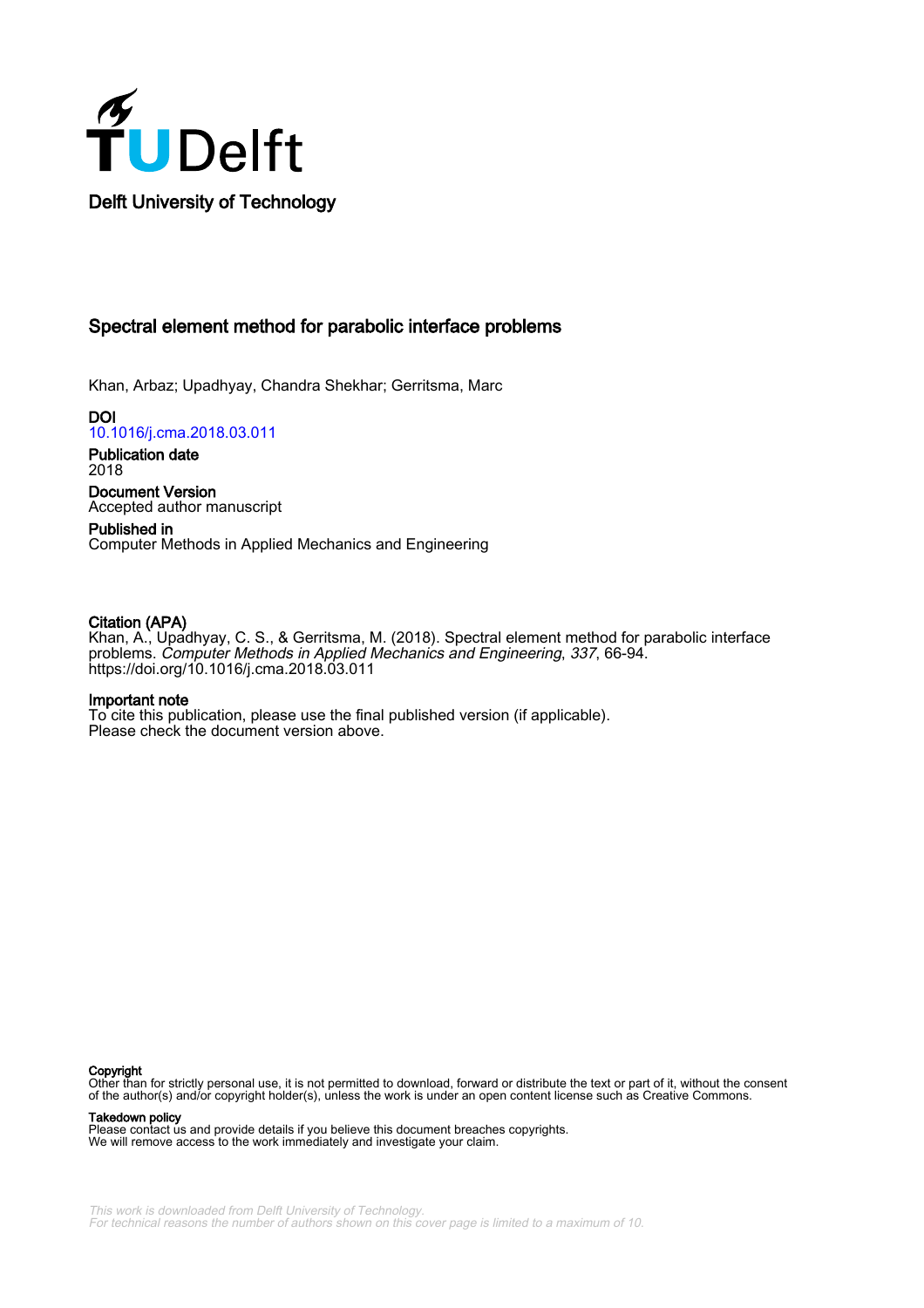© 2018 Manuscript version made available under CC-BY-NC-ND 4.0 license https://creativecommons.org/licenses/by-nc-nd/4.0/

Dedicated to Professor Pravir Dutt on the occasion of his 60th birthday.

# Spectral element method for parabolic interface problems

Arbaz Khan<sup>a,∗</sup>, Chandra Shekhar Upadhyay<sup>b</sup>, Marc Gerritsma<sup>c</sup>

<sup>a</sup>*School of Mathematics, The University of Manchester, M13 9PL Manchester, UK*

<sup>b</sup>*Department of Aerospace Engineering, Indian Institute of Technology Kanpur, kanpur India-208016*

<sup>c</sup>*Delft University of Technology, Faculty of Aerospace Engineering, Aerodynamics Group P.O. Box 5058, 2600 GB Delft,*

## *The Netherlands*

## Abstract

In this paper, an  $h/p$  spectral element method with least-square formulation for parabolic interface problem will be presented. The regularity result of the parabolic interface problem is proven for non-homogeneous interface data. The differentiability estimates and the main stability estimate theorem, using non-conforming spectral element functions, are proven. Error estimates are derived for  $h$  and  $p$  versions of the proposed method. Specific numerical examples are given to validate the theory.

Keywords: Least-squares method, nonconforming, spectral element method, Linear parabolic interface problems, Sobolev spaces of different orders in space and time

#### 1. Introduction

In this paper, we consider a linear parabolic interface problem of the form

$$
\mathcal{L}u = u_t - \nabla \cdot (\mathcal{A}\nabla u) = F \text{ in } (\Omega_1 \cup \Omega_2) \times I,
$$
  
\n
$$
u = f \text{ on } \Omega \times \{0\} \qquad \text{(initial condition)}
$$
  
\n
$$
u = g \text{ on } \Gamma \times I, \quad \text{(exterior boundary condition)}
$$
\n(1.1)

which satisfies the interface conditions

$$
[u] = q_0
$$
 and  $[n \cdot A\nabla u] = q_1$  on  $\Gamma_0 \times I$ ,

where  $n = (n_1, n_2)^T$  is a unit outward normal vector to the interface  $\Gamma_0$  and  $I = (0, T)$ . Here  $\Omega$  and  $\Omega_1$  ( $\overline{\Omega}_1 \subset \Omega$ ) are open bounded domains in  $\mathbb{R}^2$  with  $C^2$  boundaries  $\partial\Omega = \Gamma$  and  $\partial\Omega_1 = \Gamma_0$ , respectively (see Fig. 1). Further,  $\Omega_2 = \Omega \setminus \overline{\Omega}_1$ . The symbol [v] denotes the jump of a quantity v across the interface  $\Gamma_0$ , i.e.,  $[v](x, t) = v_1(x, t) - v_2(x, t), (x, t) \in \Gamma_0 \times I$ . Let

$$
\mathcal{A} = \begin{cases} \mathcal{A}^1 \text{ in } \Omega_1 \times I, \\ \mathcal{A}^2 \text{ in } \Omega_2 \times I. \end{cases} \tag{1.2}
$$

Then the jump term  $n \cdot \mathcal{A} \nabla u$  is defined as follows:

$$
[n \cdot \mathcal{A} \nabla u] = n \cdot (\mathcal{A}^1 \nabla u_1 - \mathcal{A}^2 \nabla u_2) \quad \text{on } \Gamma_0 \times I,
$$

<sup>✩</sup>Research is supported by Mathematics Center Heidelberg (Match), Ruprecht-Karls-Universit¨at Heidelberg, 69120 Heidelberg, Germany.

<sup>∗</sup>Corresponding author

*Email address:* arbazkha@gmail.com, arbaz.khan@manchester.ac.uk (Arbaz Khan)

*URL:* https://sites.google.com/site/arbaziitk (Arbaz Khan)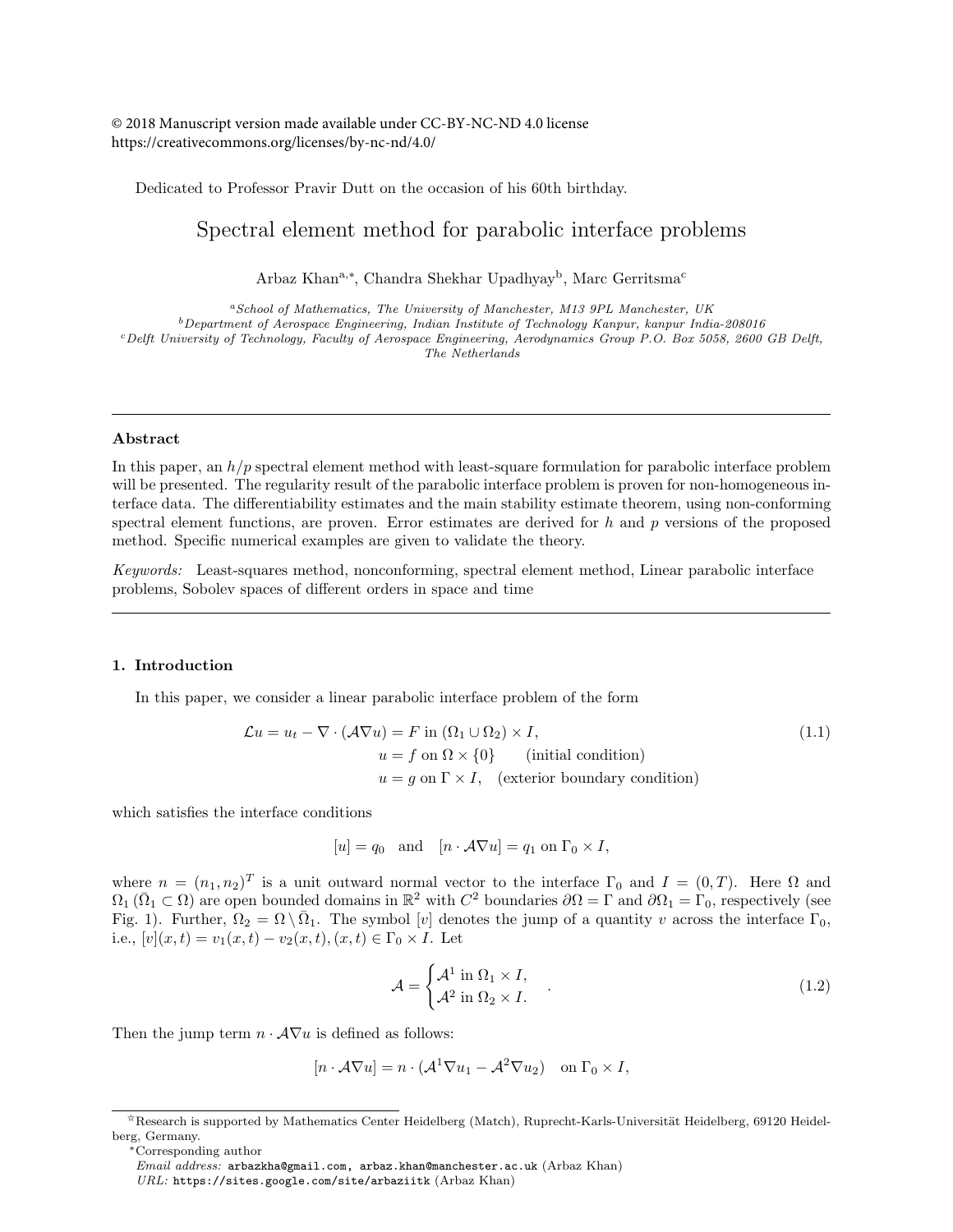where each  $2 \times 2$  matrix  $\mathcal{A}^k$  ( $k = 1, 2$ ) is symmetric and positive definite, uniformly on  $\Omega_k \times I$ . The components  $a_{i,j}^k(x,t)$  of  $\mathcal{A}^k$  are smooth for each k. Here  $n \cdot \mathcal{A}^k \nabla u_k$  denotes the conormal derivative on  $\Gamma_0$ , i.e.

$$
n \cdot \mathcal{A}^k \nabla u_k = \sum_{i,j=1}^2 a_{i,j}^k \frac{\partial u_k}{\partial x_i} n_j, \quad k = 1, 2.
$$

In engineering and science, many problems can be formulated in terms of parabolic partial differential



Figure 1: Domain  $\Omega$  with boundary  $\Gamma$  and its subdomains  $\Omega_1$ ,  $\Omega_2$  with interface  $\Gamma_0$ 

equations with discontinuous coefficients. Heat diffusion, electrostatics, multiphase and porous media flow problems are some examples from physics. A special case of parabolic equations with discontinuous coefficients consists of interface problems (1.1) which arise, for example, in heat conduction.

Several methods have been proposed and analyzed both theoretically and computationally for interface problems in [24, 25, 26, 29, 31, 32, 33, 34, 36, 37, 38, 39, 40] (and references cited therein) and have been shown to be very effective.

If the given data, the boundary  $\Gamma$  and the interface  $\Gamma_0$  of parabolic interface problem (1.1) are smooth then the solution of the problem is also very smooth in the individual regions, while the global regularity of solution becomes low because of non-homogeneous jump terms (see [16, 32, 31]). Many standard finite difference methods are not applicable to interface problems because of lack of this global regularity. The use of an immersed-interface method in the framework of finite difference methods has some disadvantages, which are discussed in [25]. Immersed-interface finite element methods for elliptic interface problems have been presented in [24, 25]. In an immersed-interface method, the jump conditions are enforced through the construction of special finite element basis functions which satisfy homogeneous interface conditions. Immersed-interface finite element methods can achieve optimal convergent rates with linear finite elements. Recently, Albright et al. [29] proposed a high-order accurate difference potential method for parabolic problems. In that paper, they presented two approaches which are second order and fourth order accurate.

Conforming finite element methods are the most used methods to solve interface problems. This requires the triangulation of different subregions to be geometrically conforming at the interface. Conforming methods, however impose serious restrictions on the computational domain when the physical solutions of the interface problems are of different scales in different subregions. Methods that allow relaxation of such conditions are the nonconforming methods like mortar finite element methods and discontinuous Galerkin finite element methods. Schötzau et al.  $[21]$  presented time discretization of parabolic problems by the hp-version of the discontinuous Galerkin finite element method. Dutt et al. [8] proposed  $h - version$  and  $p - version$  least-squares spectral element methods for parabolic partial differential equations (PDE) with smooth coefficients on bounded domains. Recently, we proposed the least-squares spectral element method for parabolic initial value problems with non-smooth data in [11, 12]. The method proposed in this paper is a nonconforming least-squares spectral element method (see [8, 11, 12, 13, 14, 15]). Sobolev spaces of different orders in space and time to formulate the results are given in [17].

Bochev and Gunzburger [2] have summarized the least-squares finite element method (LSFEM) for parabolic problems. The obvious advantage of this class of methods is that the discrete problems are positive definite and symmetric. Least-square spectral element methods (LSSEM) have been presented by Proot et al. [20] for the Stokes problem, and Pontaza et al. [19] for the Navier-Stokes equations, combining the least-square formulation with spectral element approximation. Maerschalck et al. [30] presented the use of Chebyshev polynomials in a space-time least-squares spectral element method. The advantage of LSSEM is that it has the generality of finite element methods with the accuracy of spectral methods.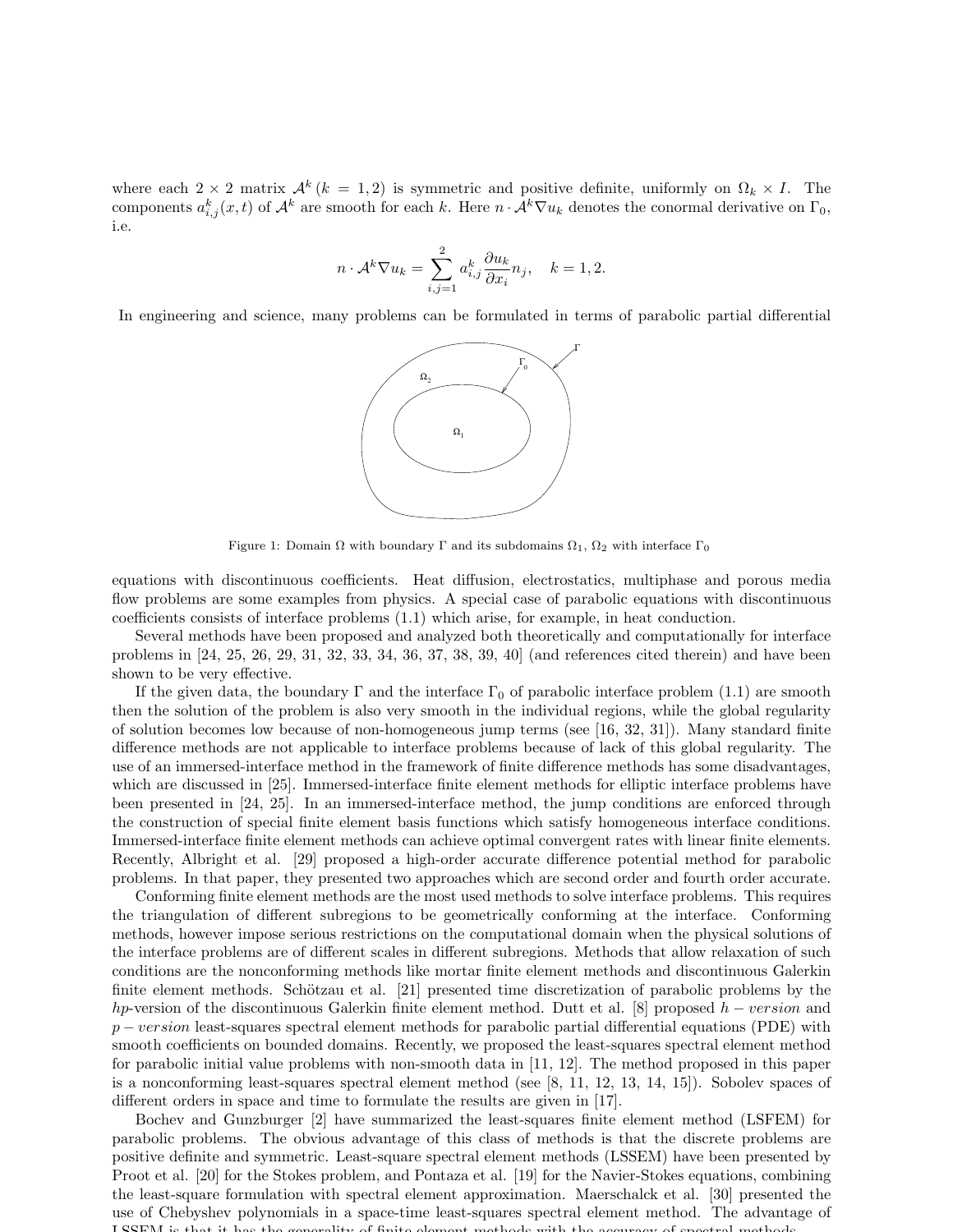Over the past three decades, spectral methods have been extensively used for solving partial differential equations because of high order of accuracy (see [3, 4, 5, 6, 7, 10] and the references therein). Kumar et al. [26] proposed a least-square spectral element method for two-dimensional elliptic interface problem with a smooth interface, following the approach proposed in [27]. Recently, we proposed a least-squares spectral element method for three-dimensional elliptic interface problem with a smooth interface in [15]. In this method, the domain is divided into a finite number of subdomains such that the sub-divisions match along the interface. The interface is resolved exactly using blending elements [28].

In this paper, an  $h/p$  least-squares spectral element method is presented to solve the two dimensional parabolic interface problem with smooth interface. One dimensional parabolic interface problem is particular case of the proposed theory. In numerical section, we present the results based on one dimensional and two dimensional parabolic interface problem. Our method is based on minimizing the sum of the squares of a weighted squared norm of the residuals in the partial differential equation and the sum of the residuals in the boundary conditions in fractional Sobolev norms and the sum of the jumps in the value and its derivatives across the interface in appropriate fractional Sobolev norms. Our method is nonconforming because the discrete space is not subset of continuous space  $H^{2,1}(\Omega_1 \cup \Omega_2 \times I)$  (see more details in section 2 and section 3). Thus, the continuity along the inter-element boundary is enforced by adding a term, which measures the sum of the squares of the jump in the function and its derivatives in fractional Sobolev norms.

The content of the paper is organized as follows: Section 2 is devoted to defining the parabolic interface problem and to proving regularity results. In Section 3, the discretization of the domain and stability result are presented. In Section 4, error estimates are given for h and p versions of the proposed method. Numerical techineque and computational results are given in Section 5.

#### 2. Preliminaries

Let r and s be two non-negative real numbers. As in [17], define

$$
H^{r,s}(\Omega \times I) = H^0(I; H^r(\Omega)) \cap H^s(I; H^0(\Omega)), \tag{2.1}
$$

which is a Hilbert space with norm

$$
\left(\int_{0}^{T} \|u(t)\|^{2} {}_{H^{r}(\Omega)} dt + \|u\|^{2} {}_{H^{s}(I;H^{0}(\Omega))}\right)^{1/2},
$$

where  $H^r(\Omega)$  denotes the standard Sobolev space of order r. Here  $H^0(\Omega) = L^2(\Omega)$  and  $H^{0,0}(\Omega \times I) =$  $L^2(\Omega \times I).$ 

Let  $u_1 = u|_{\Omega_1 \times I}$  and  $u_2 = u|_{\Omega_2 \times I}$ . Next, we define following spaces

$$
H^r(\Omega_1 \cup \Omega_2) = \{ u \in L^2(\Omega) \mid u|_{\Omega_i} \in H^r(\Omega_i) \text{ for } i = 1, 2 \},
$$
  

$$
H^{r,s}(\Omega_1 \cup \Omega_2 \times I) = \{ u \in L^2(\Omega \times I) \mid u|_{\Omega_i \times I} \in H^{r,s}(\Omega_i \times I) \text{ for } i = 1, 2 \}.
$$

Let

$$
||u||_{r,\Omega_1 \cup \Omega_2}^2 = ||u_1||_{H^r(\Omega_1)}^2 + ||u_2||_{H^r(\Omega_2)}^2,
$$
\n(2.2)

$$
||u||_{(r,s),\Omega_1\cup\Omega_2\times I}^2 = ||u_1||_{H^{r,s}(\Omega_1\times I)}^2 + ||u_2||_{H^{r,s}(\Omega_2\times I)}^2.
$$
\n(2.3)

We also use the following notations in throughout paper:

 $||(\cdot)||_{\Omega} = ||(\cdot)||_{L^2(\Omega)} \text{ and } ||(\cdot)||_{\Omega \times I} = ||(\cdot)||_{L^2(\Omega \times I)}.$ 

We now define some Gevrey Spaces [18] which are needed for our error analysis.

$$
\mathscr{D}_1(\overline{\Omega}) = \{ \Phi \in C^{\infty}(\overline{\Omega}) \, | \exists A_1, B_1 > 0 \, : \, \sup_{x \in \overline{\Omega}} |D_x^{\alpha} \Phi(x)| \le A_1(B_1)^i \, i!, \, |\alpha| = i, \, i = 0, 1, \cdots \} \, .
$$

$$
\mathcal{D}_{2,1}(\bar{\Omega}\times\bar{I}) = \left\{\psi \in C^{\infty}(\bar{\Omega}\times\bar{I}) \mid \exists A_1, B_1 > 0 \; : \; \text{sup}_{\bar{\Omega}} \left|D_x^{\alpha} D_t^j \psi(x,t)\right| \leq A_1 (B_1)^{i+j} i!(j!)^2 \; , \; |\alpha| = i, \forall \; i, j = 0, 1, \cdots \right\} \; .
$$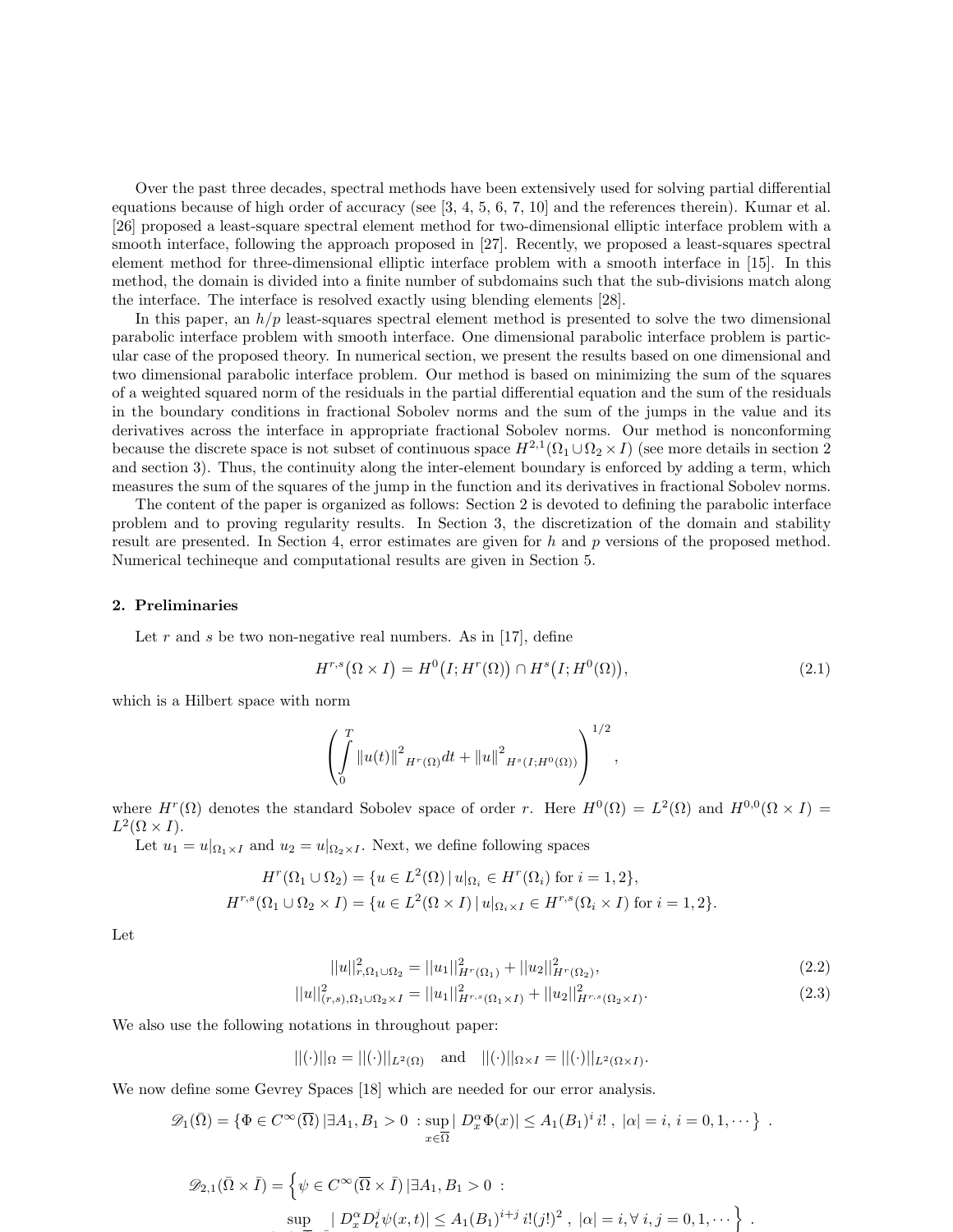#### 2.1. Regularity estimate

In general, the solution of problem (1.1) does not belong to  $H^{2,1}(\Omega \times I)$  due to the presence of a discontinuity/reduced regularity in A. Moreover, the solution does not belong to  $H^{1,0}(\Omega \times I)$  unless the jump term at the interface  $[u]$  is equal to zero. We can get better local regularity using local smoothness of the coefficients. An a-priori result for the problem (1.1) is given in Theorem 2.1 with appropriate assumptions on  $F, g, q_0, q_1$  and f. First, we prove the following Lemma 2.1 which we use to obtain our main regularity result.

Lemma 2.1. Consider the problem

$$
\mathcal{L}v = v_t - \nabla \cdot (\mathcal{A}\nabla v) = \tilde{F} \quad in \quad \Omega_1 \cup \Omega_2 \times I,
$$
  
\n
$$
v = v_0 \quad on \quad \Omega_1 \cup \Omega_2 \times \{0\} \quad (initial condition)
$$
  
\n
$$
v = 0 \quad on \quad \Gamma \times I, \quad (exterior boundary condition)
$$

along with the interface conditions

$$
[v] = 0 \quad and \quad [n \cdot \mathcal{A} \nabla v] = 0 \quad on \quad \Gamma_0 \times I. \tag{2.5}
$$

Let  $\tilde{F} \in H^{0,0}(\Omega_1 \cup \Omega_2 \times I)$  and  $v_0 \in H^1(\Omega_1 \cup \Omega_2 \times \{0\})$ . If the interface  $\Gamma_0$  and the boundary  $\Gamma$  are  $C^2$  and the given data satisfy required compatibility condition (see [17]), then the solution  $v \in H^{2,1}(\Omega_1 \cup \Omega_2 \times I)$ and

$$
||v||_{(2,1),\Omega_1\cup\Omega_2\times I}^2 \leq C\Big(||\tilde{F}||_{(0,0),\Omega_1\cup\Omega_2\times I}^2 + ||v_0||_{1,\Omega_1\cup\Omega_2\times\{0\}}^2\Big).
$$
\n(2.6)

Here C is a generic constant.

*Proof.* Our proof is a generalization of the approach of [32, 33]. For a.e.  $t \in I$ ,  $v = v(x, t)$  solves

$$
-\nabla \cdot (\mathcal{A}\nabla v) = \tilde{F} - v_t \quad \text{in} \quad \Omega_1 \cup \Omega_2 \times I,
$$
  
\n
$$
v = 0 \quad \text{on} \quad \Gamma \times I, \quad \text{(exterior boundary condition)}
$$
\n(2.7)

along with the interface conditions

$$
[v] = 0 \quad \text{and} \quad [n \cdot \mathcal{A} \nabla v] = 0 \quad \text{on} \quad \Gamma_0 \times I. \tag{2.8}
$$

Applying the regularity result for the elliptic interface problems of [31], it follows:

$$
||v||_{2,\Omega_1\cup\Omega_2}^2 \le C||\tilde{F} - v_t||_{0,\Omega_1\cup\Omega_2}^2.
$$
\n(2.9)

Multiplying  $v_t$  both side in equation (2.4) and integrating w. r. to x over  $\Omega_1 \cup \Omega_2$ , we obtain

$$
||v_t||_{0,\Omega_1\cup\Omega_2}^2 - \int_{\Omega_1\cup\Omega_2} \nabla \cdot (\mathcal{A}\nabla v)v_t dx = \int_{\Omega_1\cup\Omega_2} \tilde{F}v_t dx.
$$
 (2.10)

Here  $v \in H^{1,0}((\Omega_1 \cup \Omega_2) \times I)$  and  $[v] = 0$  on  $\Gamma_0$ , it follows

$$
[v_t] = 0 \quad \text{on } \Gamma_0. \tag{2.11}
$$

Using integration by parts and the equation (2.11), we obtain

$$
\int_{\Omega_{1}\cup\Omega_{2}} \nabla \cdot (\mathcal{A}\nabla v)v_{t} dx = \int_{\Omega_{1}\cup\Omega_{2}} \sum_{i,j=1}^{2} (a_{i,j}v_{x_{j}})_{x_{i}} v_{t} dx \n= -\int_{\Omega_{1}\cup\Omega_{2}} \sum_{i,j=1}^{2} (a_{i,j}v_{x_{j}})(v_{t})_{x_{i}} dx \n= -\frac{1}{2} \partial_{t} \int_{\Omega_{1}\cup\Omega_{2}} \sum_{i,j=1}^{2} (a_{i,j}v_{x_{j}}) v_{x_{i}} dx + \frac{1}{2} \int_{\Omega_{1}\cup\Omega_{2}} \sum_{i,j=1}^{2} (a_{i,j})_{t} v_{x_{j}} v_{x_{i}} dx.
$$
\n(2.12)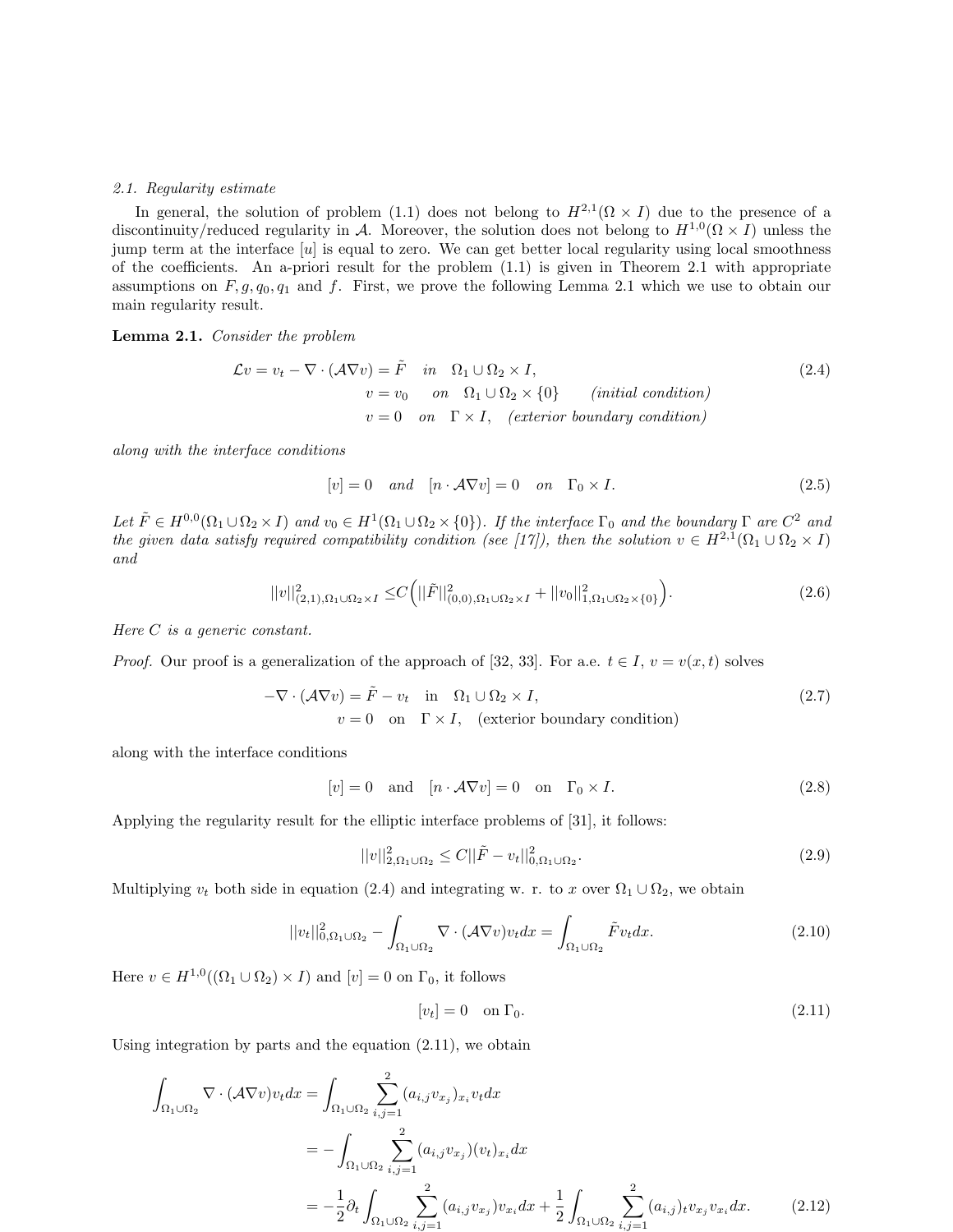Inserting the equation  $(2.12)$  into the equation  $(2.10)$ , implies

$$
||v_t||_{0,\Omega_1\cup\Omega_2}^2 + \frac{1}{2}\partial_t \int_{\Omega_1\cup\Omega_2} \sum_{i,j=1}^2 (a_{i,j}v_{x_j})v_{x_i} dx = \int_{\Omega_1\cup\Omega_2} \tilde{F}v_t dx + \frac{1}{2} \int_{\Omega_1\cup\Omega_2} \sum_{i,j=1}^2 (a_{i,j})_t v_{x_j} v_{x_i} dx. \tag{2.13}
$$

Integrating the equation  $(2.13)$  w. r. to t over I, it follows:

$$
\int_{I} ||v_{t}||_{0,\Omega_{1}\cup\Omega_{2}}^{2} dt + \frac{1}{2} \int_{(\Omega_{1}\cup\Omega_{2})\times\{T\}} \sum_{i,j=1}^{2} (a_{i,j}v_{x_{j}})v_{x_{i}} dx
$$
\n
$$
= \int_{(\Omega_{1}\cup\Omega_{2})\times I} \tilde{F}v_{t} dx dt + \frac{1}{2} \int_{(\Omega_{1}\cup\Omega_{2})\times I} \sum_{i,j=1}^{2} (a_{i,j})_{t}v_{x_{j}} v_{x_{i}} dx dt + \frac{1}{2} \int_{(\Omega_{1}\cup\Omega_{2})\times\{0\}} \sum_{i,j=1}^{2} (a_{i,j}v_{x_{j}})v_{x_{i}} dx.
$$
\n(2.14)

Using Cauchy-Schwarz inequality and applying a standard kickback argument, it holds:

$$
||v_t||_{(0,0),(\Omega_1 \cup \Omega_2) \times I}^2 + ||v||_{1,(\Omega_1 \cup \Omega_2) \times \{T\}}^2 \leq C \Big( \int_I ||\tilde{F}||_{0,\Omega_1 \cup \Omega_2}^2 + ||v||_{1,(\Omega_1 \cup \Omega_2) \times \{0\}}^2 \Big) + C \int_I ||v||_{1,(\Omega_1 \cup \Omega_2)}^2 dt.
$$
 (2.15)

Applying an application of Gronwall's lemma, implies the desired result.

We are now in a position to state the main regularity result.

**Theorem 2.1.** Let  $F \in H^{0,0}(\Omega_1 \cup \Omega_2 \times I), g \in H^{\frac{3}{2},\frac{3}{4}}(\Gamma \times I), q_0 \in H^{\frac{3}{2},\frac{3}{4}}(\Gamma_0 \times I), q_1 \in H^{\frac{1}{2},\frac{1}{4}}(\Gamma_0 \times I)$  and  $f \in H^1(\Omega_1 \cup \Omega_2 \times \{0\})$ . If the interface  $\Gamma_0$  and the boundary  $\Gamma$  are  $C^2$  and the given data satisfy required compatibility condition (see [17, 35]), then the solution  $u \in H^{2,1}(\Omega_1 \cup \Omega_2 \times I)$  and

$$
||u||_{(2,1),\Omega_1\cup\Omega_2\times I}^2 \leq C \left( ||F||_{(0,0),\Omega\times I}^2 + ||g||_{(\frac{3}{2},\frac{3}{4}),\Gamma\times I}^2 + ||q_0||_{(\frac{3}{2},\frac{3}{4}),\Gamma_0\times I}^2 + ||q_1||_{(\frac{1}{2},\frac{1}{4}),\Gamma_0\times I}^2 + ||f||_{1,\Omega_1\cup\Omega_2\times\{0\}}^2 \right).
$$
\n(2.16)

Here C is a generic constant.

*Proof.* First, we define  $\bar{u}_2 \in H^{2,1}(\Omega_2 \times I)$ , which satisfies

$$
\bar{u}_2 = g \text{ on } \Gamma \times I, \quad \text{and} \quad n \cdot \mathcal{A}^2 \nabla \bar{u}_2 = \bar{u}_2 = 0 \text{ on } \Gamma_0 \times I. \tag{2.17}
$$

If  $g \in H^{\frac{3}{2},\frac{3}{4}}(\Gamma \times I)$  and  $\bar{u}_2(x,0) \in H^1(\Omega_2 \times \{0\})$ , and satisfy the compatibility condition, then from Theorem 2.1 of [17], the following estimates hold:

$$
||g||_{(\frac{3}{2},\frac{3}{4}),\Gamma\times I} \leq C||\bar{u}_2||_{(2,1),\Omega_2\times I},
$$
  
\n
$$
||\bar{u}_2||_{1,\Omega_2\times\{0\}} \leq C||\bar{u}_2||_{(2,1),\Omega_2\times I}.
$$
\n(2.18)

 $\Box$ 

Further, using Theorem 2.4 of [35], the following estimate holds:

$$
||\bar{u}_2||^2_{(2,1),\Omega_2\times I} \leq C||g||^2_{(\frac{3}{2},\frac{3}{4}),\Gamma\times I}.
$$
\n(2.19)

Similarly, we define  $\bar{u}_1 \in H^{2,1}(\Omega_1 \times I)$ , which satisfies

$$
\bar{u}_1 = q_0 \text{ on } \Gamma_0 \times I, \quad \text{and} \quad n \cdot \mathcal{A}^1 \nabla \bar{u}_1 = q_1 \text{ on } \Gamma_0 \times I. \tag{2.20}
$$

If  $q_0 \in H^{\frac{3}{2},\frac{3}{4}}(\Gamma_0 \times I), q_1 \in H^{\frac{1}{2},\frac{1}{4}}(\Gamma_0 \times I)$  and  $\bar{u}_1(x,0) \in H^1(\Omega_1 \times \{0\}),$  and satisfy the compatibility condition, then from Theorem 2.3 of [17], the following estimate holds:

$$
||q_{0}||_{(\frac{3}{2},\frac{3}{4}),\Gamma_{0}\times I} \leq C||\bar{u}_{1}||_{(2,1),\Omega_{1}\times I},
$$
  
\n
$$
||q_{1}||_{(\frac{1}{2},\frac{1}{4}),\Gamma_{0}\times I} \leq C||\bar{u}_{1}||_{(2,1),\Omega_{1}\times I},
$$
  
\n
$$
||\bar{u}_{1}||_{1,\Omega_{1}\times I_{0}1} \leq C||\bar{u}_{1}||_{(2,1),\Omega_{1}\times I}.
$$
\n(2.21)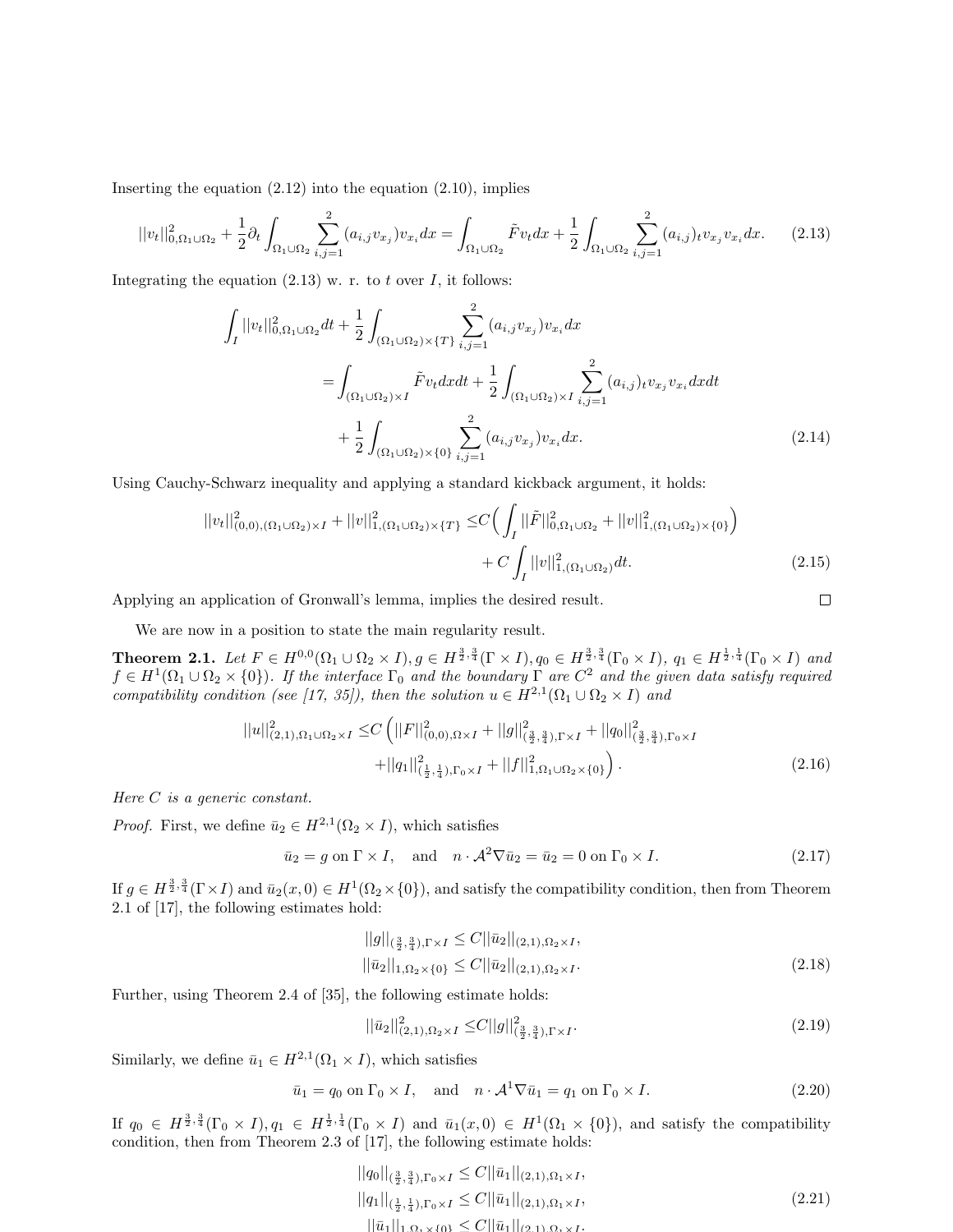Similarly, using Theorem 2.4 of [35], the following estimate holds:

$$
||\bar{u}_1||_{(2,1),\Omega_1\times I}^2 \leq C \left( ||q_1||^2_{(\frac{1}{2},\frac{1}{4}),\Gamma_0\times I} + ||q_0||^2_{(\frac{3}{2},\frac{3}{4}),\Gamma_0\times I} \right).
$$
\n(2.22)

Now we define  $\bar{u}$  as in  $((\Omega_1 \cup \Omega_2) \times I)$  which satisfies the following conditions

- 1.  $\bar{u}|_{\Omega_1} = \bar{u}_1$  and  $\bar{u}|_{\Omega_2} = \bar{u}_2$
- 2.  $\bar{u} = g$  on  $\Gamma \times I$ .
- 3. At interface,  $\bar{u}$  is defined as

$$
[\bar{u}] = \bar{u}_1 - \bar{u}_2 = q_0 \quad \text{and} \quad [n \cdot \mathcal{A} \nabla \bar{u}] = n \cdot (\mathcal{A}^1 \nabla \bar{u}_1 - \mathcal{A}^2 \nabla \bar{u}_2) = q_1 \text{ on } \Gamma_0 \times I.
$$

Using the definition of the norm (2.3), we obtain

$$
||\bar{u}||_{(2,1),(\Omega_1 \cup \Omega_2) \times I}^2 = ||\bar{u}_1||_{(2,1),\Omega_1 \times I}^2 + ||\bar{u}_2||_{(2,1),\Omega_2 \times I}^2.
$$
\n(2.23)

From equations (2.19) and (2.22), we establish the following estimate

$$
||\bar{u}||_{(2,1),(\Omega_1 \cup \Omega_2) \times I}^2 \leq C \Big(||g||_{(\frac{3}{2},\frac{3}{4}),\Gamma \times I}^2 + ||q_0||_{(\frac{3}{2},\frac{3}{4}),\Gamma_0 \times I}^2 + ||q_1||_{(\frac{1}{2},\frac{1}{4}),\Gamma_0 \times I}^2\Big).
$$
 (2.24)

Finally, we define  $v = u - \bar{u}$ , where u solve the problem (1.1). Then v satisfies the following interface problem

$$
\mathcal{L}v = F - \mathcal{L}\bar{u} \quad \text{in} \quad \Omega_1 \cup \Omega_2 \times I,
$$
  
\n
$$
v = v(x, 0) \quad \text{on} \quad \Omega_1 \cup \Omega_2 \times \{0\} \quad \text{(initial condition)}
$$
  
\n
$$
v = 0 \quad \text{on} \quad \Gamma \times I, \quad \text{(exterior boundary condition)}
$$
\n(2.25)

along with the interface conditions

$$
[v] = 0 \quad \text{and} \quad [n \cdot \mathcal{A} \nabla u] = 0 \quad \text{on} \quad \Gamma_0 \times I. \tag{2.26}
$$

From Lemma 2.1,  $v \in H^{2,1}((\Omega_1 \cup \Omega_2) \times I)$  and satisfies the following estimate:

$$
||v||_{(2,1),\Omega_1\cup\Omega_2\times I}^2 \leq C\Big(||F-\mathcal{L}\bar{u}||_{(0,0),\Omega_1\cup\Omega_2\times I}^2 + ||v||_{1,\Omega_1\cup\Omega_2\times\{0\}}^2\Big).
$$
\n(2.27)

Moreover, we get

$$
||u||_{(2,1),(\Omega_1 \cup \Omega_2) \times I}^2 \le ||u - \bar{u}||_{(2,1),\Omega_1 \cup \Omega_2 \times I}^2 + ||\bar{u}||_{(2,1),\Omega_1 \cup \Omega_2 \times I}^2.
$$
\n(2.28)

From equation (2.27), it follows:

$$
||u||_{(2,1),(\Omega_1\cup\Omega_2)\times I}^2 \leq C\Big(||F-\mathcal{L}\bar{u}||_{(0,0),\Omega_1\cup\Omega_2\times I}^2 + ||v||_{1,\Omega_1\cup\Omega_2\times\{0\}}^2\Big) + ||\bar{u}||_{(2,1),\Omega_1\cup\Omega_2\times I}^2
$$
  
 
$$
\leq C\Big(||F||_{(0,0),\Omega_1\cup\Omega_2\times I}^2 + ||\bar{u}||_{(2,1),\Omega_1\cup\Omega_2\times I}^2 + ||u||_{1,\Omega_1\cup\Omega_2\times\{0\}}^2\Big).
$$
 (2.29)

Combining equations (2.24) and (2.29), the final result follows.

Theorem 2.2. Let  $F \in H^{2r,r}(\Omega_1 \cup \Omega_2 \times I)), g \in H^{\frac{3}{2}+2r,\frac{3}{4}+r}(\Gamma \times I), q_0 \in H^{\frac{3}{2}+2r,\frac{3}{4}+r}(\Gamma_0 \times I), q_1 \in$  $H^{\frac{1}{2}+2r,\frac{1}{4}+r}(\Gamma_0\times I)$  and  $f\in H^{2r+2,r+1}(\Omega_1\cup\Omega_2\times\{0\})$ . If the interface  $\Gamma_0$  and boundary  $\Gamma$  is  $C^{2r+2}$  and the given data satisfy the required compatibility condition (see [17]), then the solution  $u \in H^{2r+2,r+1}(\Omega_1 \cup \Omega_2 \times I)$ and

$$
||u||_{(2r+1,r+1),\Omega_1\cup\Omega_2\times I}^2 \leq C_r \Big(||F||_{(2r,r),\Omega_1\cup\Omega_2\times I}^2 + ||g||_{(\frac{3}{2}+2r,\frac{3}{4}+r),\Gamma\times I}^2 + ||g_0||_{(\frac{3}{2}+2r,\frac{3}{4}+r),\Gamma_0\times I}^2 + ||q_1||_{(\frac{1}{2}+2r,\frac{1}{4}+r),\Gamma_0\times I}^2 + ||f||_{2r+1,\Omega_1\cup\Omega_2\times\{0\}}^2\Big).
$$

Proof. The idea of proof is the same as in Theorem 2.1.

 $\Box$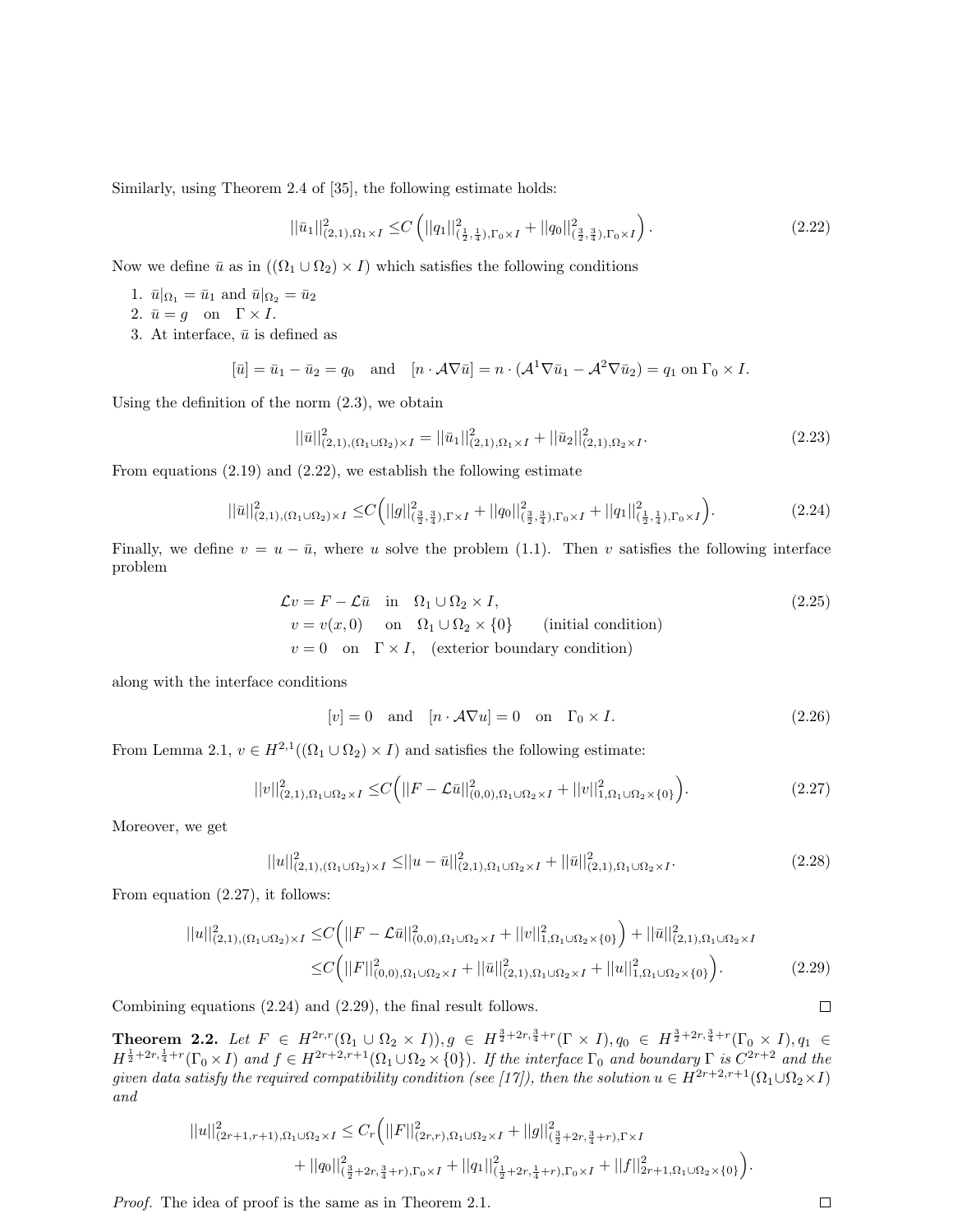

Figure 2: (a) Discretization, (b) Mesh imposing on  $\Omega_i$ ,  $i = 1, 2$ ..

#### 3. Discretization and Stability Estimate

First, the domains  $\Omega_1$  and  $\Omega_2$  are partitioned into quadrilaterals  $\Omega_1^1, \Omega_1^2, \cdots, \Omega_1^{r_1}$  and  $\Omega_2^1, \Omega_2^2, \cdots, \Omega_2^{r_2}$ <br>such that the subdomain divisions match on the interface. We define a smooth functio that maps the unit square S to  $\Omega_i^l$ ,  $i = 1, 2$  as in [1, 22] and is given by

$$
x_{1,i}^l = X_{1,i}^l(\eta_1, \eta_2) \text{ and } x_{2,i}^l = X_{2,i}^l(\eta_1, \eta_2). \tag{3.1}
$$

We now divide S into a mesh of squares of side h. Consequently, the image  $\Omega_i^l$ , which is divided into a quasi-uniform mesh of curvilinear rectangles of side proportional to  $h$ , is the grid of squares  $S$  under the mapping  $M_i^l$  as shown in Fig 2(b). Moreover, the domains  $\Omega_1$  and  $\Omega_2$  are divided into curvilinear rectangles  $\Omega_{1,h}^1, \Omega_{1,h}^2, \cdots, \Omega_{1,h}^{o_1}$  and  $\Omega_{2,h}^1, \Omega_{2,h}^2, \cdots, \Omega_{2,h}^{o_2}$  of width proportional to h such that the subdomain divisions match on the interface as shown in Fig 2(a). Thus,  $\Omega_{i,h}^l$  is the image of  $((j_1 - 1)h \le \eta_1 \le$  $j_1h \to ((j_2-1)h \leq \eta_1 \leq j_2h)$  under the mapping  $M_i^l$ . We choose the time step k proportional to  $h^2$ . We introduce new coordinates  $s = t/k$ ,  $y_i = x_i/h$  and define  $\tilde{u}(y_1, y_2, s) = u(hy_1, hy_2, ks)$ . In this new coordinate system the differential equation becomes

$$
\mathscr{L}\tilde{u} = k\tilde{F},\tag{3.2a}
$$

where

$$
\mathscr{L}\widetilde{u} = \widetilde{u}_s - \sum_{i,j=1}^2 (\alpha_{ij}(y,s)\widetilde{u}_{y_j})_{y_i}.
$$
\n(3.2b)

Clearly the coefficients satisfy the following condition:

$$
|D_y^{\mu} D_s^{\gamma} \alpha_{i,j}| = O(h^{|\mu|} k^{\gamma}). \tag{3.3}
$$

Let  $\Omega_i$  and  $\Omega_{i,h}^l$  be the images of  $\Omega_i$  and  $\Omega_{i,h}^l$  in the y-coordinates. Further, let  $\widetilde{\gamma}_m$  be the image of the size  $\gamma_m$  common to  $\Omega_{i,h}^l$  and  $\Omega_{j,h}^l$ . Now we define a map  $N_i^l$  where  $N_i^l : S \to \Omega_{i,h}^l$  for every l in  $i = 1,2$ . The form of  $N_i^l$  is as follows:

$$
N_i^l(\xi_1, \xi_2) = \frac{1}{h} M_i^{l_1} ((l_2 - 1)h + h\xi_1, (l_3 - 1)h + h\xi_2).
$$

Let  $J_i^l$  be the Jacobian of the map  $N_i^l$ . Then there exist two uniform constants  $V_1$  and  $V_2$ , which depend on the decomposition of  $\Omega_i$  ( $i = 1, 2$ ) into  $\Omega_{i,h}^l$ , and satisfy the following

$$
V_1 \le |J_i^l(\xi_1, \xi_2)| \le V_2. \tag{3.4}
$$

for all  $l = 1, 2, \dots, o_1$  with  $i = 1$  and  $l = 1, 2, \dots, o_2$  with  $i = 2$ .

Furthermore, the step  $nk \leq t < (n+1)k$  is mapped to  $n \leq s < (n+1)$  by the transformation  $s = t/k$ .

### 3.1. Stability Estimate

Define the spectral element functions  $\tilde{w}_k^l(\xi_1, \xi_2, s), \kappa = 1, 2$ , which are polynomials of degree p in each of the space variables  $\xi_1$  and  $\xi_2$  and of degree q in the time variable s, i.e.

$$
\check{w}^l_{\kappa}(\xi_1,\xi_2,s)=\sum^{p}\,\sum^{p}\,\sum^{q}\,\delta^{l,n,\kappa}_{i_1,i_2,i_3}\xi_1^{i_1}\xi_2^{i_2}(s-n)^{i_3}
$$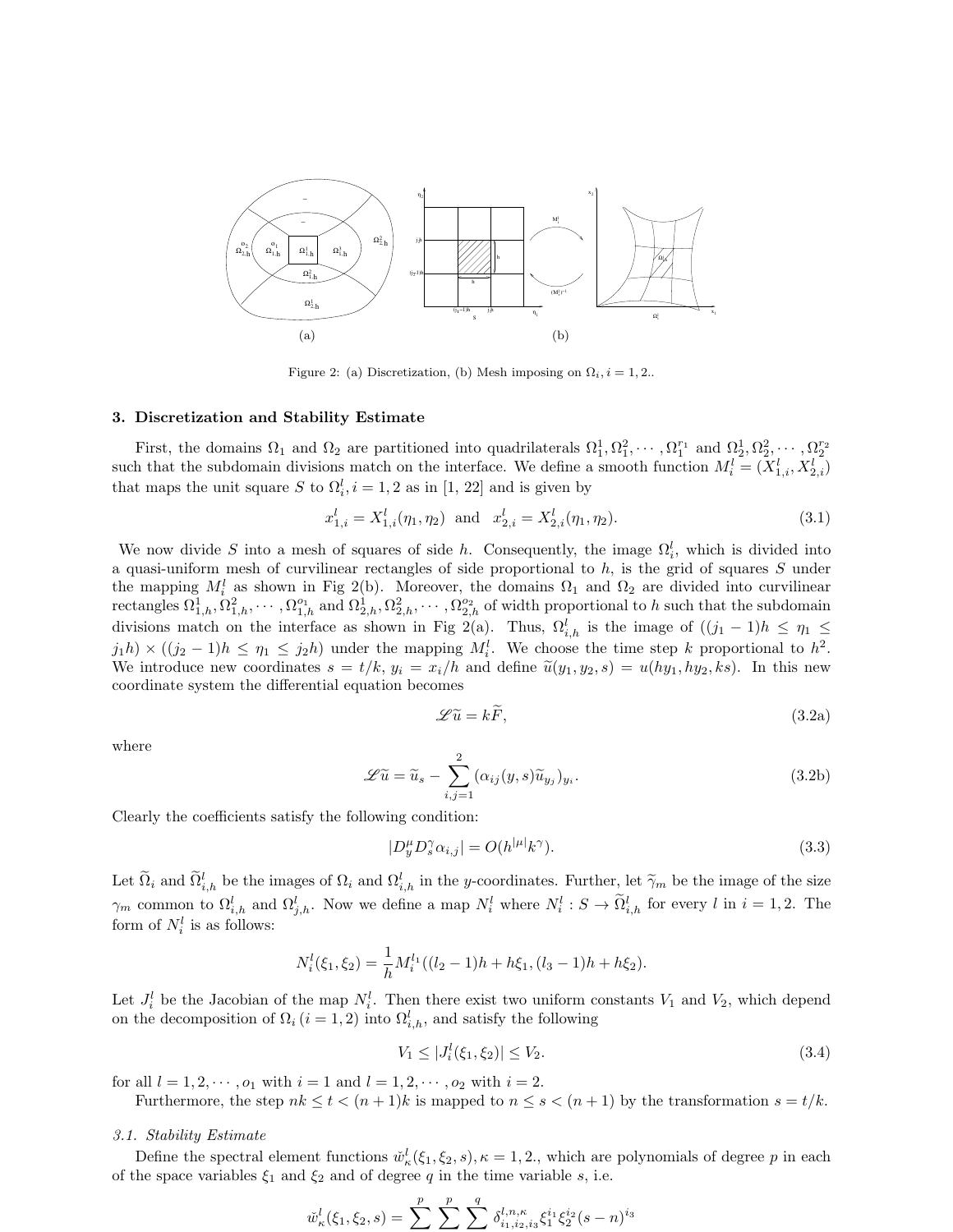for  $(\xi_1, \xi_2) \in S$  and  $n \leq s < n+1$ . Here  $\delta_{i_1, i_2, i_3}^{l, n, \kappa}$  denote the coefficients. Then

$$
\tilde{w}^l_{\kappa}(y_1, y_2, s) = \tilde{w}^l_{\kappa}((N^l_{\kappa})^{-1}(y_1, y_2), s).
$$

Choosing  $\eta = Kh^2$  and  $\tilde{v}_k^l = \tilde{w}_k^l e^{-\eta s}$ , where K is a positive constant, then  $(\mathscr{L}\tilde{w}_k^l)e^{-\eta s} = (\mathscr{L} + \eta)\tilde{v}_k^l$ . Using the chain rule, we can write

$$
\frac{\partial \tilde{w}_k^l}{\partial y_1} = (\tilde{w}_k^l)_{\xi_1} (\xi_1)_{y_1} + (\tilde{w}_k^l)_{\xi_2} (\xi_2)_{y_1} \text{ and } \frac{\partial \tilde{w}_k^l}{\partial y_2} = (\tilde{w}_k^l)_{\xi_1} (\xi_1)_{y_2} + (\tilde{w}_k^l)_{\xi_2} (\xi_2)_{y_2}
$$

Define  $\xi = (\xi_1, \xi_2)$ . Assume that  $(\xi_1)_{y_1}(\xi), (\xi_2)_{y_1}(\xi), (\xi_1)_{y_2}(\xi)$  and  $(\xi_2)_{y_2}(\xi)$  are the orthogonal projections of  $(\xi_1)_{y_1}(\xi)$ ,  $(\xi_2)_{y_1}(\xi)$ ,  $(\xi_1)_{y_2}(\xi)$  and  $(\xi_2)_{y_2}(\xi)$ , respectively, into the space of polynomials of degree p with respect to the inner product in  $H^2(S)$ . Let

$$
\left(\frac{\partial \tilde{v}_{\kappa}^{l}}{\partial y_{1}}\right)^{a} = (\tilde{v}_{\kappa}^{l})_{\xi_{1}}(\hat{\xi}_{1})_{y_{1}} + (\tilde{v}_{\kappa}^{l})_{\xi_{2}}(\hat{\xi}_{2})_{y_{1}} \text{ and } \left(\frac{\partial \tilde{v}_{\kappa}^{l}}{\partial y_{2}}\right)^{a} = (\tilde{v}_{\kappa}^{l})_{\xi_{1}}(\hat{\xi}_{1})_{y_{2}} + (\tilde{v}_{\kappa}^{l})_{\xi_{2}}(\hat{\xi}_{2})_{y_{2}}.
$$

Let  $\tilde{\gamma}_m$  be a side common to  $\Omega_{\kappa,h}^m$  and  $\Omega_{\kappa,h}^l$  which is the image of  $\xi_1 = 1$  under the map  $N_{\kappa}^m$  and the image of  $\xi_1 = 0$  under the map  $N_k^l$ . Now, we define the jump term at the inter element boundary  $\tilde{\gamma}_m$ :

$$
||[\tilde{v}]]|_{(r,s),\tilde{\gamma}_m \times I_n}^2 = ||\tilde{v}_\kappa^m(1,\xi_2,s) - \tilde{v}_\kappa^l(0,\xi_2,s)||_{(r,s),(0,1)\times I_n}^2
$$
\n(3.5)

.

and the derivative of the jump term at the inter element boundary  $\tilde{\gamma}_m$ 

$$
\left\| \left[ \left( \frac{\partial \tilde{v}}{\partial y_j} \right)^a \right] \right\|_{(r,s), \widetilde{\gamma}_m \times I_n}^2 = \left\| \left[ \left( \frac{\partial \tilde{v}_\kappa^m}{\partial y_j} \right)^a (1, \xi_2, s) - \left( \frac{\partial \tilde{v}_\kappa^l}{\partial y_j} \right)^a (0, \xi_2, s) \right] \right\|_{(r,s),(0,1)\times I_n}^2
$$

for  $j = 1, 2$ , where  $I_n = (n, n + 1)$ . We then define

$$
\int_{\widetilde{\Omega}^l_{\kappa,h}\times I_n} |\mathscr{L}\tilde{v}^l_{\kappa}|^2 dy_1 dy_2 ds = \int_{S\times I_n} |\mathscr{L}^l_{\kappa} \tilde{v}^l_{\kappa}|^2 d\xi_1 d\xi_2 ds = ||\mathscr{L}^l_{\kappa} \tilde{v}^l_{\kappa}||^2_{S\times I_n},\tag{3.6}
$$

where  $\mathscr{L}'_{\kappa} = \check{\mathscr{L}} \sqrt{\mathscr{J}'_{\kappa}}$  and  $\check{\mathscr{L}}$  is the differential operator  $\mathscr{L}$  in  $\xi_1, \xi_2$  and s coordinates. Here  $\mathscr{J}'_{\kappa}$  denotes the Jacobian of the map  $N_{\kappa}^l$  from S to  $\tilde{\Omega}_{\kappa,h}^l$ . Define a new differential operator  $(\mathscr{L}_{\kappa}^l)^a$ , so that its coefficients are polynomials of degree p in each of the space variables  $\xi_1$  and  $\xi_2$  and of degree q in the time variable s defined as the orthogonal projections of the coefficients of the corresponding differential operator  $\mathscr{L}^l_{\kappa}$  into the space of polynomials with respect to the usual inner product in  $H^{2,1}(S \times I_n)$ . Moreover

$$
\int_{\widetilde{\Omega}^l_{\kappa,h}\times I_n} |\mathscr{L}\tilde{v}^l_{\kappa}|^2 dy_1 dy_2 ds = \int_{S\times I_n} |(\mathscr{L}^l_{\kappa})^a \check{v}^l_{\kappa}|^2 d\xi_1 d\xi_2 ds = ||(\mathscr{L}^l_{\kappa})^a \check{v}^l_{\kappa}||^2_{S\times I_n},\tag{3.7}
$$

up to a negligible error term [8, 23].

Let  $\mathcal{F}_{v_1,v_2}^{(n)}$  be the spectral element representation of the function v i.e.

$$
\mathcal{F}_{v_1,v_2}^{(n)} = \left\{ \{ \check{v}_1^l(\xi_1,\xi_2,s) \}_{1 \leq l \leq o_1}, \{ \check{v}_2^l(\xi_1,\xi_2,s) \}_{1 \leq l \leq o_2} \right\}_{n=0}^{\mathcal{M}-1}, \text{ where } \mathcal{M}k = T.
$$

By  $\mathcal{S}_{p,q}^{(n)}(\mathcal{F}_{v_1,v_2}^{(n)})$ , we denote the space of spectral element functions.

Define  $F^l_{\kappa}(\xi, s) = (\mathcal{J}^l_{\kappa})^{\frac{1}{2}} \tilde{F}^l_{\kappa}(N^l_{\kappa}(\xi_1, \xi_2)h, sk)$  and assume  $\hat{F}^l_{\kappa}(\xi, s)$  to be the orthogonal projection of  $F^l_{\kappa}(\xi, s)$ into the space of polynomials of degree  $2p$  in each of the space variables  $\xi_1$  and  $\xi_2$  and of degree  $2q$  in the time variable s with respect to the usual inner product in  $L^2(S \times I_n)$ . Similarly, we define  $f^l_{\kappa}(\xi) = f^l_{\kappa}(N^l_{\kappa}(\xi_1, \xi_2)h)$ and let  $\hat{f}^l_{\kappa}(\xi)$  be the orthogonal projection of  $f^l_{\kappa}(\xi)$  into the space of polynomials of degree p in  $\xi_1$  and  $\xi_2$ with respect to the usual inner product in  $H^1(S)$ . For the boundary and interface terms, let  $\tilde{\gamma}_m$  belong to either  $\Gamma$  or  $\Gamma_0$  and assume that  $\tilde{\gamma}_m$  is the image of  $\xi_1 = 1$  under the mapping  $N_k^l : S \to \tilde{\Omega}_{k,h}^l$ . Define  $g^l(\xi_2, s) = g(N_{\kappa}^l(1, \xi_2)h, sk), q_0^l(\xi_2, s) = q_0^l(N_{\kappa}^l(1, \xi_2)h, sk)$  and  $q_1^l(\xi_2, s) = q_1(N_{\kappa}^l(1, \xi_2)h, sk)$ . Let  $\hat{g}^l(\xi_2, s), \hat{q}_0^l(\xi_2, s)$  and  $\hat{q}_1^l(\xi_2, s)$  denote the orthogonal projection of  $g^l(\xi_2, s), q_0^l(\xi_2, s)$  and  $q_1^l(\xi_2, s)$  into the space of polynomials of degree p in  $\xi_2$  and q in s. To initialize the scheme, we define

$$
\check{w}_{r}^{l}(\xi, s = 0^{-}) = f_{r}^{l}(\xi).
$$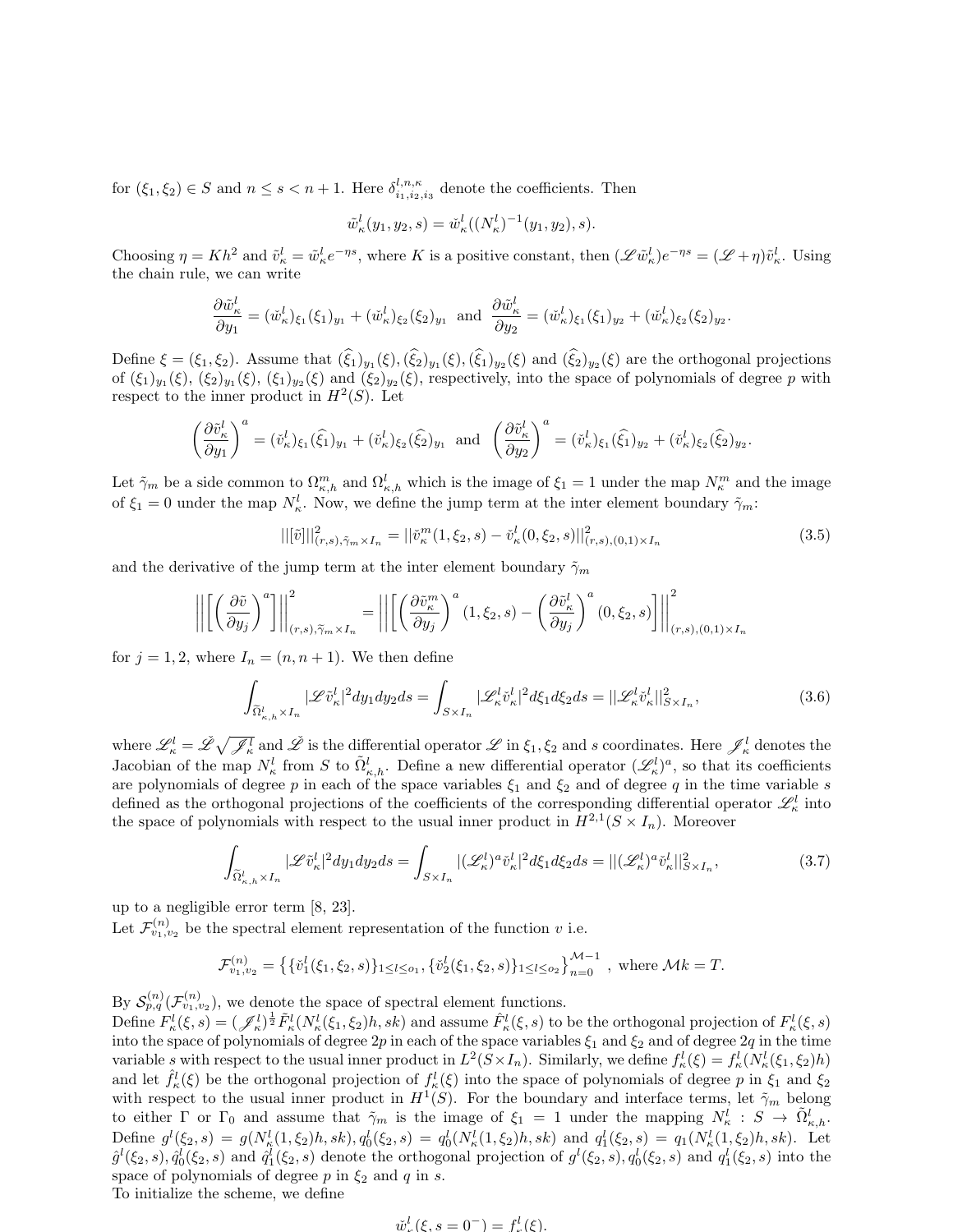To obtain the solution for  $0 \leq s \leq n$ , where n is an integer, we define our approximate solution for  $n \leq s < n+1$  to be the unique  $\mathcal{F}^{(n)}_{w_1,w_2}$  which minimizes the functional

$$
\mathcal{R}^{(n)}(\mathcal{F}_{v_1,v_2}^{(n)}) = \mathcal{R}_{Initial}(\mathcal{F}_{v_1,v_2}^{(n)}, f) + \frac{1}{h^2} \Big( \mathcal{R}_{PDE}(\mathcal{F}_{v_1,v_2}^{(n)}, F) + \mathcal{R}_{Jump}(\mathcal{F}_{v_1,v_2}^{(n)}) + \mathcal{R}_{Boundary}(\mathcal{F}_{v_1,v_2}^{(n)}, g) + \mathcal{R}_{Interface}(\mathcal{F}_{v_1,v_2}^{(n)}, q) \Big)
$$
(3.8)

over all  $\mathcal{S}_{p,q}^{(n)}(\mathcal{F}_{v_1,v_2}^{(n)}),$  where

$$
\mathcal{R}_{Initial}(\mathcal{F}_{v_1, v_2}^{(n)}, f) = \sum_{\kappa=1}^{2} \sum_{l=1}^{o_{\kappa}} \Big( \int_{S \times \{n^{+}\}} |\check{v}_{\kappa}^{l} - \check{w}_{\kappa}^{l}(\xi, n^{-})|^{2} \Big) \mathcal{J}_{i}^{l} d\xi \n+ \sum_{i,j=1}^{2} \int_{S \times \{n^{+}\}} (\check{v}_{\kappa}^{l} - \check{w}_{\kappa}^{l}(\xi, n^{-}))_{\xi_{i}} (\mathcal{A}_{\kappa}^{l})_{i,j} (\check{v}_{\kappa}^{l} - \check{w}_{\kappa}^{l}(\xi, n^{-}))_{\xi_{j}} d\xi \Big), \n\mathcal{R}_{PDE}(\mathcal{F}_{v_1, v_2}^{(n)}, F) = \sum_{l=1}^{o_{1}} ||(\mathcal{L}_{1}^{l})^{a} \check{v}_{1}^{l} - \hat{F}_{1}^{l}||_{S \times I_{n}}^{2} + \sum_{l=1}^{o_{2}} ||(\mathcal{L}_{2}^{l})^{a} \check{v}_{2}^{l} - \hat{F}_{2}^{l}||_{S \times I_{n}}^{2}, \n\mathcal{R}_{Jump}(\mathcal{F}_{v_1, v_2}^{(n)}) = \sum_{\kappa=1}^{2} \sum_{\tilde{\gamma}_{m} \subseteq \tilde{\Omega}_{\kappa}} \Big( ||[\tilde{v}|||_{(0,3/4), \tilde{\gamma}_{m} \times I_{n}} + \sum_{j=1}^{2} ||[(\check{v}_{y_{j}})^{a}|||_{(1/2,1/4), \tilde{\gamma}_{m} \times I_{n}} \Big), \n\mathcal{R}_{Boundary}(\mathcal{F}_{v_1, v_2}^{(n)}, g) = \sum_{\tilde{\gamma}_{m} \subseteq \Gamma} \Big( ||\tilde{v} - \hat{g}^{m}||_{(0,3/4), \tilde{\gamma}_{m} \times I_{n}} + ||(\check{v})_{\tau}^{a} - (\hat{g}^{m})_{\tau}^{a}||_{(1/2,1/4), \tilde{\gamma}_{m} \times I_{n}} \Big), \n\mathcal{R}_{Interface}(\mathcal{F}_{v_1, v_2}^{(n)}, g) = \sum_{\tilde{\gamma}_{m} \subseteq \Gamma} \Big
$$

Here,  $(\check{v})_{\tau}$  and  $\frac{\partial \check{v}}{\partial \nu}$  denote the tangential and normal derivatives on  $\tilde{\gamma}_m$  same as defined in [8, 11, 12]. As defined in (3.8), we choose our approximate solution to be the unique  $\mathcal{F}_{w_1,w_2}^{(n)}$  which minimizes the functional  $\mathscr{R}^{(n)}(\mathcal{F}_{v_1,v_2}^{(n)})$  over all  $\mathcal{S}_{p,q}^{(n)}(\mathcal{F}_{v_1,v_2}^{(n)})$ . Now, we define the functional

$$
\mathcal{W}^{(n)}(\mathcal{F}_{w_1,w_2}^{(n)}) = \mathcal{R}_{Initial}(\mathcal{F}_{w_1,w_2}^{(n)},0) + \frac{1}{h^2} \Big( \mathcal{R}_{PDE}(\mathcal{F}_{w_1,w_2}^{(n)},0) + \mathcal{R}_{Jump}(\mathcal{F}_{w_1,w_2}^{(n)}) + \mathcal{R}_{Boundary}(\mathcal{F}_{w_1,w_2}^{(n)},0) + \mathcal{R}_{Interface}(\mathcal{F}_{w_1,w_2}^{(n)},0) \Big).
$$
\n(3.9)

From equations (3.8) and (3.9), it is clear that  $\mathscr{W}^{(n)}(\mathcal{F}_{v_1,v_2}^{(n)})$  is the functional  $\mathscr{R}^{(n)}(\mathcal{F}_{v_1,v_2}^{(n)})$  with zero data. We are now in a position to state the main stability theorem.

Theorem 3.1 (Stability theorem). The estimate

$$
g_{4} \sum_{\kappa=1}^{2} \Big( \sum_{l=1}^{\infty} \Big( h^{2} ||\check{w}_{\kappa}^{l}||_{S\times I_{n}}^{2} + ||\partial_{s}\check{w}_{\kappa}^{l}||_{S\times I_{n}}^{2} + \sum_{1 \leq |\alpha| \leq 2} ||D_{y}^{\alpha}\check{w}_{\kappa}^{l}||_{S\times I_{n}}^{2} + ||\check{w}_{\kappa}^{l}||_{S\times (n+1)}^{2} - \sum_{i,j=1}^{2} \int_{S\times (n+1)^{-}} (\check{w}_{\kappa}^{l})_{\xi_{i}} (\check{\mathscr{A}}_{\kappa}^{l})_{i,j} (\check{w}_{\kappa}^{l})_{\xi_{j}} d\xi_{1} d\xi_{2} \Big) \leq (1+c_{1}h^{2}) \mathscr{W}^{(n)}(\mathcal{F}_{w_{1},w_{2}}^{(n)})
$$

holds for large enough  $\frac{1}{h}$  and p with  $\ln p = o(1/h)$ . Here  $g_4$  and  $c_1$  are constants.

 $\tilde \gamma_m{\subseteq}\Gamma_0$ 

## 3.2. Proof of the stability theorem

To calculate the estimate of higher order derivatives of  $\tilde{v}$  as in [23], we decompose the problem, which is as follows:

$$
\mathcal{L}\tilde{v} = \tilde{v}_s - \mathcal{E}\tilde{v}, \text{ where } \mathcal{E}\tilde{v} = \sum_{i,j=1}^{2} (\alpha_{i,j}\tilde{v}_{y_j})_{y_i}.
$$
 (3.10)

Assume  $\nu = (\nu_1, \nu_2)$  to be the outward normal to the curve  $\tilde{\gamma}_m$  at the point  $\xi$ . Now, we define  $\left(\frac{\partial \tilde{v}}{\partial \nu}\right)_{\alpha} (\xi) =$  $\sum_{i,j=1}^2 \nu_i \alpha_{i,j} \left( \frac{\partial \tilde{v}}{\partial y_j} \right)$ (ξ) which denotes the conormal derivative at a point on  $\tilde{\gamma}_m$ . Furthermore, let  $d\mu$  be an element of arc length along  $\tilde{\gamma}$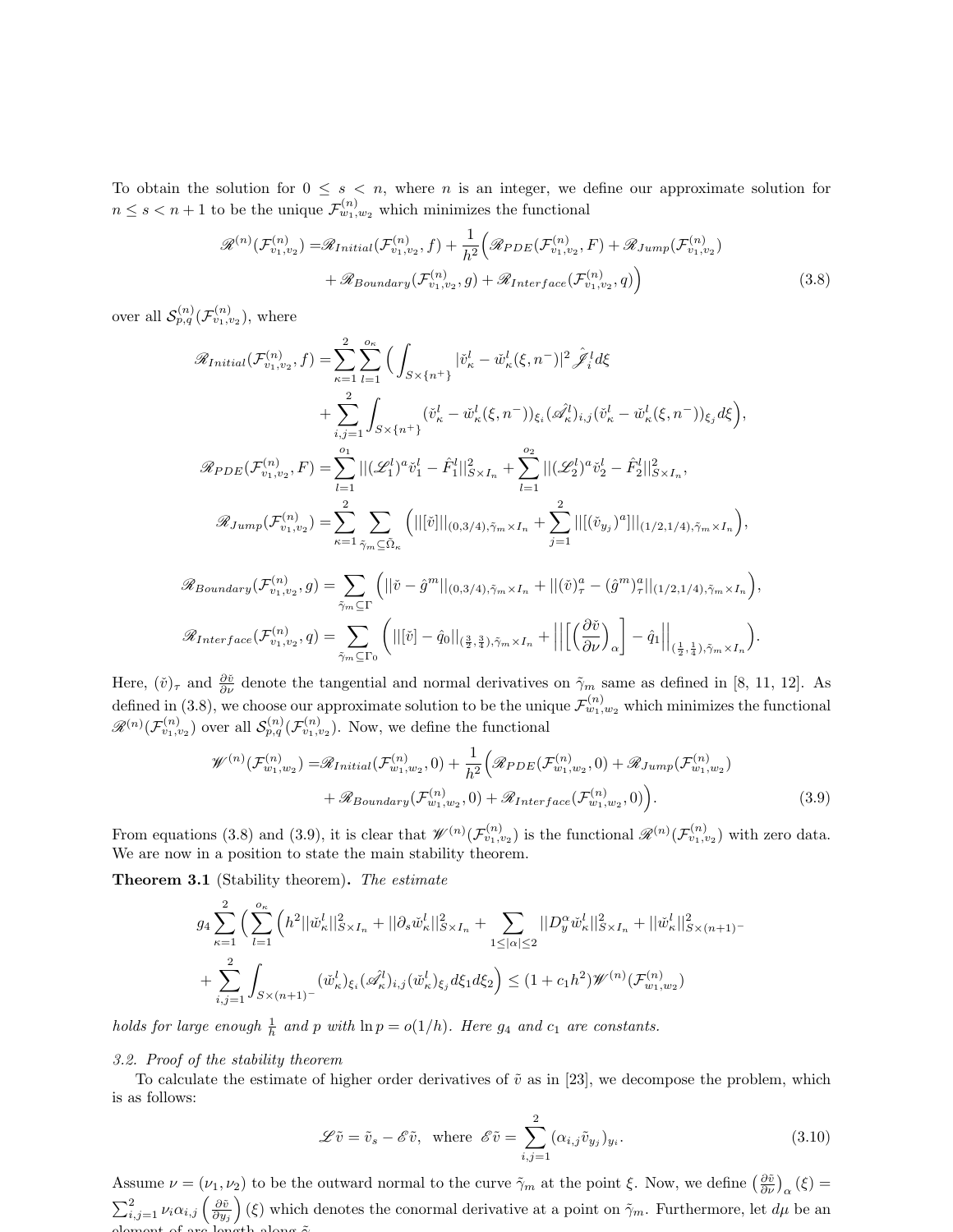Lemma 3.1. The estimate

$$
\begin{split} &\sum_{\kappa=1}^2\sum_{l=1}^{o_\kappa}\Big(||\tilde{v}^l_\kappa||^2_{\tilde{\Omega}^l_{\kappa,h}\times (n+1)^-}+b_1\sum_{i=1}^2||(\tilde{v}^l_\kappa)_{y_i}||^2_{\tilde{\Omega}^l_{\kappa,h}\times I_n}+\frac{3}{2}Kh^2||(\tilde{v}^l_\kappa)||^2_{\tilde{\Omega}^l_{\kappa,h}\times I_n}\Big)\\ &-\sum_{\kappa=1}^2\sum_{\tilde{\gamma}_m\subseteq \tilde{\Omega}_\kappa}\int_{\tilde{\gamma}_m\times I_n}2\Big[\tilde{v}\Big(\frac{\partial \tilde{v}}{\partial\nu}\Big)_\alpha\Big]d\mu ds-\sum_{\tilde{\gamma}_m\subseteq \Gamma_0}\int_{\tilde{\gamma}_m\times I_n}2\Big[\tilde{v}\Big(\frac{\partial \tilde{v}}{\partial\nu}\Big)_\alpha\Big]d\mu ds\\ &-\sum_{\tilde{\gamma}_m\subseteq \Gamma}\int_{\tilde{\gamma}_m\times I_n}2\tilde{v}\Big(\frac{\partial \tilde{v}}{\partial\nu}\Big)_\alpha d\mu ds\leq \frac{1}{h^2}\sum_{\kappa=1}^2\sum_{l=1}^{o_\kappa}\Big(||(\mathscr{L}+\eta)\tilde{v}^\kappa_l||^2_{\tilde{\Omega}^l_{\kappa,h}\times I_n}+||\tilde{v}^\kappa_l||^2_{\tilde{\Omega}^l_{\kappa,h}\times \{n^+\}}\Big) \end{split}
$$

holds for large enough K, where  $\eta = Kh^2$ . Here  $m^-$  and  $m^+$  denote respectively  $\lim_{t \uparrow m} t$  and  $\lim_{t \downarrow m} t$ .  $b_1 > 0$  is a constant.

Proof. From the equation (3.10), we have

$$
\int_{\tilde{\Omega}^l_{\kappa,h}\times I_n} \tilde{v}^l_{\kappa} \left( (\tilde{v}^l_{\kappa})_s - \mathscr{E}\tilde{v}^l_{\kappa} + \eta \tilde{v}^l_{\kappa} \right) dyds = \int_{\tilde{\Omega}^l_{\kappa,h}\times I_n} \tilde{v}^l_{\kappa} \left( (\mathscr{L} + \eta) \tilde{v}^l_{\kappa} \right) dyds. \tag{3.11}
$$

Using integration by parts, it follows:

$$
2\int_{\tilde{\Omega}_{\kappa,h}^l \times I_n} \tilde{v}_{\kappa}^l(\tilde{v}_{\kappa}^l)_s dyds = \int_{\tilde{\Omega}_{\kappa,h}^l \times \{(n+1)^{-}\}} |\tilde{v}_{\kappa}^l|^2 dy - \int_{\tilde{\Omega}_{\kappa,h}^l \times \{n^{+}\}} |\tilde{v}_{\kappa}^l|^2 dy,
$$
\n
$$
-\int_{\tilde{\Omega}_{\kappa,h}^l \times I_n} \tilde{v}_{\kappa}^l(\mathscr{E}\tilde{v}_{\kappa}^l) dyds = \int_{\tilde{\Omega}_{\kappa,h}^l \times I_n} \sum_{i,j=1}^2 (\tilde{v}_{\kappa}^l)_{y_i} \alpha_{ij} (\tilde{v}_{\kappa}^l)_{y_j} dyds
$$
\n
$$
-\int_{\partial \tilde{\Omega}_{\kappa,h}^l \times I_n} \tilde{v}_{\kappa}^l(\frac{\partial \tilde{v}_{\kappa}^l}{\partial \nu})_{\alpha} d\mu ds.
$$
\n(3.13)

Inserting the equations  $(3.12)$ -  $(3.13)$  into  $(3.11)$ , we obtain

$$
\begin{aligned} &\frac{1}{2}\int_{\tilde{\Omega}^l_{\kappa,h}\times (n+1)^-}|\tilde{v}^l_{\kappa}|^2dy+\int_{\tilde{\Omega}^l_{\kappa,h}\times I_n}\big(\sum_{i,j=1}^2(\tilde{v}^l_{\kappa})_{y_i}\alpha_{ij}(\tilde{v}^l_{\kappa})_{y_j}+\eta|\tilde{v}^l_{\kappa}|^2\big)dyds\\ &-\int_{\partial \tilde{\Omega}^l_{\kappa,h}\times I_n}\tilde{v}^l_{\kappa}\Big(\frac{\partial \tilde{v}^l_{\kappa}}{\partial \nu}\Big)_{\alpha}d\mu ds=\int_{\tilde{\Omega}^l_{\kappa,h}\times I_n}\tilde{v}^l_{\kappa}\big((\mathscr{L}+\eta)\tilde{v}^l_{\kappa}\big)dyds+\int_{\tilde{\Omega}^l_{\kappa,h}\times \{n^+\}}|\tilde{v}^l_{\kappa}|^2\frac{dy}{2}. \end{aligned}
$$

Summing over l for each  $\Omega_{\kappa,h}^l$ ,  $\kappa = 1,2$ , gives

$$
\begin{split} &\sum_{\kappa=1}^2\sum_{l=1}^{o_\kappa}\big(\int_{\tilde{\Omega}^l_{\kappa,h}\times (n+1)^-}|\tilde{v}^l_\kappa|^2\frac{dy}{2}+\int_{\tilde{\Omega}^l_{\kappa,h}\times I_n}\big(\sum_{i,j=1}^2(\tilde{v}^l_\kappa)_{y_i}\alpha_{ij}(\tilde{v}^l_\kappa)_{y_j}+\eta|\tilde{v}^l_\kappa|^2\big)dyds\big)\\ &-\sum_{\kappa=1}^2\sum_{\tilde{\gamma}_m\subseteq \tilde{\Omega}_\kappa}\int_{\tilde{\gamma}_m\times I_n}\Big[\tilde{v}\Big(\frac{\partial \tilde{v}}{\partial \nu}\Big)_\alpha\Big]d\mu ds-\sum_{\tilde{\gamma}_m\subseteq \Gamma_0}\int_{\tilde{\gamma}_m\times I_n}\Big[\tilde{v}\Big(\frac{\partial \tilde{v}}{\partial \nu}\Big)_\alpha\Big]d\mu ds\\ &-\sum_{\tilde{\gamma}_m\subseteq \Gamma}\int_{\tilde{\gamma}_m\times I_n}\tilde{v}\Big(\frac{\partial \tilde{v}}{\partial \nu}\Big)_\alpha d\mu ds=\sum_{\kappa=1}^2\sum_{l=1}^{o_\kappa}\Big(\int_{\tilde{\Omega}^l_{\kappa,h}\times I_n}\tilde{v}^l_\kappa((\mathscr{L}+\eta)\tilde{v}^l_\kappa)dyds+\int_{\tilde{\Omega}^l_{\kappa,h}\times \{n^+\}}|\tilde{v}^l_\kappa|^2\frac{dy}{2}\Big). \end{split}
$$

From (3.3) and choosing K large enough, where  $\eta = Kh^2$ , the result holds.

In the following Lemma 3.2, we obtain estimates for higher order derivatives of  $\tilde{v}_k^l$ .

Lemma 3.2. The estimate

$$
e_1 \Big(\sum\limits_{l=1}^{o_1}\Big(\int_{\tilde{\Omega}_{1,h}^l\times I_n}\sum\limits_{|\alpha|=2}|D_y^{\alpha}\tilde{v}_1^l|^2dyds\Big)+\sum\limits_{l=1}^{o_2}\Big(\int_{\tilde{\Omega}_{2,h}^l\times I_n}\sum\limits_{|\alpha|=2}|D_y^{\alpha}\tilde{v}_2^l|^2dyds\Big)\Big)\leq \mathcal{E}_1.
$$

 $\Box$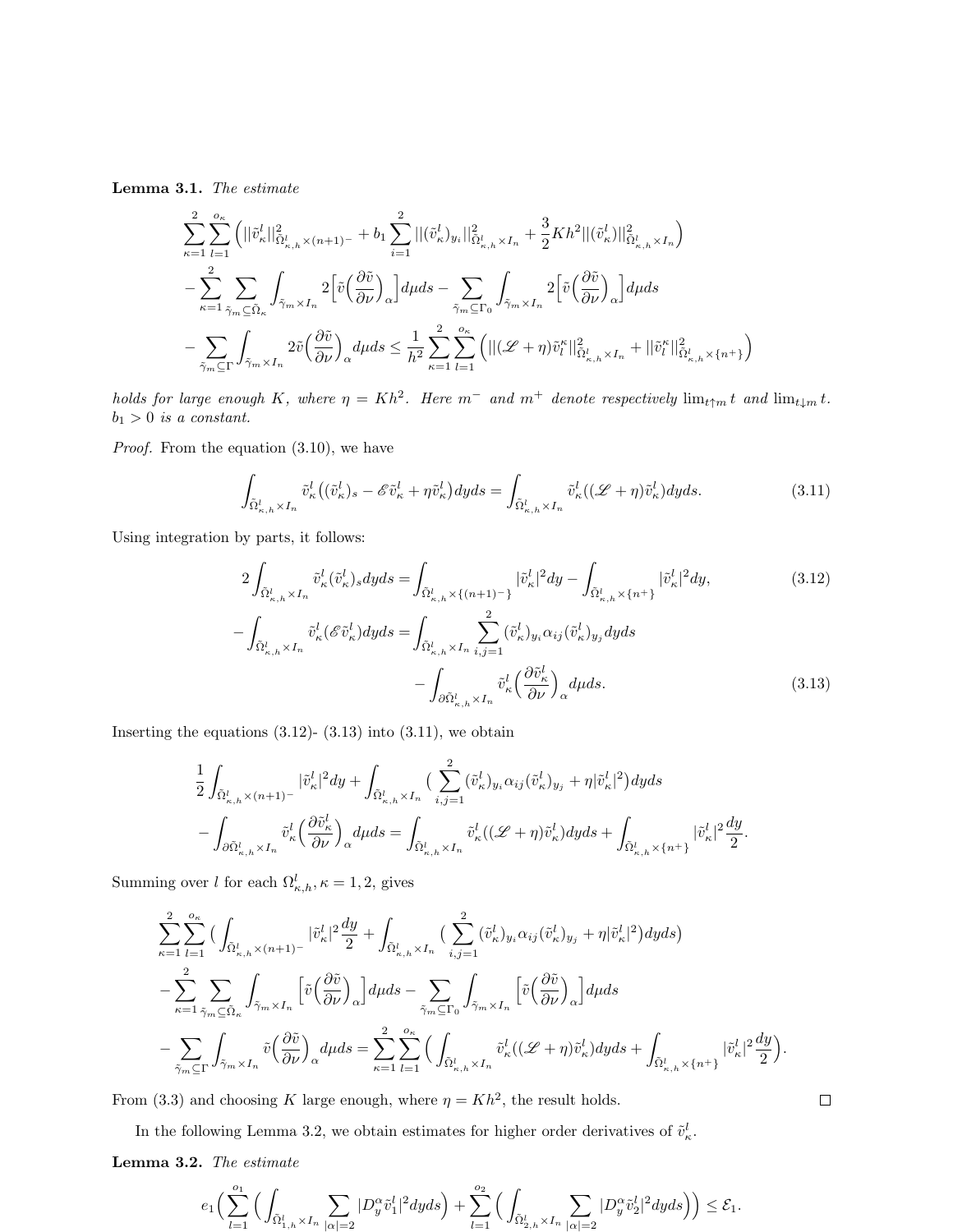holds, where

$$
\mathcal{E}_1 = \sum_{\kappa=1}^2 \Big( \sum_{l=1}^{\sigma_{\kappa}} \int_{\tilde{\Omega}^l_{\kappa,h} \times I_n} |\mathscr{E}\tilde{v}^l_{\kappa}|^2 dyds + \sum_{\tilde{\gamma}_m \subseteq \tilde{\Omega}_{\kappa} \cup \Gamma_0} \Big( \int_{\tilde{\gamma}_m \times I_n} [\Phi(\tilde{v})] d\mu ds + \int_{I_n} [H(\tilde{v})] ds \big|_{\partial \tilde{\gamma}_m} \Big) + f_1 h^2 \sum_{l=1}^{\sigma_{\kappa}} \int_{\tilde{\Omega}^l_{\kappa,h} \times I_n} \sum_{|\alpha|=1} |D_y^{\alpha} \tilde{v}^l_{\kappa}|^2 dyds + f_1 h \sum_{\tilde{\gamma}_m \subseteq \Gamma \cup \Gamma_0 \cup \tilde{\Omega}_{\kappa}} \int_{\tilde{\gamma}_m \times I_n} \sum_{|\alpha|=1} |D_y^{\alpha} \tilde{v}^l_{\kappa}|^2 d\mu ds \Big) + \sum_{\tilde{\gamma}_m \subseteq \Gamma} \int_{\tilde{\gamma}_m \times I_n} \Phi(\tilde{v}) d\mu ds + \sum_{\tilde{\gamma}_m \subseteq \Gamma_0} \int_{I_n} H(\tilde{v}) ds \big|_{\partial \tilde{\gamma}_m},
$$

 $H(\tilde{v}) = \frac{d_1}{2} \tilde{v}_\nu (-2D\tilde{v}_t - E\tilde{v}_\nu)$  and  $\Phi(\tilde{v}) = d_1 \frac{\partial \tilde{v}}{\partial \tau} \frac{d}{d\mu} (E \frac{\partial \tilde{v}}{\partial \tau} + G \frac{\partial \tilde{v}}{\partial \nu})$ . Here  $d_1$ ,  $e_1$  and  $f_1$  are positive constants and  $D, E$  and  $F$  are defined as:

$$
\left[\begin{array}{cc} D & E \\ E & F \end{array}\right] = \left[\begin{array}{cc} \tau_1 & \tau_2 \\ \nu_1 & \nu_2 \end{array}\right] \left[\begin{array}{cc} \alpha_{11} & \alpha_{12} \\ \alpha_{21} & \alpha_{22} \end{array}\right] \left[\begin{array}{cc} \tau_1 & \tau_2 \\ \nu_1 & \nu_2 \end{array}\right]^{-1}
$$

and the matrix  $\begin{bmatrix} \tau_1 & \tau_2 \\ \cdots & \cdots \end{bmatrix}$  $\nu_1$   $\nu_2$ is orthogonal matrix and  $\alpha_{ij} = \alpha_{ji}$  for each  $\Omega_{\kappa}, \kappa = 1, 2$ .

Proof. To prove the above lemma, we use the result of equation (3.25) from [8], which is as follows:

$$
\frac{c}{4} \int_{\tilde{\Omega}_{\kappa,h}^l} \sum_{|\alpha|=2} |D_y^{\alpha} \tilde{v}_{\kappa}^l|^2 dy \leq \frac{1}{c} \int_{\tilde{\Omega}_{\kappa,h}^l} |\mathscr{E} \tilde{v}_{\kappa}^l|^2 dy + Ch^2 \left( \int_{\tilde{\Omega}_{\kappa,h}^l} \sum_{|\alpha|=1} |D_y^{\alpha} \tilde{v}_{\kappa}^l|^2 dy \right) \n+ Ch \sum_{j=1}^4 \int_{\tilde{\gamma}_j} \sum_{|\alpha|=1} |D_y^{\alpha} \tilde{v}_{\kappa}^l|^2 d\mu + \sum_{j=1}^4 \int_{\tilde{\gamma}_j} (\tilde{v}_{\kappa}^l)_{\tau} \frac{d}{d\mu} (E(\tilde{v}_{\kappa}^l)_{\tau} + G(\tilde{v}_{\kappa}^l)_{\nu}) d\mu \n+ \sum_{j=1}^4 \frac{1}{2} (\tilde{v}_{\kappa}^l)_{\nu} (-2D(\tilde{v}_{\kappa}^l)_{\tau} - E(\tilde{v}_{\kappa}^l)_{\nu}) \Big|_{\partial \tilde{\gamma}_j}
$$
\n(3.14)

by choosing a small enough  $c > 0$ . Here  $G = F + D$ , and C is a generic constant. Integrating the equation (3.14) w.r. to s over  $I_n$  and summing over l for  $\tilde{\Omega}_{\kappa,h}^l, \kappa = 1,2$ , the desired result follows.

Next, we prove the following Lemma 3.3, which we directly use to obtain the main stability result.

Lemma 3.3. The estimate holds

$$
\sum_{\kappa=1}^2\sum_{l=1}^{o_\kappa}\Bigg(\Big(Kh^2||\tilde{v}^l_\kappa||^2_{\tilde{\Omega}^l_{\kappa,h}\times I_n}+e_2\Big(||\partial_s\tilde{v}^l_\kappa||^2_{\tilde{\Omega}^l_{\kappa,h}\times I_n}+\sum_{1\leq|\alpha|\leq 2}||D_y^\alpha \tilde{v}^l_\kappa||^2_{\tilde{\Omega}^l_{\kappa,h}\times I_n}\Big)\Big)\\+\Big(||\tilde{v}^l_\kappa||^2_{\tilde{\Omega}^l_{\kappa,h}\times (n+1)^-}+\sum_{i,j=1}^2\int_{\tilde{\Omega}^l_{\kappa,h}\times (n+1)^-}(\tilde{v}^l_\kappa)_{y_i}\alpha_{i,j}(\tilde{v}^l_\kappa)_{y_j}dy\Big)\Bigg)\leq \mathcal{E}_2+\mathcal{E}_3
$$

for small enough h. Where

$$
\mathcal{E}_{2} = \sum_{\kappa=1}^{2} \Big( \sum_{l=1}^{o_{\kappa}} \Big( ||\tilde{v}_{\kappa}^{l}||_{\tilde{\Omega}_{\kappa,h}^{l} \times (n)^{+}}^{2} + \sum_{i,j=1}^{2} \int_{\tilde{\Omega}_{\kappa,h}^{l} \times (n)^{+}} (\tilde{v}_{\kappa}^{l})_{y_{i}} \alpha_{i,j} (\tilde{v}_{\kappa}^{l})_{y_{j}} dy + \frac{1}{h^{2}} (1 + 2h^{2}) \sum_{l=1}^{o_{\kappa}} ||(\mathscr{L} + \eta) \tilde{v}_{\kappa}^{l}||_{\tilde{\Omega}_{\kappa,h}^{l} \times I_{n}}^{2} \Big)
$$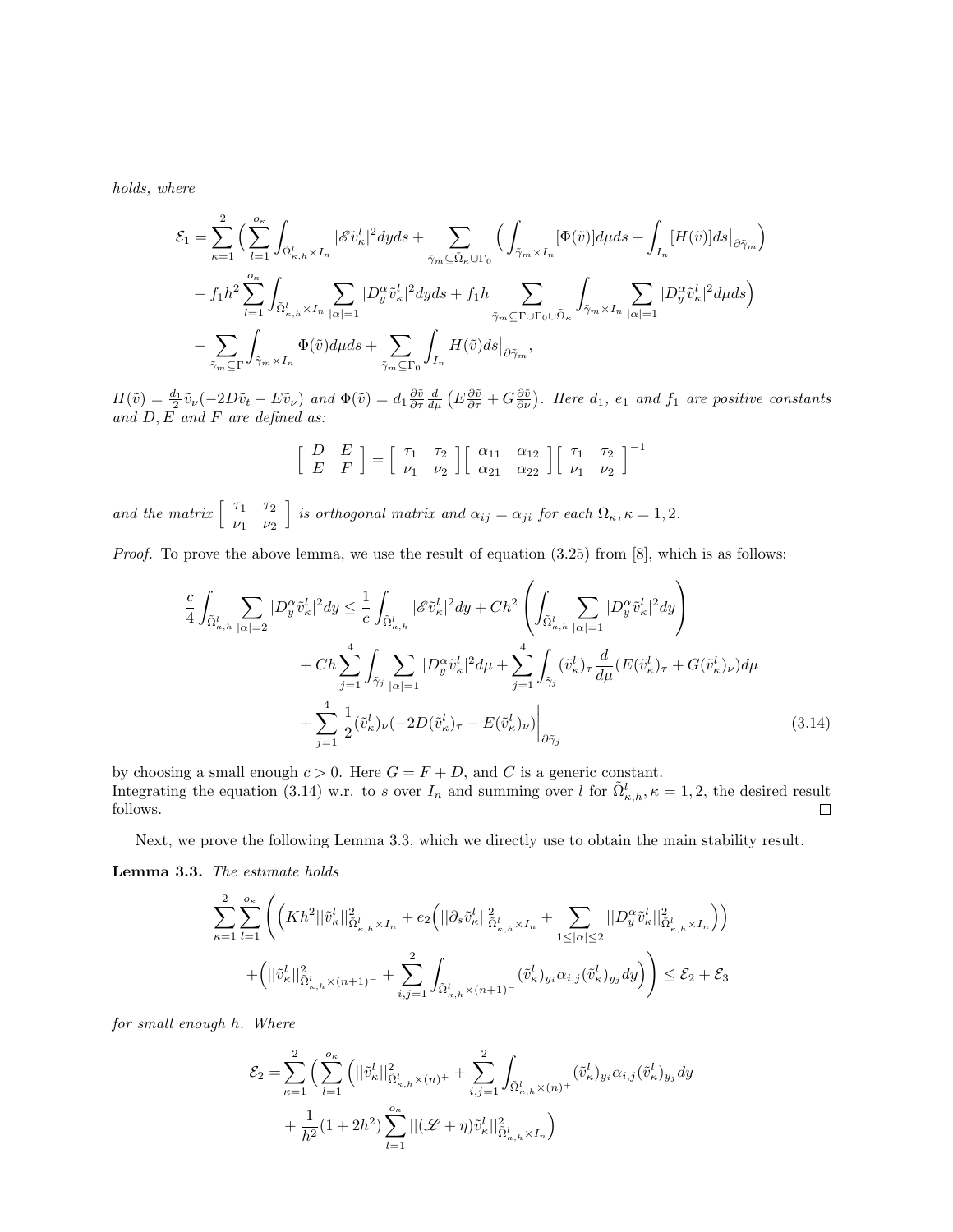and

$$
\mathcal{E}_{3} = \sum_{\kappa=1}^{2} \sum_{\tilde{\gamma}_{m} \subseteq \Omega_{\kappa}} \Big( \int_{\tilde{\gamma}_{m} \times I_{n}} \Big[ J(\tilde{v}) + 2\tilde{v} \Big( \frac{\partial \tilde{v}}{\partial \nu} \Big)_{\alpha} \Big] d\mu ds + \int_{I_{n}} [H(\tilde{v})] ds \Big|_{\partial \tilde{\gamma}_{m}} \Big) \Big) + \sum_{\tilde{\gamma}_{m} \subseteq \Gamma_{0}} \Big( \int_{\tilde{\gamma}_{m} \times I_{n}} \Big[ J(\tilde{v}) + 2\tilde{v} \Big( \frac{\partial \tilde{v}}{\partial \nu} \Big)_{\alpha} \Big] d\mu ds + \int_{I_{n}} [H(\tilde{v})] ds \Big|_{\partial \tilde{\gamma}_{m}} \Big) \Big) + \sum_{\tilde{\gamma}_{m} \subseteq \Gamma} \Big( \int_{\tilde{\gamma}_{m} \times I_{n}} J(\tilde{v}) + 2\tilde{v} \Big( \frac{\partial \tilde{v}}{\partial \nu} \Big)_{\alpha} d\mu ds + \int_{I_{n}} H(\tilde{v}) ds \Big|_{\partial \tilde{\gamma}_{m}} \Big). \tag{3.15}
$$

Here  $J(\tilde{v}) = 2\tilde{v}_s \left(\frac{\partial \tilde{v}}{\partial \nu}\right)_{\alpha} + d_1 \left(\tilde{v}_{\tau} \frac{d}{d\mu} (E \tilde{v}_{\mu} + G \tilde{v}_{\nu})\right) = 2\tilde{v}_s \left(\frac{\partial \tilde{v}}{\partial \nu}\right)_{\alpha} + \Phi(\tilde{v}) \text{ and } H(\tilde{v}) = \frac{d}{2} \tilde{v}_{\nu} (-2D\tilde{v}_t - E \tilde{v}_{\nu}).$ 

Proof. Firstly, we calculate

$$
\int_{\tilde{\Omega}^l_{\kappa,h}\times I_n} |\mathscr{L}\tilde{v}^l_{\kappa}|^2 dyds = \int_{\tilde{\Omega}^l_{\kappa,h}\times I_n} |(\tilde{v}^l_{\kappa})_s - \mathscr{E}\tilde{v}^l_{\kappa}|^2 dyds, \n= \int_{\tilde{\Omega}^l_{\kappa,h}\times I_n} (|(\tilde{v}^l_{\kappa})_s|^2 - 2(\tilde{v}^l_{\kappa})_s \mathscr{E}\tilde{v}^l_{\kappa} + |\mathscr{E}\tilde{v}^l_{\kappa}|^2) dyds.
$$
\n(3.16)

Using integration by parts, we rewrite the following term

$$
-2\int_{\tilde{\Omega}^l_{\kappa,h}\times I_n} (\tilde{v}^l_{\kappa})_s(\mathcal{E}\tilde{v}^l_{\kappa})dyds = 2\int_{\tilde{\Omega}^l_{\kappa,h}\times I_n} \sum_{i,j=1}^2 (\tilde{v}^l_{\kappa})_{y_i s} \alpha_{ij}(\tilde{v}^l_{\kappa})_{y_j}dyds - \sum_{\tilde{\gamma}_m \subseteq \partial \tilde{\Omega}^l_{\kappa,h}} 2\int_{\tilde{\gamma}_m \times I_n} (\tilde{v}^l_{\kappa})_s \left(\frac{\partial \tilde{v}^{\kappa}_l}{\partial \nu}\right)_{\alpha} d\mu ds.
$$
 (3.17)

Again using integration by parts the first term of R.H.S. in (3.17) w. r. to s, gives:

$$
2\int_{\tilde{\Omega}_{\kappa,h}^l \times I_n} \sum_{i,j=1}^2 (\tilde{v}_{\kappa}^l)_{y_i s} \alpha_{ij} (\tilde{v}_{\kappa}^l)_{y_j} dy ds = \int_{\tilde{\Omega}_{\kappa,h}^l \times \{(n+1)^{-}\}} \sum_{i,j=1}^2 (\tilde{v}_{\kappa}^l)_{y_i} \alpha_{ij} (\tilde{v}_{\kappa}^l)_{y_j} dy - \int_{\tilde{\Omega}_{\kappa,h}^l \times \{n^+\}} \sum_{i,j=1}^2 (\tilde{v}_{\kappa}^l)_{y_i} \alpha_{ij} (\tilde{v}_{\kappa}^l)_{y_j} dy - \int_{\tilde{\Omega}_{\kappa,h}^l \times I_n} \sum_{i,j=1}^2 (\tilde{v}_{\kappa}^l)_{y_i} (\alpha_{ij})_s (\tilde{v}_{\kappa}^l)_{y_j} dy ds.
$$
 (3.18)

Inserting the equation  $(3.18)$  into  $(3.17)$ , it follows

$$
-2\int_{\tilde{\Omega}^l_{\kappa,h}\times I_n} (\tilde{v}^l_{\kappa})_s(\mathscr{E}\tilde{v}^l_{\kappa})dyds = \int_{\tilde{\Omega}^l_{\kappa,h}\times\{(n+1)^-\}} \sum_{i,j=1}^2 (\tilde{v}^l_{\kappa})_{y_i} \alpha_{ij}(\tilde{v}^l_{\kappa})_{y_j} dy
$$

$$
-\int_{\tilde{\Omega}^l_{\kappa,h}\times\{n^+\}} \sum_{i,j=1}^2 (\tilde{v}^l_{\kappa})_{y_i} \alpha_{ij}(\tilde{v}^l_{\kappa})_{y_j} dy - 2\sum_{\tilde{\gamma}_m\subseteq\partial\tilde{\Omega}^l_{\kappa,h}} \int_{\tilde{\gamma}_m\times I_n} (\tilde{v}^l_{\kappa})_s \left(\frac{\partial\tilde{v}^{\kappa}}{\partial\nu}\right)_{\alpha} d\mu ds
$$

$$
-\int_{\tilde{\Omega}^l_{\kappa,h}\times I_n} \sum_{i,j=1}^2 (\tilde{v}^l_{\kappa})_{y_i} (\alpha_{ij})_s(\tilde{v}^l_{\kappa})_{y_j} dyds.
$$
(3.19)

From equation (3.3), we have

$$
\int_{\tilde{\Omega}^l_{\kappa,h} \times I_n} \sum_{i,j=1}^2 (\tilde{v}^l_{\kappa})_{y_i} (\alpha_{ij})_s (\tilde{v}^l_{\kappa})_{y_j} dy ds \le Ch^2 \int_{\tilde{\Omega}^l_{\kappa,h} \times I_n} \sum_{|\alpha|=1} |D^{\alpha}_{y} \tilde{v}^l_{\kappa}|^2 dy ds. \tag{3.20}
$$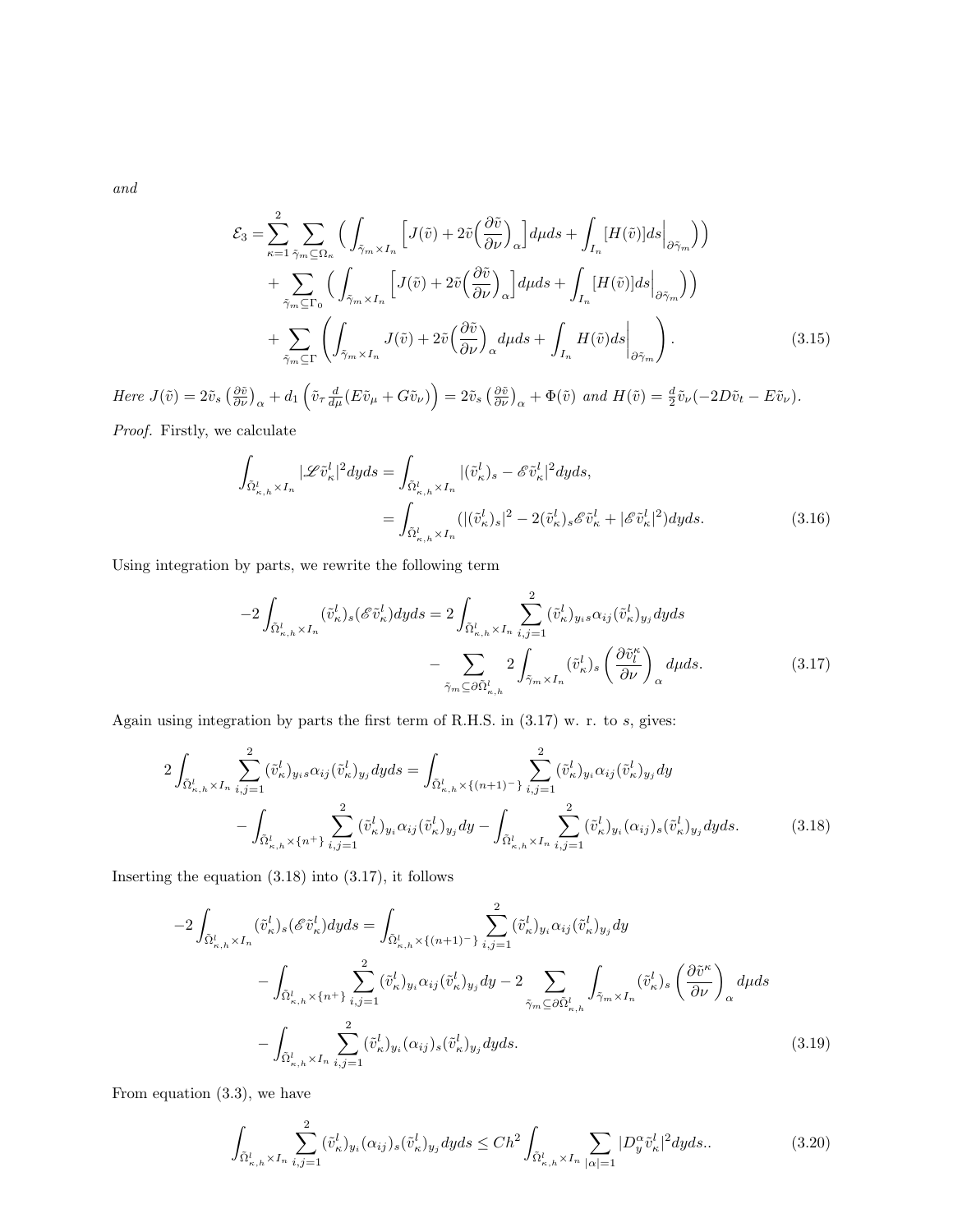Substituting the result of the equation  $(3.20)$  into  $(3.19)$ , the estimate is as follows:

$$
-2\int_{\tilde{\Omega}^l_{\kappa,h}\times I_n} (\tilde{v}^l_{\kappa})_s(\mathscr{E}\tilde{v}^l_{\kappa})dyds \ge \int_{\tilde{\Omega}^l_{\kappa,h}\times\{(n+1)^-\}} \sum_{i,j=1}^2 (\tilde{v}^l_{\kappa})_{y_i} \alpha_{ij}(\tilde{v}^l_{\kappa})_{y_j} dy
$$

$$
-\int_{\tilde{\Omega}^l_{\kappa,h}\times\{n^+\}} \sum_{i,j=1}^2 (\tilde{v}^l_{\kappa})_{y_i} \alpha_{ij}(\tilde{v}^l_{\kappa})_{y_j} dy - 2\sum_{\tilde{\gamma}_m\subseteq\partial\tilde{\Omega}^l_{\kappa,h}} \int_{\tilde{\gamma}_m\times I_n} (\tilde{v}^l_{\kappa})_s \left(\frac{\partial\tilde{v}^{\kappa}}{\partial\nu}\right)_{\alpha} d\mu ds
$$

$$
-Ch^2 \int_{\tilde{\Omega}^l_{\kappa,h}\times I_n} \sum_{|\alpha|=1} |D^{\alpha}_y \tilde{v}^l_{\kappa}|^2 dyds. \tag{3.21}
$$

Inserting the equation  $(3.21)$  in  $(3.16)$ , the estimate holds:

$$
\int_{\tilde{\Omega}^l_{\kappa,h}\times I_n} |\mathcal{L}\tilde{v}^l_{\kappa}|^2 dyds \ge \int_{\tilde{\Omega}^l_{\kappa,h}\times I_n} (|(\tilde{v}^l_{\kappa})_s|^2 + |\mathcal{E}\tilde{v}^l_{\kappa}|^2) dyds \n+ \int_{\tilde{\Omega}^l_{\kappa,h}\times\{(n+1)^{-}\}} \sum_{i,j=1}^2 (\tilde{v}^l_{\kappa})_{y_i} \alpha_{ij} (\tilde{v}^l_{\kappa})_{y_j} dy - \int_{\tilde{\Omega}^l_{\kappa,h}\times\{n^{+}\}} \sum_{i,j=1}^2 (\tilde{v}^l_{\kappa})_{y_i} \alpha_{ij} (\tilde{v}^l_{\kappa})_{y_j} dy \n- 2 \sum_{\tilde{\gamma}_m \subseteq \partial \tilde{\Omega}^l_{\kappa,h}} \int_{\tilde{\gamma}_m \times I_n} (\tilde{v}^l_{\kappa})_s \left(\frac{\partial \tilde{v}^l_{\kappa}}{\partial \nu}\right)_{\alpha} d\mu ds - Ch^2 \int_{\tilde{\Omega}^l_{\kappa,h}\times I_n} \sum_{|\alpha|=1} |D^{\alpha}_{y} \tilde{v}^l_{\kappa}|^2 dyds.
$$
\n(3.22)

After rearranging the equation (3.22), we obtain

$$
\int_{\tilde{\Omega}_{\kappa,h}^l \times I_n} (|(i\tilde{v}_\kappa^l)_s|^2 + |\mathscr{E}\tilde{v}_\kappa^l|^2) dyds + \int_{\tilde{\Omega}_{\kappa,h}^l \times \{(n+1)^-\}} \sum_{i,j=1}^2 (\tilde{v}_\kappa^l)_{y_i} \alpha_{ij} (\tilde{v}_\kappa^l)_{y_j} dy \n\leq \int_{\tilde{\Omega}_{\kappa,h}^l \times \{n+\}} \sum_{i,j=1}^2 (\tilde{v}_\kappa^l)_{y_i} \alpha_{ij} (\tilde{v}_\kappa^l)_{y_j} dy + \int_{\tilde{\Omega}_{\kappa,h}^l \times I_n} |\mathscr{L}\tilde{v}_\kappa^l|^2 dyds \n+ 2 \sum_{\tilde{\gamma}_m \subseteq \partial \tilde{\Omega}_{\kappa,h}^l} \int_{\tilde{\gamma}_m \times I_n} (\tilde{v}_\kappa^l)_s \left(\frac{\partial \tilde{v}_\kappa^l}{\partial \nu}\right)_\alpha dyds + Ch^2 \int_{\tilde{\Omega}_{\kappa,h}^l \times I_n} \sum_{|\alpha|=1} |D_y^\alpha \tilde{v}_\kappa^l|^2 dyds.
$$
\n(3.23)

Combining the equation (3.14) and (3.23), implies

$$
c_{1} \int_{\tilde{\Omega}^{l}_{\kappa,h} \times I_{n}} \left( \sum_{|\alpha|=2} |D^{\alpha}_{y} \tilde{v}^{l}_{\kappa}|^{2} + |(\tilde{v}^{l}_{\kappa})_{s}|^{2} \right) dyds + \int_{\tilde{\Omega}^{l}_{\kappa,h} \times \{(n+1)^{-}\}} \sum_{i,j=1}^{2} (\tilde{v}^{l}_{\kappa})_{y_{i}} \alpha_{ij} (\tilde{v}^{l}_{\kappa})_{y_{j}} dy, \n\leq \int_{\tilde{\Omega}^{l}_{\kappa,h} \times I_{n}} |\mathscr{L}\tilde{v}^{l}_{\kappa}|^{2} dyds + \int_{\tilde{\Omega}^{l}_{\kappa,h} \times \{n^{+}\}} \sum_{i,j=1}^{2} (\tilde{v}^{l}_{\kappa})_{y_{i}} \alpha_{ij} (\tilde{v}^{l}_{\kappa})_{y_{j}} dy, \n+ Ch^{2} \int_{\tilde{\Omega}^{l}_{\kappa,h} \times I_{n}} \sum_{|\alpha|=1} |D^{\alpha}_{y} \tilde{v}^{l}_{\kappa}|^{2} dyds + g_{1} h \int_{\tilde{\Omega}^{l}_{\kappa,h} \times I_{n}} \sum_{1 \leq |\alpha| \leq 2} |D^{\alpha}_{y} \tilde{v}^{l}_{\kappa}|^{2} dyds \n+ \sum_{\tilde{\gamma}_{m} \subseteq \partial \tilde{\Omega}^{l}_{\kappa,h}} \left( \int_{\tilde{\gamma}_{m} \times I_{n}} J(\tilde{v}) dyds + \int_{I_{n}} H(\tilde{v}) ds \Big|_{\partial \tilde{\gamma}_{m}} \right). \tag{3.24}
$$

with the following estimate

$$
\sum_{\tilde{\gamma}_m\subseteq \partial \tilde{\Omega}_{\kappa,h}^l}\int_{\tilde{\gamma}_m\times I_n}\sum_{|\alpha|=1}|D_y^{\alpha}\tilde{v}_\kappa^l|^2d\mu ds\leq g_1\int_{\tilde{\Omega}_{\kappa,h}^l\times I_n}\sum_{1\leq|\alpha|\leq 2}|D_y^{\alpha}\tilde{v}_\kappa^l|^2dyds,
$$

where  $g_1$  is a uniform constant and  $c_1$  is a positive constant. From equation (3.10), we obtain:

$$
\int_{\tilde{\Omega}^l_{\kappa,h}\times I_n} |\mathscr{L}\tilde{v}^l_{\kappa}|^2 dyds = \int_{\tilde{\Omega}^l_{\kappa,h}\times I_n} |(\mathscr{L}+\eta)\tilde{v}^l_{\kappa}-\eta\tilde{v}^l_{\kappa}|^2 dyds
$$
\n
$$
\leq 2 \int_{\tilde{\Omega}^l_{\kappa,h}\times I_n} |(\mathscr{L}+\eta)\tilde{v}^l_{\kappa}|^2 dyds \tag{3.25}
$$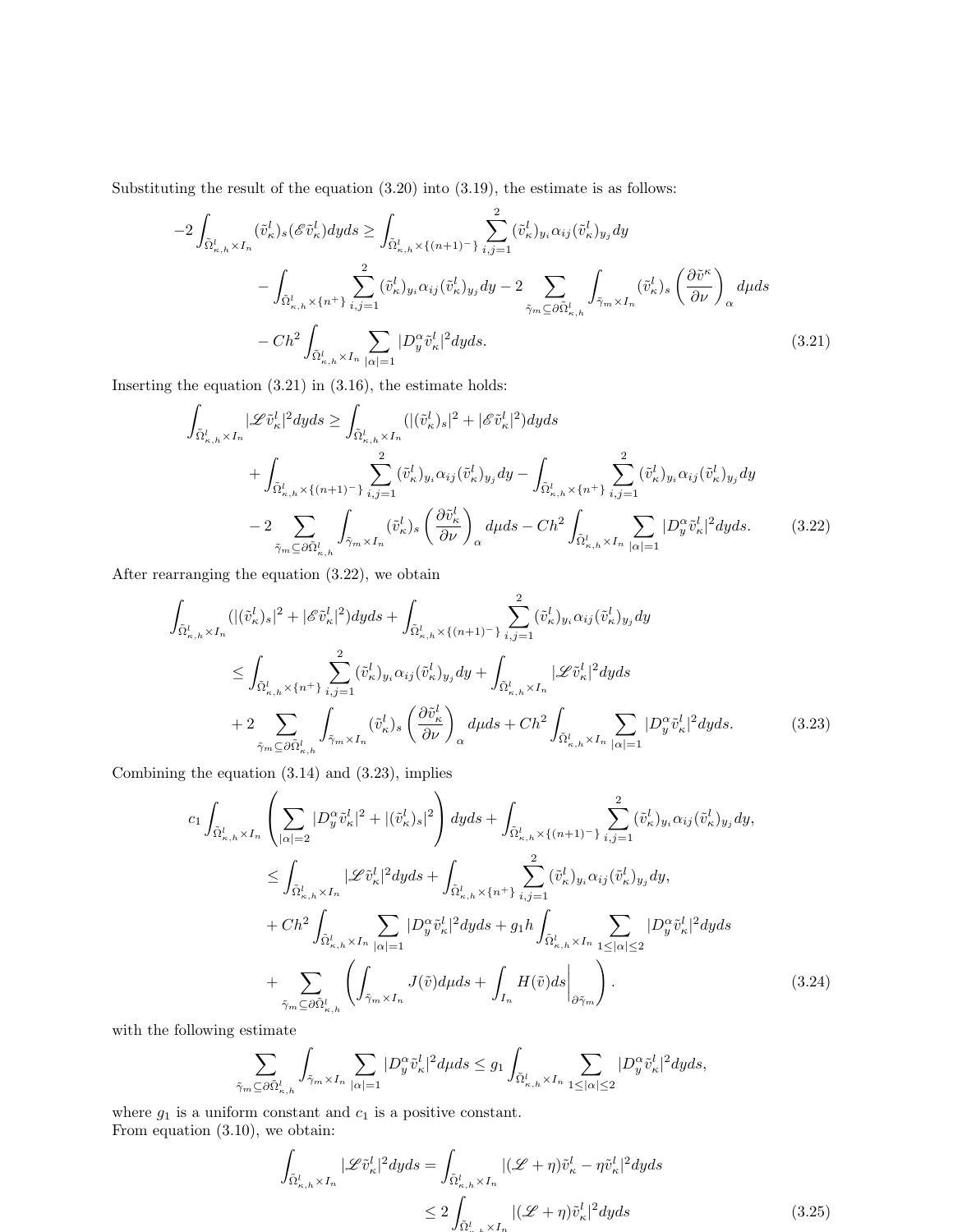with the following estimate

$$
\int_{\tilde{\Omega}^l_{\kappa,h}\times I_n} |\eta \tilde{v}^l_{\kappa}|^2 dyds \le \int_{\tilde{\Omega}^l_{\kappa,h}\times I_n} |(\mathscr{L}+\eta)\tilde{v}^l_{\kappa}|^2 dyds. \tag{3.26}
$$

Inserting equation (3.25) in (3.24) and summing over l on  $\tilde{\Omega}_{\kappa,h}^l$ ,  $\kappa = 1,2$ , the estimate is as follows:

$$
\sum_{\kappa=1}^{2} \sum_{l=1}^{o_{\kappa}} \Big( \int_{\tilde{\Omega}_{\kappa,h}^{l} \times I_{n}} \sum_{|\alpha|=2} c_{1} |(D_{y}^{\alpha} \tilde{v}_{\kappa}^{l}|^{2} + |(\tilde{v}_{\kappa}^{l})_{s}|^{2}) dyds + \int_{\tilde{\Omega}_{\kappa,h}^{l} \times \{(n+1)^{-}\}} \sum_{i,j=1}^{2} (\tilde{v}_{\kappa}^{l})_{y_{i}} \alpha_{ij} (\tilde{v}_{\kappa}^{l})_{y_{j}} dy \Big) \n\leq \sum_{\kappa=1}^{2} \sum_{l=1}^{o_{\kappa}} \Big( 2 \int_{\tilde{\Omega}_{\kappa,h}^{l} \times I_{n}} |(\mathcal{L} + \eta) \tilde{v}_{\kappa}^{l}|^{2} dyds + \int_{\tilde{\Omega}_{\kappa,h}^{l} \times \{n^{+}\}} \sum_{i,j=1}^{2} (\tilde{v}_{\kappa}^{l})_{y_{i}} \alpha_{ij} (\tilde{v}_{\kappa}^{l})_{y_{j}} dy \n+ Ch \int_{\tilde{\Omega}_{\kappa,h}^{l} \times I_{n}} \sum_{1 \leq |\alpha| \leq 2} |D_{y}^{\alpha} \tilde{v}_{\kappa}^{l}|^{2} dyds + Ch^{4} \int_{\tilde{\Omega}_{\kappa,h}^{l} \times I_{n}} |\tilde{v}_{\kappa}^{l}|^{2} dyds \Big) + \mathcal{I}(v) \n+ \sum_{\kappa=1}^{2} \sum_{\tilde{\gamma}_{m} \subseteq \partial \tilde{\Omega}_{\kappa}} \Big( \int_{\tilde{\gamma}_{m} \times I_{n}} [J(\tilde{v})] dyds + \int_{I_{n}} [H(\tilde{v})] ds \Big|_{\partial \tilde{\gamma}_{m}} \Big) \n+ \sum_{\tilde{\gamma}_{m} \subseteq \Gamma_{0}} \Big( \int_{\tilde{\gamma}_{m} \times I_{n}} [J(\tilde{v})] dyds + \int_{I_{n}} [H(\tilde{v})] ds \Big|_{\partial \tilde{\gamma}_{m}} \Big) \n+ \sum_{\tilde{\gamma}_{m} \subseteq \Gamma} \Big( \int_{\tilde{\gamma}_{m} \times I_{n}} J(\tilde{v}) dyds + \int_{I_{n}} H(\tilde{v})
$$

Combining Lemma 3.1 with (3.27), the desired result follows.

Now, we estimate the bound for  $\mathcal{E}_3$ , which is defined in equation (3.15).

Lemma 3.4. The estimate

$$
\mathcal{E}_3 \le \mathcal{E}_4 + \mathcal{E}_5 \tag{3.28}
$$

holds for a constant K, such that,  $\frac{1}{h}$  and p large enough and  $\ln p = o(\frac{1}{h})$ . Where

$$
\mathcal{E}_4 = \sum_{\kappa=1}^2 \left( \frac{7}{8} \sum_{l=1}^{o_{\kappa}} \left( Kh^2 ||\tilde{v}_{\kappa}^l||_{\tilde{\Omega}_{\kappa,h}^l \times I_n}^2 + e_1 \left( ||\partial_s \tilde{v}_{\kappa}^l||_{\tilde{\Omega}_{\kappa,h}^l \times I_n}^2 + \sum_{1 \le \alpha \le 2} ||D_y^{\alpha} \tilde{v}_{\kappa}^l||_{\tilde{\Omega}_{\kappa,h}^l \times I_n}^2 \right) \right)
$$

and

$$
\mathcal{E}_5 = \frac{1}{h^2} \Big( \mathcal{R}_{Jump}(\mathcal{F}_{v_1,v_2}^{(n)}) + \mathcal{R}_{Boundary}(\mathcal{F}_{v_1,v_2}^{(n)}, 0) + \mathcal{R}_{Interface}(\mathcal{F}_{v_1,v_2}^{(n)}, 0) \Big).
$$

Proof. Using the equaion (3.32) from [8], we conclude

$$
\left| \sum_{\tilde{\gamma}_m \subseteq \tilde{\Omega}_{\kappa}} \left( \int_{\tilde{\gamma}_m \times I_n} [\Phi(\tilde{v})] d\mu ds + \int_{I_n} [H(\tilde{v})] ds \right|_{\partial \tilde{\gamma}_m} \right) \right|
$$
\n
$$
\leq \frac{e}{16} \sum_{l=1}^{o_{\kappa}} \sum_{1 \leq |\alpha_1| \leq 2} ||D_y^{\alpha_1} \tilde{v}_{\kappa}^l||_{\Omega_{\kappa,h}^l \times I_n}^2 + C(\ln p)^2 \sum_{\tilde{\gamma}_m \subseteq \tilde{\Omega}_{\kappa}} \left( \sum_{i=1}^2 ||[(\tilde{v})_{y_i}^a]||_{(1/2,0), \tilde{\gamma}_m \times I_n}^2 \right)
$$
\n(3.29)

for each  $\kappa = 1, 2$ , and

$$
\left| \sum_{\tilde{\gamma}_m \subseteq \Gamma} \left( \int_{\tilde{\gamma}_m \times I_n} \Phi(\tilde{v}) d\mu ds + \int_{I_n} H(\tilde{v}) ds \Big|_{\partial \tilde{\gamma}_m} \right) \right| \leq \frac{e}{16} \sum_{l=1}^{o_2} \sum_{1 \leq |\alpha_1| \leq 2} ||D_y^{\alpha_1} \tilde{v}_2^l||_{\tilde{\Omega}_{2,h}^l \times I_n}^2 + C(\ln p)^2 \Big( \sum_{\tilde{\gamma}_m \subseteq \Gamma} ||(\tilde{v})_{{\tau}}^a||_{(1/2,0), \tilde{\gamma}_m \times I_n}^2 + \sum_{\tilde{\gamma}_m \subseteq \tilde{\Omega}_2} \sum_{i=1}^2 ||[(\tilde{v})_{{y}_i}^a]||_{(1/2,0), \tilde{\gamma}_m \times I_n}^2 \Big). \tag{3.30}
$$

$$
\qquad \qquad \Box
$$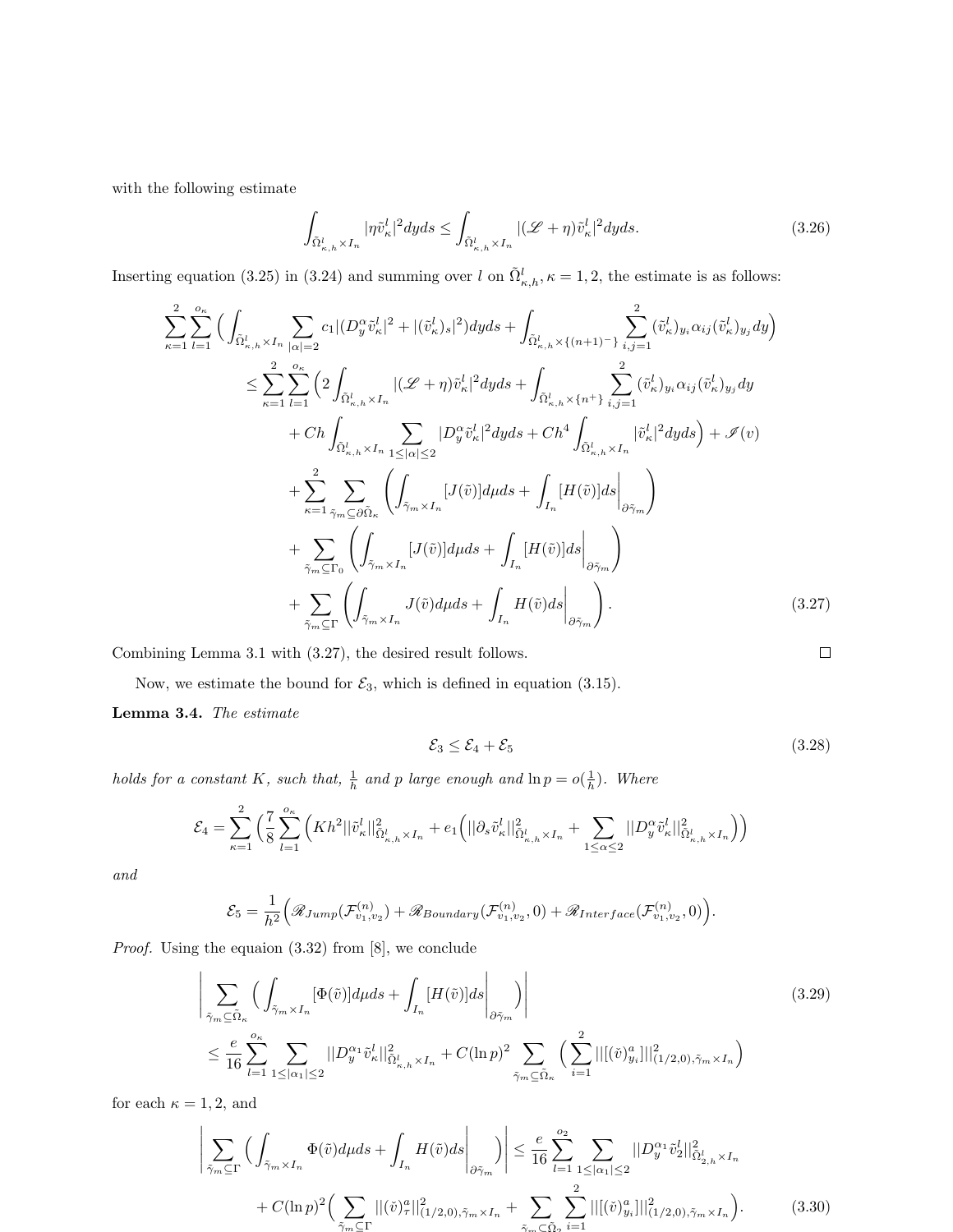From equations (3.29) and (3.30), the following estimate holds for interface  $(\Gamma_0)$ 

$$
\left| \sum_{\tilde{\gamma}_m \subseteq \Gamma_0} \left( \int_{\tilde{\gamma}_m \times I_n} [\Phi(\tilde{v})] d\mu ds + \int_{I_n} [H(\tilde{v})] ds \right|_{\partial \tilde{\gamma}_m} \right) \right|
$$
\n
$$
\leq \frac{e}{16} \sum_{\kappa=1}^2 \sum_{l=1}^{o_{\kappa}} \sum_{1 \leq |\alpha_1| \leq 2} ||D_y^{\alpha_1} \tilde{v}_{\kappa}^l||_{\tilde{\Omega}_{\kappa,h}^l \times I_n}^2
$$
\n
$$
+ C(\ln p)^2 \Big( \sum_{\tilde{\gamma}_m \subseteq \Gamma_0} \left| \left| \left[ \left( \frac{\partial \tilde{v}}{\partial \nu} \right)_\alpha^a \right] \right| \right|_{(1/2,0), \tilde{\gamma}_m \times I_n}^2 + \sum_{\kappa=1}^2 \sum_{\tilde{\gamma}_m \subseteq \tilde{\Omega}_{\kappa}} \sum_{i=1}^2 ||[(\tilde{v})_{y_i}^a]||_{(1/2,0), \tilde{\gamma}_m \times I_n}^2 \Big). \tag{3.31}
$$

Using the equation (3.33) of [8], it follows that

$$
\sum_{\tilde{\gamma}_m \subseteq \tilde{\Omega}_{\kappa}} \int_{\tilde{\gamma}_m \times I_n} \left[ 2\tilde{v} \left( \frac{\partial \tilde{v}}{\partial \nu} \right)_{\alpha} \right] d\mu ds
$$
\n
$$
\leq \frac{1}{8} \sum_{l=1}^{o_{\kappa}} \left( K h^2 ||\tilde{v}_{\kappa}^l||_{\tilde{\Omega}_{\kappa,h}^l \times I_n}^2 + e_1 \sum_{1 \leq |\alpha_1| \leq 2} ||D_y^{\alpha_1} \tilde{v}_{\kappa}^l||_{\tilde{\Omega}_{\kappa,h}^l \times I_n}^2 \right)
$$
\n
$$
+ \sum_{\tilde{\gamma}_m \subseteq \tilde{\Omega}_{\kappa}} \left( \frac{1}{2h^2} \sum_{i=1}^2 ||[ (\check{v})_{y_i}^a] ||_{(1/2,0), \tilde{\gamma}_m \times I_n}^2 + C ||[ \check{v} ] ||_{(0,0), \tilde{\gamma}_m \times I_n}^2 \right) \tag{3.32}
$$

for each  $\kappa = 1, 2$ . Moreover

$$
\sum_{\tilde{\gamma}_m \subseteq \Gamma} \int_{\tilde{\gamma}_m \times I_n} 2\tilde{v} \left(\frac{\partial \tilde{v}}{\partial \nu}\right)_{\alpha} d\mu ds
$$
\n
$$
\leq \sum_{l=1}^{o_2} \frac{e_1}{8} \left( \sum_{1 \leq |\alpha_1| \leq 2} ||D_y^{\alpha_1} \tilde{v}_2^l||_{\tilde{\Omega}_{2,h}^l \times I_n}^2 \right) + C \sum_{\tilde{\gamma}_m \subseteq \Gamma} ||[\tilde{v}||_{(0,0), \tilde{\gamma}_m \times I_n}^2. \tag{3.33}
$$

Similarly, the following estimate holds for the interface  $(\Gamma_0)$ 

$$
\sum_{\tilde{\gamma}_m \subseteq \Gamma_0} \int_{\tilde{\gamma}_m \times I_n} \left[ 2\tilde{v} \left( \frac{\partial \tilde{v}}{\partial \nu} \right)_\alpha \right] d\mu ds
$$
\n
$$
\leq \frac{1}{8} \sum_{\kappa=1}^2 \sum_{l=1}^{o_{\kappa}} \left( K h^2 ||\tilde{v}_{\kappa}^l||_{\tilde{\Omega}_{\kappa,h}^l \times I_n}^2 + e_1 \sum_{1 \leq |\alpha_1| \leq 2} ||D_y^{\alpha_1} \tilde{v}_{\kappa}^l||_{\tilde{\Omega}_{\kappa,h}^l \times I_n}^2 \right)
$$
\n
$$
+ \sum_{\tilde{\gamma}_m \subseteq \Gamma_0} \left( \frac{1}{2h^2} \left\| \left[ \left( \frac{\partial \tilde{v}}{\partial \nu} \right)_\alpha^a \right] \right\|_{(1/2,0), \tilde{\gamma}_m \times I_n}^2 + C ||[\tilde{v}]||_{(0,0), \tilde{\gamma}_m \times I_n}^2 \right). \tag{3.34}
$$

Using equations (3.36) and (3.38) from [8], we obtain

$$
\sum_{\tilde{\gamma}_{m}\subseteq\Omega_{\kappa}}\int_{\tilde{\gamma}_{m}\times I_{n}}\left[2\tilde{v}_{s}\left(\frac{\partial\tilde{v}}{\partial\nu}\right)_{\alpha}\right]d\mu ds
$$
\n
$$
\leq\frac{1}{2h^{2}}\sum_{\tilde{\gamma}_{m}\subseteq\Omega_{\kappa}}\left(||[\tilde{v}|||_{(0,3/4),\tilde{\gamma}_{m}\times I_{n}}^{2}+\sum_{j=1}^{2}||(\tilde{v}_{y_{j}})^{a}||_{(0,1/4),\tilde{\gamma}_{m}\times I_{n}}^{2}\right)
$$
\n
$$
+\frac{e_{1}}{8}\sum_{l=1}^{o_{\kappa}}\left(||\partial_{s}\tilde{v}_{\kappa}^{l}||_{\tilde{\Omega}_{\kappa,h}^{l}\times I_{n}}^{2}+\sum_{1\leq|\alpha_{1}|\leq2}||D_{y}^{\alpha_{1}}\tilde{v}_{\kappa}^{l}||_{\tilde{\Omega}_{\kappa,h}^{l}\times I_{n}}^{2}\right) \tag{3.35}
$$

for each  $\kappa = 1, 2$ . Moreover

$$
\sum_{\tilde{\gamma}_m \subseteq \Gamma} \int_{\tilde{\gamma}_m \times I_n} 2\tilde{v}_s \left(\frac{\partial \tilde{v}}{\partial \nu}\right)_{\alpha} d\mu ds \le \frac{1}{2h^2} \sum_{\tilde{\gamma}_m \subseteq \Omega_2} ||\tilde{v}||^2_{(0,3/4),\tilde{\gamma}_m \times I_n} \n+ \frac{e_1}{8} \sum_{l=1}^{o_2} \left( ||\partial_s \tilde{v}_2^l||^2_{\tilde{\Omega}_{2,h}^l \times I_n} + \sum_{1 \le |\alpha_1| \le 2} ||D_y^{\alpha_1} \tilde{v}_2^l||^2_{\tilde{\Omega}_{2,h}^l \times I_n} \right).
$$
\n(3.36)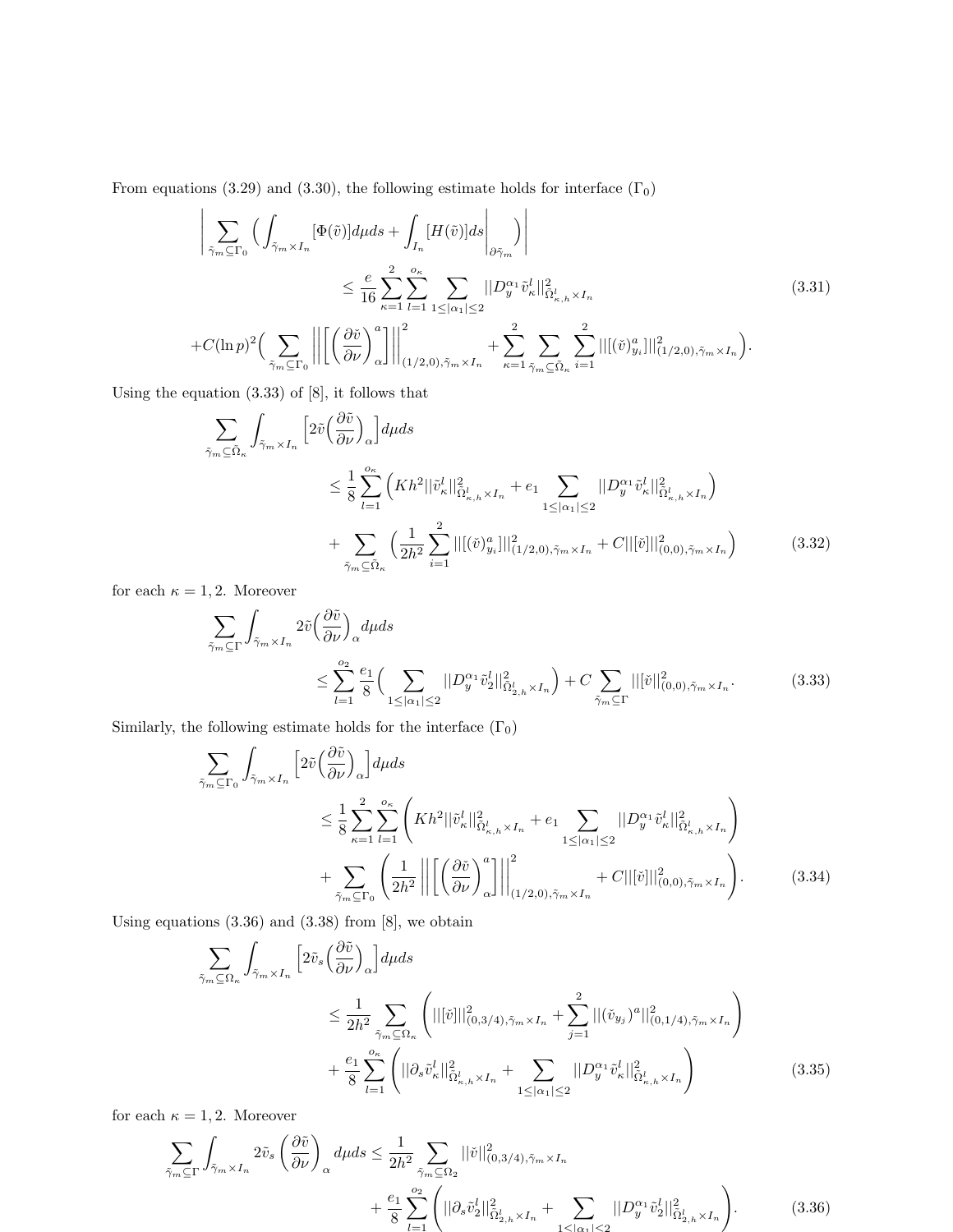In same way, it follows that

$$
\sum_{\tilde{\gamma}_m \subseteq \Gamma_0} \int_{\tilde{\gamma}_m \times I_n} \left[ 2\tilde{v}_s \left( \frac{\partial \tilde{v}}{\partial \nu} \right)_\alpha \right] d\mu ds
$$
\n
$$
\leq \frac{1}{2h^2} \sum_{\tilde{\gamma}_m \subseteq \Gamma_0} \left( ||[\tilde{v}]||^2_{(0,3/4),\tilde{\gamma}_m \times I_n} + \left\| \left[ \left( \frac{\partial \tilde{v}}{\partial \nu} \right)_\alpha^a \right] \right\|_{(0,1/4),\tilde{\gamma}_m \times I_n}^2 \right)
$$
\n
$$
+ \frac{e_1}{8} \sum_{\kappa=1}^2 \sum_{l=1}^{o_{\kappa}} \left( ||\partial_s \tilde{v}_\kappa^l||^2_{\tilde{\Omega}^l_{\kappa,h} \times I_n} + \sum_{1 \leq |\alpha_1| \leq 2} ||D_y^{\alpha_1} \tilde{v}_\kappa^l||^2_{\tilde{\Omega}^l_{\kappa,h} \times I_n} \right). \tag{3.37}
$$

 $\Box$ 

Combining the equations  $(3.29) - (3.37)$ , imply the desired result.

Combining the results of Lemma 3.3 and 3.4, implies that

$$
g_{4} \sum_{\kappa=1}^{2} \sum_{l=1}^{\sigma_{\kappa}} \left( h^{2} ||\tilde{v}_{\kappa}^{l}||_{\tilde{\Omega}_{\kappa,h}^{l} \times I_{n}}^{2} + ||\partial_{s} \tilde{v}_{\kappa}^{l}||_{\tilde{\Omega}_{\kappa,h}^{l} \times I_{n}}^{2} + \sum_{1 \leq |\alpha| \leq 2} ||D_{y}^{\alpha} \tilde{v}_{\kappa}^{l}||_{\tilde{\Omega}_{\kappa,h}^{l} \times I_{n}}^{2} + ||\tilde{v}_{\kappa}^{l}||_{\tilde{\Omega}_{\kappa,h}^{l} \times (n+1)}^{2} - \sum_{i,j=1}^{2} \int_{\tilde{\Omega}_{\kappa,h}^{l} \times (n+1)-} (\tilde{v}_{\kappa}^{l})_{y_{i}} \alpha_{i,j}(\tilde{v}_{\kappa}^{l})_{y_{j}} dy \right) \leq \mathcal{W}^{(n)}(\mathcal{F}_{v_{1},v_{2}}^{(n)}) \tag{3.38}
$$

holds for large enough  $\frac{1}{h}$  and p with  $\ln p = o(1/h)$ . Here  $g_4$  is a constant independent of  $h, p$  and q, and

$$
\mathcal{W}^{(n)}(\mathcal{F}_{v_1,v_2}^{(n)}) = \sum_{\kappa=1}^2 \sum_{l=1}^{o_{\kappa}} \left( ||\tilde{v}_{\kappa}^l||_{\tilde{\Omega}_{\kappa,h}^l \times (n+1)^{-}}^2 + \sum_{i,j=1}^2 \int_{\tilde{\Omega}_{\kappa,h}^l \times \{(n+1)^{-}\}} (\tilde{v}_{\kappa}^l)_{y_i} \alpha_{i,j} (\tilde{v}_{\kappa}^l)_{y_j} dy \right) + \frac{1}{h^2} (1 + 2h^2) \left( \sum_{l=1}^{o_1} ||(\mathcal{L} + \eta) \tilde{v}_1^l||_{\tilde{\Omega}_{1,h}^l \times I_n}^2 + \sum_{l=1}^{o_2} ||(\mathcal{L} + \eta) \tilde{v}_2^l||_{\tilde{\Omega}_{2,h}^l \times I_n}^2 \right) + \frac{1}{h^2} (\mathcal{R}_{Jump}(\mathcal{F}_{v_1,v_2}^{(n)}) + \mathcal{R}_{Boundary}(\mathcal{F}_{v_1,v_2}^{(n)}, 0) + \mathcal{R}_{Interface}(\mathcal{F}_{v_1,v_2}^{(n)}, 0)).
$$

Let  $\mathscr{J}_\kappa^l$  be the Jacobian of the map  $N_\kappa^l$  from S to  $\tilde{\Omega}_{\kappa,h}^l$  in each  $\tilde{\Omega}_{\kappa,\kappa}$  = 1, 2, then there exist matrices  $\{(\mathscr{A}_{\kappa}^l)_{i,j}\}\$  such that

$$
\sum_{i,j=1}^2 \int_{\tilde{\Omega}_{\kappa,h}^l\times \{s\}} (\tilde{v}_\kappa^l)_{y_i} \alpha_{i,j} (\tilde{v}_\kappa^l)_{y_j} dy = \sum_{i,j=1}^2 \int_{S\times \{s\}} (\tilde{v}_\kappa^l)_{\xi_i} (\mathscr{A}_{\kappa}^l)_{i,j} (\tilde{v}_\kappa^l)_{\xi_j} d\xi_1 d\xi_2.
$$

Now we define  $\hat{\mathscr{J}}_k^l$  and  $(\hat{\mathscr{A}}_k^l)_{i,j}$  which are orthogonal projection of  $\mathscr{J}_k^l$  and  $(\mathscr{A}_k^l)_{i,j}$  into the space of polynomial as before. Recall that  $\eta = Kh^2$  and  $\tilde{w}_k^l = \tilde{v}_k^l e^{\eta s}$ . Using these arguments in equation (3.38), we obtain the final result.

## 4. Error estimate

In this section, we prove a priori error estimate for parabolic interface problems. Let  $u^l_{\kappa}(\xi, s) =$  $u(N_k^l(\xi_1,\xi_2),s)$ , where  $l=1,2,\cdots,o_1$  for  $\kappa=1$  and  $l=1,2,\cdots,o_2$  for  $\kappa=2$ . Now we prove the following approximation result.

**Lemma 4.1.** For each  $\kappa = 1, 2$ , let  $u_{\kappa}$  be a smooth function which is defined on  $\bar{\Omega}_{\kappa} \times [0, T]$ . Then there exist functions  $\psi_{\kappa}^l(\xi, s)$  defined on  $S \times [0, \mathcal{M}]$  (where  $\mathcal{M}k = T$ ). Moreover,  $\psi_{\kappa}^l(\xi, s)$  is continuous function of s and is a polynomial in  $\xi_1$  and  $\xi_2$  of degree p separately and in s of degree q for  $s \in I_n$  with  $n = 0, 1, \cdots, \mathcal{M} - 1$ . Then the following error estimate

$$
\left(\sum_{\kappa=1}^{2}\sum_{l=1}^{o_{\kappa}}\sum_{n=0}^{M-1}||u_{\kappa}^{l}-\psi_{\kappa}^{l}||_{(2,1),S\times I_{n}}^{2}\right)^{\frac{1}{2}}\leq C_{q}h^{2q}||u||_{(2q+6,q+3),\Omega_{1}\cup\Omega_{2}\times(0,T)}\tag{4.1}
$$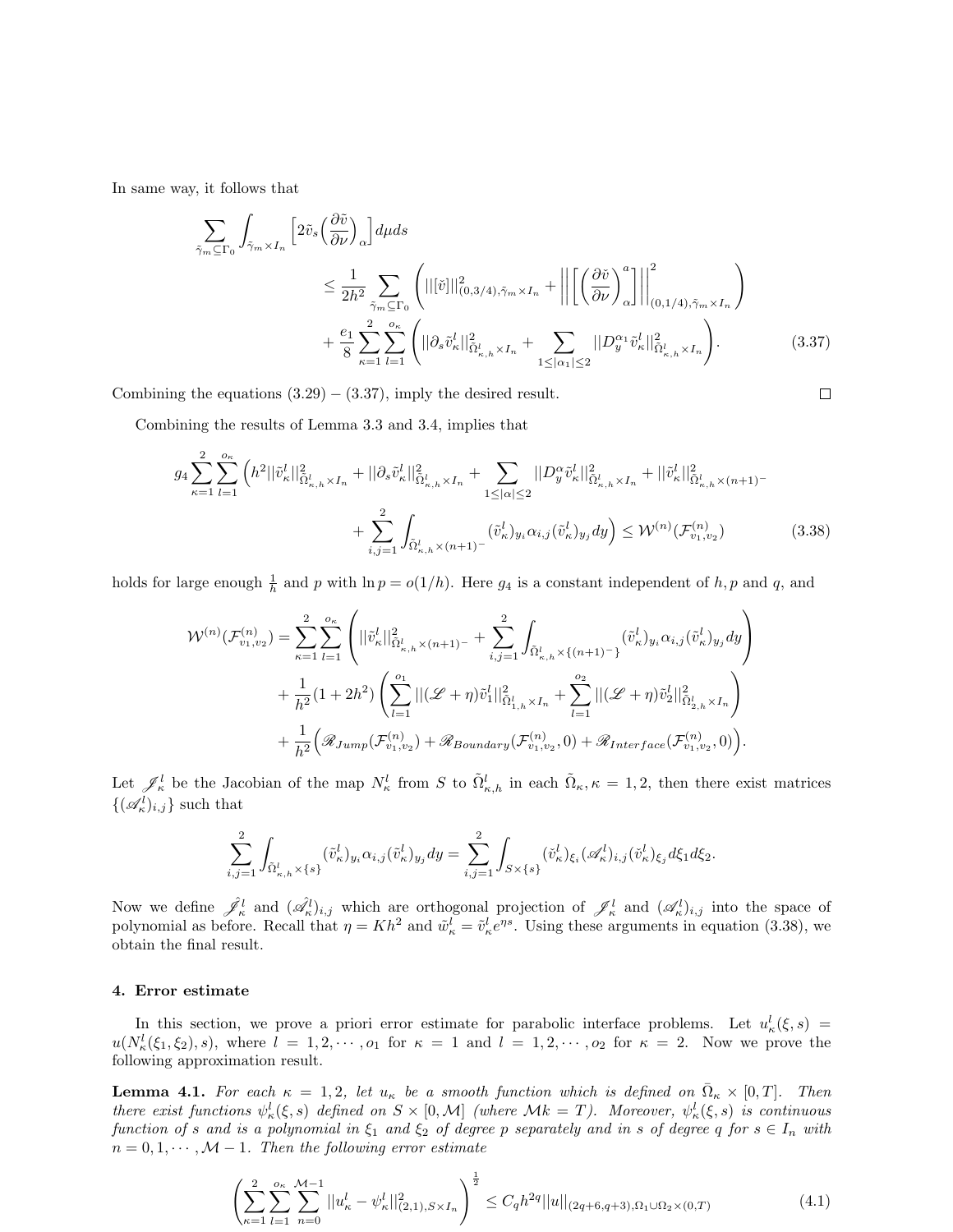holds, provided  $p = 2q + 1$  and k is proportional to  $h^2$  as  $h \to 0$ .

If  $u_{\kappa} \in \mathscr{D}_{2,1}(\bar{\Omega}_{\kappa} \times [0,T])$  for each  $\kappa = 1,2$ , then

$$
\left(\sum_{\kappa=1}^{2} \sum_{l=1}^{o_{\kappa}} \sum_{n=0}^{M-1} ||u_{\kappa}^{l} - \psi_{\kappa}^{l}||_{(2,1), S \times I_{n}}^{2}\right)^{\frac{1}{2}} \leq Ke^{-\rho_{1}p}h^{\rho_{3}p}
$$
\n(4.2)

provided q is proportional to  $p^2$ , as p tends to infinity and  $\ln p = o(1/h)$ . Where K,  $\rho_1$  and  $\rho_3$  are positive constants.

*Proof.* Let  $\pi_{\xi,s}^{p,q}v(\xi,s) = \pi_{\xi}^p\pi_s^qv(\xi,s)$  be an operator from

$$
H^{2q+6,q+3}(S \times I_0) \to (\mathcal{P}^p \times \mathcal{P}^p \times \mathcal{P}^q)(S \times I_0)
$$

defined as [8, 22]. Now, we define  $\psi^l_\kappa(\xi, s + n) = \pi^p_\xi \pi^q_s u^l_\kappa(\xi, s)$  for  $0 \le s < 1$ . Thus  $\psi^l_\kappa(\xi, s)$  is a continuous function of s for  $0 \le s < M$  and separately for  $\kappa = 1, 2$ .

Using the approximation results from equations  $(5.6)$  and  $(5.7)$  in  $[8]$ , we obtain

$$
||u_{\kappa}^{l} - \psi_{\kappa}^{l}||_{(0,1),S\times I_{0}}^{2} \leq C2^{-2\sigma} \frac{(q-\sigma)!}{(q+\sigma)!} ||\partial_{s}^{\sigma+1} u_{\kappa}^{l}||_{(0,0),S\times I_{0}}^{2} + C2^{-2\lambda} \frac{(p-\lambda)!}{(p+\lambda+2)!}
$$

$$
\Big(\sum_{j=0}^{2} (||\partial_{\xi_{1}}^{\lambda+1} \partial_{\xi_{2}}^{j} u_{\kappa}^{l}||_{(0,1),S\times I_{0}}^{2} + ||\partial_{\xi_{1}}^{j} \partial_{\xi_{2}}^{\lambda+1} u_{\kappa}^{l}||_{(0,1),S\times I_{0}}^{2}\Big) \Big) \tag{4.3}
$$

and

$$
||D_{\xi}^{\alpha_{1}}(u_{\kappa}^{l} - \psi_{\kappa}^{l})||_{(0,0),S\times I_{0}}^{2} \leq C\Big(2^{-2\nu}\frac{(p-\nu)!}{(p+\nu-2)!}\Big(\sum_{j=0}^{2} (||\partial_{\xi_{1}}^{\nu+1}\partial_{\xi_{2}}^{j}u_{\kappa}^{l}||_{(0,0),S\times I_{0}}^{2} + ||\partial_{\xi_{1}}^{j}\partial_{\xi_{2}}^{\nu+1}u_{\kappa}^{l}||_{(0,0),S\times I_{0}}^{2}\Big) + \frac{2^{-2\mu}}{q(q+1)}\frac{(q-\mu)!}{(q+\mu)!}||D_{\xi}^{\alpha_{1}}\pi_{\xi}^{p}\partial_{s}^{\mu+1}u_{\kappa}^{l}||_{(0,0),S\times I_{0}}^{2}\Big) \tag{4.4}
$$

for  $0 \leq |\alpha_1| \leq 2$  and separately for  $\kappa = 1, 2$ .

For proving the first estimate, where  $u_{\kappa}$  is smooth in  $\Omega_{\kappa} \times (0,T)$  and h tends to zero (p and q are fixed), we choose  $p = 2q + 1$ ,  $\lambda = 2q + 1$ ,  $\sigma = q$ ,  $\nu = 2q + 1$  and  $\mu = q$  in equations (4.3)-(4.4) as in [22]. Adding equations (4.3)-(4.4) and summing over l for  $\Omega_{\kappa}^{l}$ ,  $\kappa = 1, 2$ , the desired result holds.

For proving the second estimate, where  $u_{\kappa} \in \mathcal{D}_{2,1}(\bar{\Omega}_{\kappa} \times [0,T])$  and the map  $M_{\kappa}^{l}$  are analytic, we obtain

$$
\sup_{(\xi,s)\in S\times(0,\mathcal{M})}|D_{\xi}^{\alpha}D_{s}^{\beta_{1}}u_{\kappa}^{l}(\xi,s)| \leq A_{2}(B_{2})^{j+\beta_{1}}j!(\beta_{1}!)^{2}h^{2\beta_{1}+j},
$$

for  $|\alpha| = j$ . Here  $A_2$  and  $B_2$  are constants.

Now, we choose  $q \propto p^2$ ,  $\lambda = d_1p$ ,  $\sigma = d_2p$ ,  $\nu = d_3p$  and  $\mu = d_4p$  in equations (4.3)-(4.4) as in [22], where  $0 < d_{\iota} < 1$  for  $\iota = 1, \dots, 4$ . Adding equations  $(4.3)$ - $(4.4)$  and summing over l for  $\Omega_{\kappa}^{l}, \kappa = 1, 2$ , the desired result holds.  $\Box$ 

Finally, we prove our main result of this section.

**Theorem 4.1.** Let  $\mathcal{F}^{(n)}_{w_1,w_2} \in \mathcal{S}_{(n)}^{p,q}$  minimize the functional  $\mathscr{R}^{(n)}(\mathcal{F}^{(n)}_{v_1,v_2})$  over all  $\mathcal{F}^{(n)}_{v_1,v_2} \in \mathcal{S}_{(n)}^{p,q}$ . If  $u_{\kappa}$  is smooth in  $\bar{\Omega}_{\kappa} \times [0,T]$  for each  $\kappa = 1,2$ , then there exist a constant  $C_q$  such that the estimate

$$
\left(\sum_{\kappa=1}^{2}\sum_{l=1}^{o_{\kappa}}\sum_{n=0}^{\mathcal{M}-1}||u_{\kappa}^{l}-w_{\kappa}^{l}||_{(2,1),\Omega_{\kappa,h}^{l}\times I_{n}}^{2}\right)^{\frac{1}{2}} \leq C_{q}h^{2q-1}||u||_{(2q+6,q+3),\Omega_{1}\cup\Omega_{2}\times(0,T)}
$$
(4.5)

holds, provided  $p = 2q + 1$  and k is proportional to  $h^2$  as  $h \to 0$ .

If  $u_k \in \mathscr{D}_{2,1}(\bar{\Omega}_\kappa \times [0,T])$  for each  $\kappa = 1,2$ , then

$$
\left(\sum_{\kappa=1}^{2}\sum_{l=1}^{o_{\kappa}}\sum_{n=0}^{\mathcal{M}-1}||u_{l}^{\kappa}-w_{l}^{\kappa}||_{(2,1),\Omega_{\kappa,h}^{l}\times I_{n}}^{2}\right)^{\frac{1}{2}}\leq Ke^{-\rho_{1}p}h^{\rho_{3}p}
$$
\n(4.6)

provided q is proportional to  $p^2$ , as p tends to infinity and  $\ln p = o(1/h)$ . Where  $K, \rho_1$  and  $\rho_3$  are positive constants.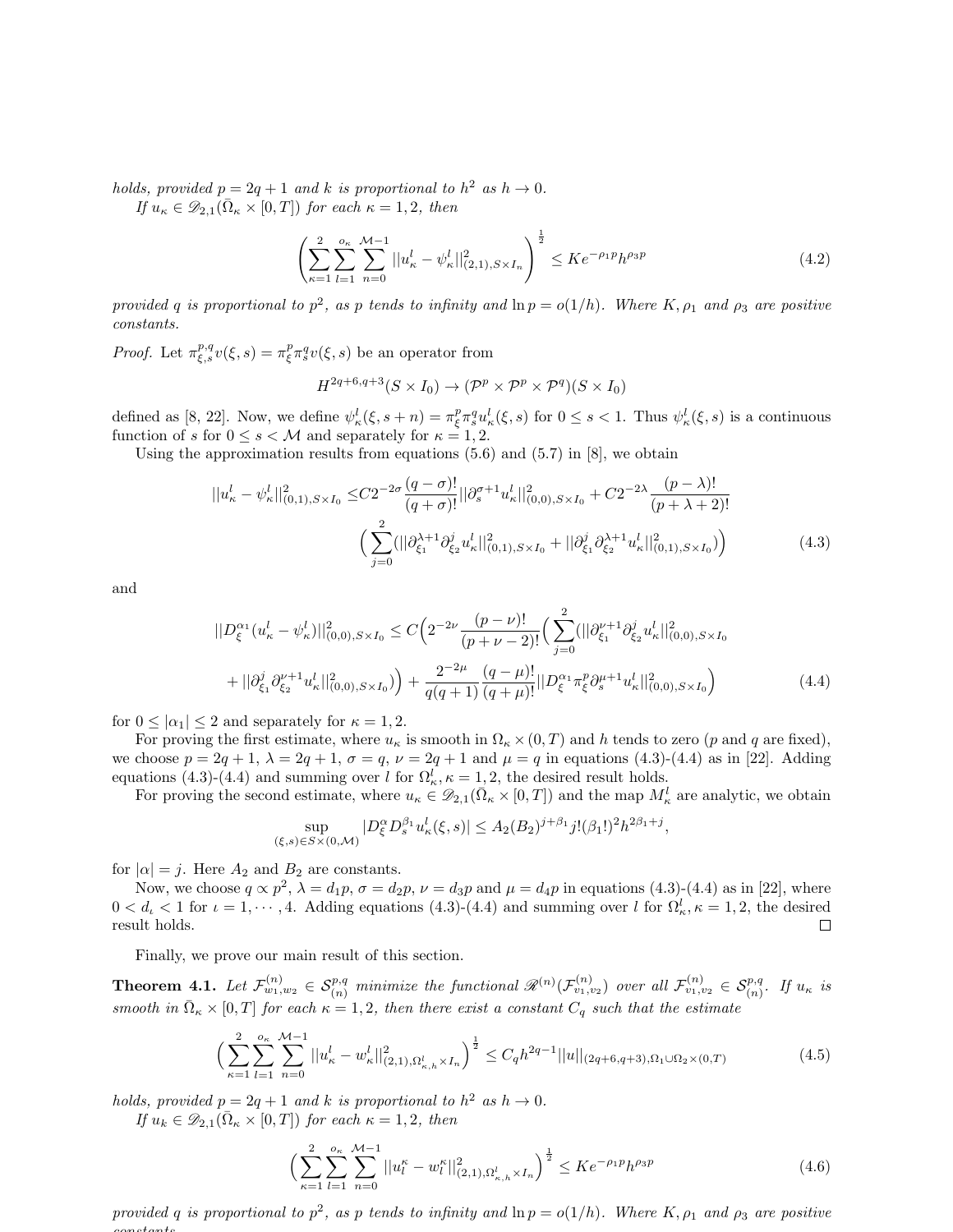Proof. First, we divide the error into the following terms:

$$
||u_{\kappa}^l - w_{\kappa}^l||_{\Omega_{\kappa,h}^l \times I_n}^2 \leq C(||u_{\kappa}^l - \psi_{\kappa}^l||_{\Omega_{\kappa,h}^l \times I_n}^2 + ||\psi_{\kappa}^l - w_{\kappa}^l||_{\Omega_{\kappa,h}^l \times I_n}^2),
$$

for some positive constant C. Here the first term of R.H.S. is already estimated from the previous Lemma 4.1. Now, we estimate the second term of R.H.S. Let  $\mathcal{F}_{w_1,w_2}^{(0)}$  minimizes  $\mathscr{R}^{(0)}(\mathcal{F}_{v_1,v_2}^{(0)})$ . Then we have

$$
\mathscr{R}^{(0)}(\mathcal{F}_{\psi_1,\psi_2}^{(0)}) = \mathscr{R}^{(0)}(\mathcal{F}_{w_1,w_2}^{(0)}) + \mathscr{W}^{(0)}(\mathcal{F}_{\psi_1-w_1,\psi_2-w_2}^{(0)}). \tag{4.7}
$$

Therefore, we conclude that

$$
\mathscr{W}^{(0)}(\mathcal{F}_{\psi_1-w_1,\psi_2-w_2}^{(0)}) \leq \mathscr{R}^{(0)}(\mathcal{F}_{\psi_1,\psi_2}^{(0)}).
$$
\n(4.8)

Replacing the approximate solution  $\mathcal{F}^0_{w_1,w_2}$  by exact solution  $\mathcal{F}^0_{u_1,u_2}$  in the equation (4.7) then we obtain

$$
\mathcal{R}^{(0)}(\mathcal{F}_{\psi_1,\psi_2}^{(0)}) \equiv \mathcal{W}^{(0)}(\mathcal{F}_{\psi_1-u_1,\psi_2-u_2}^{(0)}),\tag{4.9}
$$

using  $\mathscr{R}^{(0)}(\mathcal{F}^{(0)}_{u_1,u_2}) \approx 0.$ Define

$$
\mathcal{T}_n = \sum_{\kappa=1}^2 \sum_{l=1}^{o_{\kappa}} \left( h^2 ||\check{w}_{\kappa}^l - \psi_{\kappa}^l||_{S \times I_n}^2 + ||\partial_s(\check{w}_{\kappa}^l - \psi_{\kappa}^l)||_{S \times I_n}^2 + \sum_{1 \le |\alpha| \le 2} ||D^{\alpha}_{\xi}(\check{w}_{\kappa}^l - \psi_{\kappa}^l)||_{S \times I_n}^2 \right)
$$

and

$$
\Upsilon_n = \sum_{\kappa=1}^2 \sum_{l=1}^{o_{\kappa}} \left( ||(\check{w}_{\kappa}^l - \psi_{\kappa}^l) ||_{S \times n^-}^2 + \sum_{i,j=1}^2 \int_{S \times n^-} (\check{w}_{\kappa}^l - \psi_{\kappa}^l)_{\xi_i} (\mathscr{A}_{\kappa}^l)_{i,j} (\check{w}_{\kappa}^l - \psi_{\kappa}^l)_{\xi_j} d\xi_1 d\xi_2 \right).
$$

Using Theorem 3.1, the following estimate holds:

$$
g_4(\mathcal{T}_0 + \Upsilon_1) \le e^{\lambda k} \mathscr{W}^{(0)}(\mathcal{F}_{\psi_1 - w_1, \psi_2 - w_2}^{(0)}) \le e^{\lambda k} \mathscr{R}^{(0)}(\mathcal{F}_{\psi_1, \psi_2}^{(0)})
$$
(4.10)

for choosing  $\lambda$  such that  $1 + ch^2 = e^{\lambda k}$ . Now we define

$$
\widetilde{\mathscr{R}}^{(n)}(\mathcal{F}_{v_1,v_2}^{(n)})=\mathscr{R}^{(n)}(\mathcal{F}_{v_1,v_2}^{(n)})-\mathcal{I}_n,
$$

where

$$
\mathcal{I}_n = \sum_{\kappa=1}^2 \sum_{l=1}^{o_{\kappa}} \left( ||\check{v}_{\kappa}^l||_{S\times n^+}^2 + \sum_{i,j=1}^2 \int_{S\times\{n^+\}} (\check{v}_{\kappa}^l)_{\xi_i} (\mathscr{A}_{\kappa}^l)_{i,j} (\check{v}_{\kappa}^l)_{\xi_j} d\xi_1 d\xi_2 \right).
$$

From equation (4.8), it follows:

$$
\mathscr{W}^{(1)}(\mathcal{F}_{\psi_1-w_1,\psi_2-w_2}^{(1)}) \leq \mathscr{R}^{(1)}(\mathcal{F}_{\psi_1,\psi_2}^{(1)}). \tag{4.11}
$$

Again using Theorem 3.1, the following estimate holds as in (4.10):

$$
g_4(\mathcal{T}_1 + \Upsilon_2) \le e^{\lambda k} \mathscr{W}^{(1)}(\mathcal{F}_{\psi_1 - w_1, \psi_2 - w_2}^{(1)}) \le e^{\lambda k} \mathscr{R}^{(1)}(\mathcal{F}_{\psi_1, \psi_2}^{(1)}) \le e^{\lambda k} \left(\widetilde{\mathscr{R}}^{(1)}(\mathcal{F}_{\psi_1, \psi_2}^{(1)}) + \mathcal{I}_1\right).
$$
(4.12)

Here  $\psi_{\kappa}^{l}(\xi, s)$  is continuous in s. Multiplying by  $e^{\lambda k}$  in equation (4.10) and adding equations (4.10) & (4.12), imply:

$$
g_4(e^{\lambda k}\mathcal{T}_0 + \mathcal{T}_1 + \Upsilon_2) \le e^{2\lambda k} \mathcal{R}^0(\mathcal{F}_{\psi_1,\psi_2}) + e^{\lambda k} \tilde{\mathcal{R}}^{(1)}(\mathcal{F}_{\psi_1,\psi_2}).
$$
\n(4.13)

Continuing this process upto  $M - 1$  times, the final result is as follows:

$$
g_4 \sum_{n=0}^{\mathcal{M}-1} \mathcal{T}_n \le e^{\lambda T} \Big( \mathcal{R}^0(\mathcal{F}_{\psi_1,\psi_2}) + \sum_{n=1}^{\mathcal{M}-1} \widetilde{\mathcal{R}}^{(n)}(\mathcal{F}_{\psi_1,\psi_2}) \Big). \tag{4.14}
$$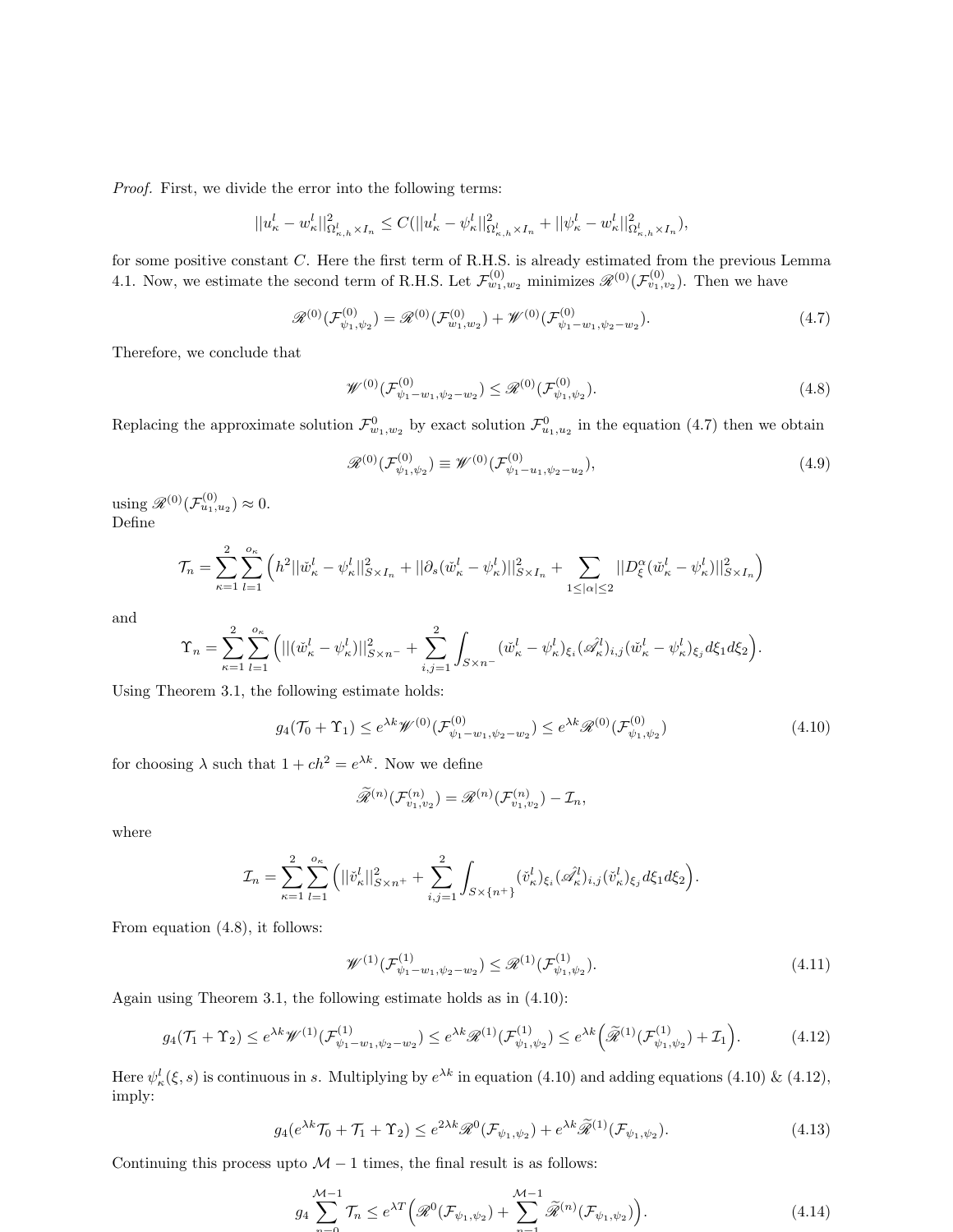Combining the equations (4.9) and (4.14), we obtain the following result

$$
g_4 \sum_{n=0}^{\mathcal{M}-1} \mathcal{T}_n \le e^{\lambda T} \sum_{n=0}^{\mathcal{M}-1} \mathcal{W}^n(\mathcal{F}_{\psi_1 - u_1, \psi_2 - u_2}). \tag{4.15}
$$

Using trace theorem from [17], the following result holds

$$
\mathscr{W}^{(n)}(\mathcal{F}_{v_1,v_2}^{(n)}) \le \frac{K}{h^2} \sum_{\kappa=1}^2 \sum_{l=1}^{o_{\kappa}} ||\check{v}_{\kappa}^l||_{(2,1), S \times I_n}^2 , \qquad (4.16)
$$

where K is a constant. Inserting the equation  $(4.16)$  in  $(4.15)$ , implies

$$
g_4 \sum_{n=0}^{\mathcal{M}-1} \mathcal{T}_n \le e^{\lambda T} \frac{C}{h^2} \sum_{\kappa=1}^2 \Big( \sum_{l=1}^{o_{\kappa}} \sum_{n=0}^{\mathcal{M}-1} ||u_{\kappa}^l - \psi_{\kappa}^l||_{(2,1), S \times I_n}^2 \Big). \tag{4.17}
$$

Applying Lemma 4.1 in equation (4.17), implies the estimates (4.5) and (4.6).

#### 5. Numerical techineque and Computational results

#### 5.1. Symmetric formulation

The approach which is used to solve the problem, is based on least squares. The solution to the least-squares problem can be found using the PCGM for the normal equations. Let the normal equation be

$$
A^T A U = A^T G,\tag{5.1}
$$

 $\Box$ 

Let

$$
U_{(p+1)^2k + (p+1)i+j}^{p,q,\kappa} = u_l^{\kappa}(\xi_{1,i}^p, \xi_{2,j}^p, s_k^q) \quad \text{for} \quad 0 \le i, j \le p, 0 \le k \le q, \ \kappa = 1, 2.
$$

Similarly, we define

$$
U_{(p+1)^2k+(p+1)i+j}^{2p,2q,\kappa} = u_l^{\kappa}(\xi_{1,i}^{2p}, \xi_{2,j}^{2p}, s_k^{2q}) \quad \text{for} \quad 0 \le i, j \le 2p, 0 \le k \le 2q, \ \kappa = 1, 2.
$$

Integrals which occur in the minimization formulation, are computed by the Guass-Lobatto-Legendre (GLL) quadrature formula. Then the minimization formulation for each element is as follows:

$$
(V^{2p,2q})^T O^{2p,2q},
$$

where  $O^{2p,2q}$  is a  $(2p+1)^2(2q+1)$  vector which can be easily calculated. Now there exists a matrix  $G^{p,q}$ such that  $V^{2p,2q} = G^{p,q}V^{p,q}$ . Then it follows:

$$
(V^{2p,2q})^T O^{2p,2q} = (V^{p,q})^T ((G^{p,q})^T O^{2p,2q}).
$$

It can be shown, as in [23], and references therein that there is no need to evaluate any mass and stiffness matrices and the residuals in the normal equation can be computed inexpensively and efficiently. Next, we discuss the steps used in computing the discrete Legendre transform. Let  $\gamma_i^p$  and  $\gamma_k^q$  be the normalizing factors

$$
\gamma_i^p = \left\{ \begin{array}{ll} \frac{1}{i+\frac{1}{2}}, & \mbox{if} \;\; i < p \\ \frac{2}{p}, & \mbox{if} \;\; i = p \end{array} \right. .
$$

and

$$
\gamma_k^q=\left\{\begin{array}{ll} \frac{1}{k+\frac{1}{2}},&\text{if}\;\;k< q\\ \frac{2}{q},&\text{if}\;\;k=q \end{array}\right.
$$

.

Let  $\{O_{i,j,k}\}_{0\leq i,j\leq 2p,0\leq k\leq 2q}$  be denoted as  $O_{i,j,k} = O^{2p,2q}_{k(2p+1)^2+j(2p+1)+i}$ . Next we perform the following operations.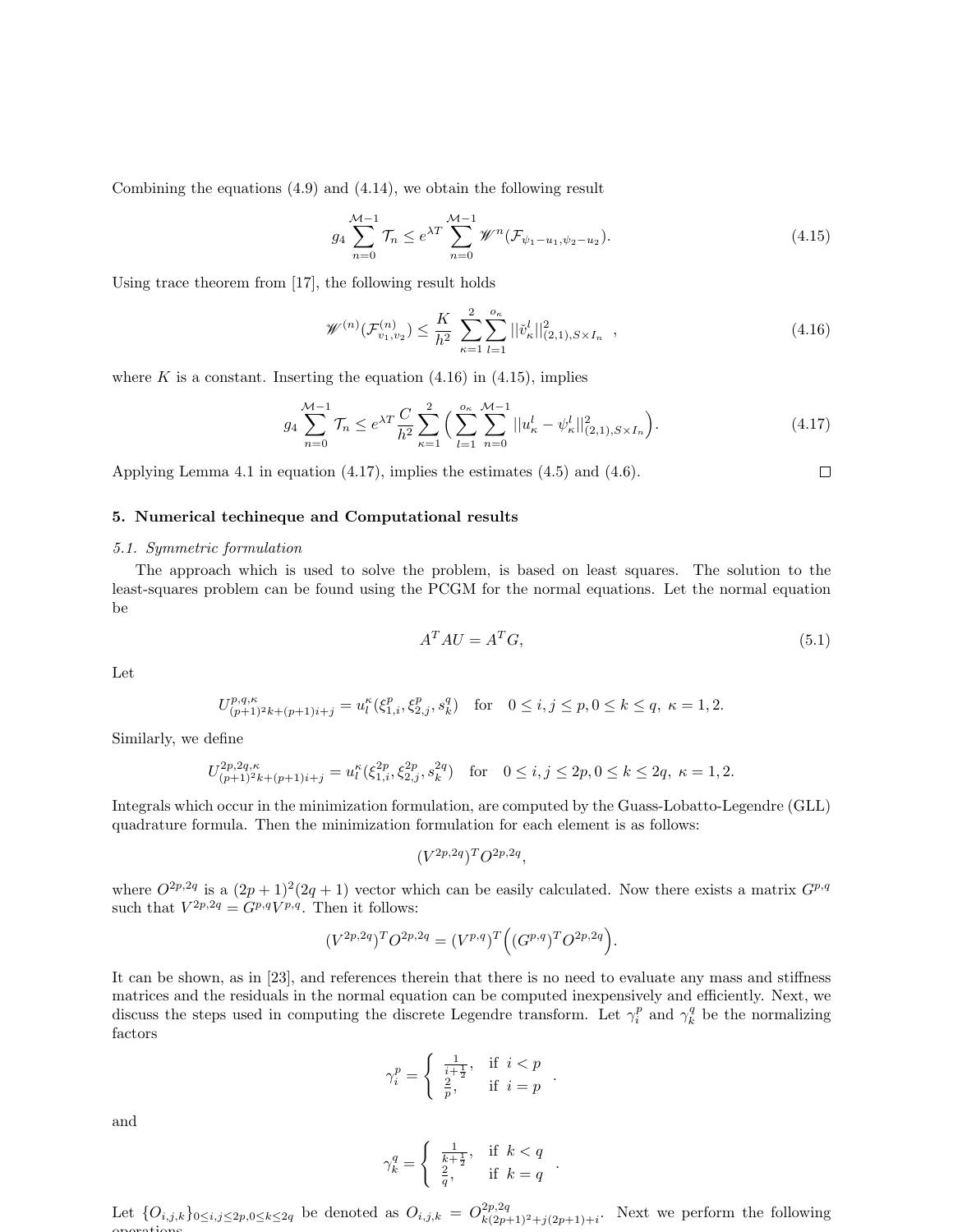- 1. Define  $O_{i,j,k} \leftarrow O_{i,j,k}/w_i^{2p}w_j^{2p}w_k^{2q}$ .
- 2. Compute  $\{\Lambda_{i,j,k}\}_{0\leq i,j\leq 2p,0\leq k\leq 2q}$  the Legendre tranforms of  $\{O_{i,j,k}\}_{0\leq i,j\leq 2p,0\leq k\leq 2q}$ . Then

$$
\Lambda_{i,j,k} \leftarrow \gamma_i^{2p} \gamma_j^{2p} \gamma_k^{2p} \Lambda_{i,j,k}.
$$

- 3. Compute  $\mu_{i,j,k} \leftarrow \Lambda_{i,j,k} / \gamma_i^p \gamma_j^p \gamma_k^q$ ,  $0 \leq i, j \leq 2p, 0 \leq k \leq 2q$ .
- 4. Compute  $\Psi$ , the inverse Legendre transform of  $\mu$ . Then

$$
\Psi_{i,j,k} \leftarrow w_i^{2p} w_j^{2p} w_k^{2q} \Psi_{i,j,k}, \ \ 0 \le i,j \le 2p, 0 \le k \le 2q.
$$

5. Define a vector *J* of dimension  $(p+1)^2(q+1)$  as

$$
J_{k(p+1)^2+j(p+1)+i} = \Psi_{i,j,k} \text{ for } 0 \le i, j \le p, 0 \le k \le q.
$$

Hence  $J = (G^W)^T O^{2W}$  which gives us  $A^T(G - AU)$ . Thus we see that we can compute  $A^T(G - AU)$  in twice the time it takes to compute  $(G - AU)$ . Furthermore storing  $A<sup>T</sup>(G - AU)$  takes less time memory that it takes to store  $(G - AU)$ . We can also conclude that the proposed method can be used to cheaply and efficiently compute the residual for the hp-version of FEM. Clearly, we need  $O(p^2q)$  operations to compute the residual vector on a parallel computer. Each element is mapped to a single processor for ease of parallelism. During the PCGM process, communication between neighbouring processors is confined to the interchange of information consisting of the value of function and its derivatives at inter-element boundaries. In addition we need to compute two global scalars to update the approximate solution and the search direction. Hence inter-processor communication is quite small.

#### 5.2. Computational results

Let  $u_{approx}$  be the spectral element solution obtained from the minimization problem and u be the exact solution. Error in norm is denoted as follows:

$$
||e||_2 = \frac{||u - u_{approx}||_{H^2}}{||u_{exact}||_{H^2}}, \ ||e||_{\infty} = ||u - u_{approx}||_{L^{\infty}} \text{ and } |e|_{1,\infty} = |u - u_{approx}|_{W^{1,\infty}}.
$$

The numerical results presented in this section have been obtained with a FORTRAN90 code. All our computations are carried out on a 372-node HPC cluster which is based on an Intel Xeon Quadcore processors with a total of 2944 cores and high- speed Infiniband network and it has a peak performance of 34.5 TF. To show the exponential rate of convergence the error is plotted on a log −scale. In computational results, we use the notation  $P(-Q) = P \times 10^{-Q}$  for real numbers P, Q. O deontes the order of the h-version methods.



Figure 3: Space domain for (a) Example 5.1 and 5.4, (b) Example 5.2, (c) Example 5.3.

Remark 5.1. In general singularities arise at the corners for 2D square domain. However, we choose our data selectively so that the solution is not singular at the corners.

**Example 5.1** (1-D parabolic interface problem). Consider the following interface problem

$$
u_t - (\beta u_x)_x = F \quad \text{in } \Omega \times (0,1), \ u = f \quad \text{on } \Omega \times \{0\}, \ u = g \quad \text{on } \Gamma \times (0,1),
$$

and the following interface conditions:

$$
[u] = 0
$$
 and  $\left[\beta \frac{\partial u}{\partial n}\right] = 0$  on  $\Gamma_0 \times (0, 1)$ , where  $\beta = \begin{cases} 1 & \text{in } \Omega_1, \\ W & \text{in } \Omega_2 \end{cases}$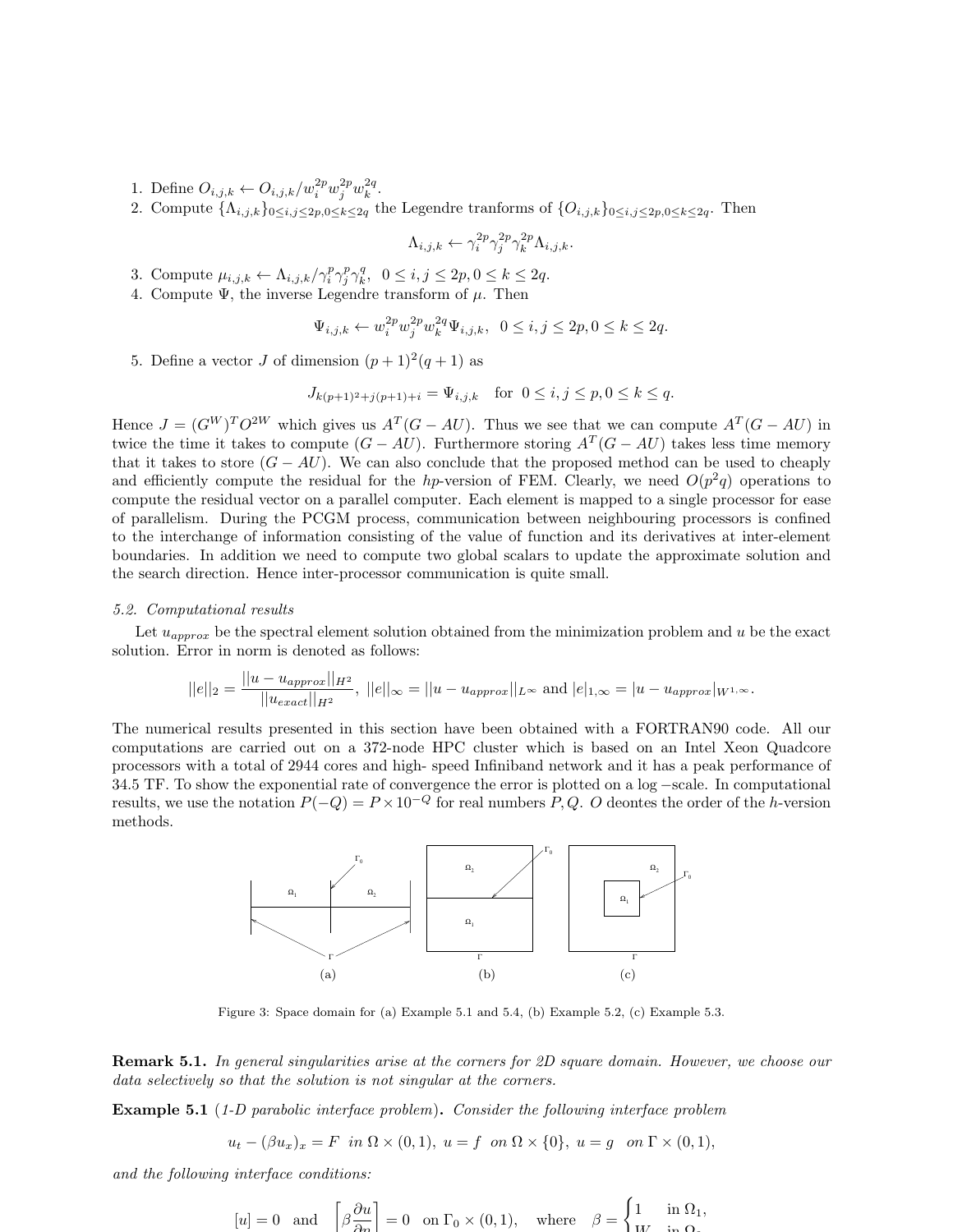The domain of the problem is  $\Omega = (0,1)$  with the interface as a plane  $x = 0.5$  as shown in Figure 3(a). In this case, we choose the exact solution with homogeneous interface condition. The exact solution u of the parabolic interface problem is as follows:

$$
u = \begin{cases} e^{-t}(x^2 + (W - 1)x) & \text{in } \Omega_1, \\ e^{-t}(x^2 + (\frac{W - 1}{2})) & \text{in } \Omega_2. \end{cases}
$$

|         | $W=2$       |                |                            |                |                       |          |                       |      |  |  |  |  |  |
|---------|-------------|----------------|----------------------------|----------------|-----------------------|----------|-----------------------|------|--|--|--|--|--|
|         | $q=1$       |                | $q=2$                      |                | $q=3$                 |          | $q=4$                 |      |  |  |  |  |  |
| $\hbar$ | $  e  _2$   | $\overline{O}$ | $  e  _2$                  | $\overline{O}$ | $  e  _2$             | $\omega$ | $  e  _2$             |      |  |  |  |  |  |
| 1/2     | $1.76(-02)$ |                | $4.14(-04)$                | $\overline{a}$ | $8.41(-06)$           |          | $1.40(-07)$           |      |  |  |  |  |  |
| 1/4     | $4.44(-03)$ | 1.99           | $ 4.00(-05) $              | 3.37           | $2.57(-07)$           |          | $5.02 \mid 1.04(-09)$ | 7.06 |  |  |  |  |  |
| 1/8     | $1.66(-03)$ | 1.41           | $4.15(-06)$                | 3.26           | $5.67(-09)$           |          | $5.50 \mid 8.12(-12)$ | 7.01 |  |  |  |  |  |
| 1/16    | $6.55(-04)$ |                | $1.34 \mid 3.98(-07) \mid$ |                | $3.38 \mid 1.58(-10)$ |          | $5.15 \mid 6.13(-14)$ | 7.04 |  |  |  |  |  |

Table 1: Performance of the h-version method for Example 5.1

| $W=10$                    |             |               |             |                          |             |                          |                      |      |  |  |  |  |
|---------------------------|-------------|---------------|-------------|--------------------------|-------------|--------------------------|----------------------|------|--|--|--|--|
|                           | $q=1$       |               | $q=2$       |                          | $q=3$       |                          | $q=4$                |      |  |  |  |  |
| $  e  _2$<br>O<br>$\hbar$ |             |               | $  e  _2$   | O                        | $  e  _2$   | O                        | $  e  _2$            |      |  |  |  |  |
| 1/2                       | $1.83(-02)$ | $\frac{1}{2}$ | $5.77(-04)$ | $\overline{\phantom{a}}$ | $1.06(-05)$ | $\overline{\phantom{a}}$ | $1.43(-07)$          |      |  |  |  |  |
| 1/4                       | $5.58(-03)$ | 1.71          | $3.90(-05)$ | 3.88                     | $1.65(-07)$ | 6.01                     | $1.05(-09)$          | 7.09 |  |  |  |  |
| 1/8                       | $1.49(-03)$ | 1.89          | $2.89(-06)$ | 3.75                     | $4.84(-09)$ | 5.08                     | $8.27(-12)$          | 6.98 |  |  |  |  |
| 1/16                      | $6.50(-04)$ | 1.20          | $3.42(-07)$ | 3.07                     | $1.35(-10)$ |                          | $5.16 \pm 6.27(-14)$ | 7.04 |  |  |  |  |

Table 2: Performance of the h-version method for Example 5.1

|                     | $W = 100$   |      |             |      |             |                          |             |      |  |  |  |  |  |
|---------------------|-------------|------|-------------|------|-------------|--------------------------|-------------|------|--|--|--|--|--|
|                     | $q=1$       |      | $q=2$       |      | $q=3$       |                          | $q=4$       |      |  |  |  |  |  |
| $  e  _2$<br>O<br>h |             |      | $  e  _2$   |      | $ e  _2$    | $\theta$                 | $  e  _2$   |      |  |  |  |  |  |
| 1/2                 | $1.64(-02)$ |      | $5.78(-04)$ |      | $1.15(-05)$ | $\overline{\phantom{0}}$ | $1.73(-07)$ |      |  |  |  |  |  |
| 1/4                 | $5.04(-03)$ | 1.70 | $4.09(-05)$ | 3.82 | $1.97(-07)$ | 5.87                     | $1.30(-09)$ | 7.05 |  |  |  |  |  |
| 1/8                 | $1.91(-03)$ | 1.39 | $3.97(-06)$ | 3.36 | $5.29(-09)$ | 5.21                     | $9.44(-12)$ | 7.11 |  |  |  |  |  |
| 1/16                | $8.72(-04)$ | 1.13 | $4.30(-07)$ | 3.20 | $1.44(-10)$ | 5.19                     | $6.72(-14)$ | 7.13 |  |  |  |  |  |

Table 3: Performance of the h-version method for Example 5.1

|                  | $W=2$          | $W=10$         | $W=100$                   |
|------------------|----------------|----------------|---------------------------|
| $\boldsymbol{p}$ | $  e  _2$      | $  e  _2$      | $  e  _2$                 |
| $\mathfrak{D}$   | $2.98058(-05)$ | $3.34184(-05)$ | $3.68437(-03)$            |
| 3                | $6.54282(-08)$ | $7.43653(-08)$ | $9.53064(-08)$            |
| 4                | $6.72184(-11)$ | $7.35442(-11)$ | $8.90168(-11)$            |
| 5                | $1.20951(-13)$ | $3.24169(-13)$ | $9.18346(-13)$            |
| 6                | $1.22336(-14)$ | $2.74610(-14)$ | $\overline{8.50310(-14)}$ |

Table 4: Performance of the p-version method for Example 5.1

Discretization of domain is done as in Figure 3(a). Thus the discretization matches along the interface. In Tables 1, 2 and 3, the computed results are shown in the relative error in  $H^{2,1}$ -norm against q. From Tables 1, 2 and 3, decay in the error is of the order  $O(h^{2q-1})$  for different polynomial order q and different cluse of  $W$  . Hence the proposed h-version method validates the error estimate  $(4.5)$ .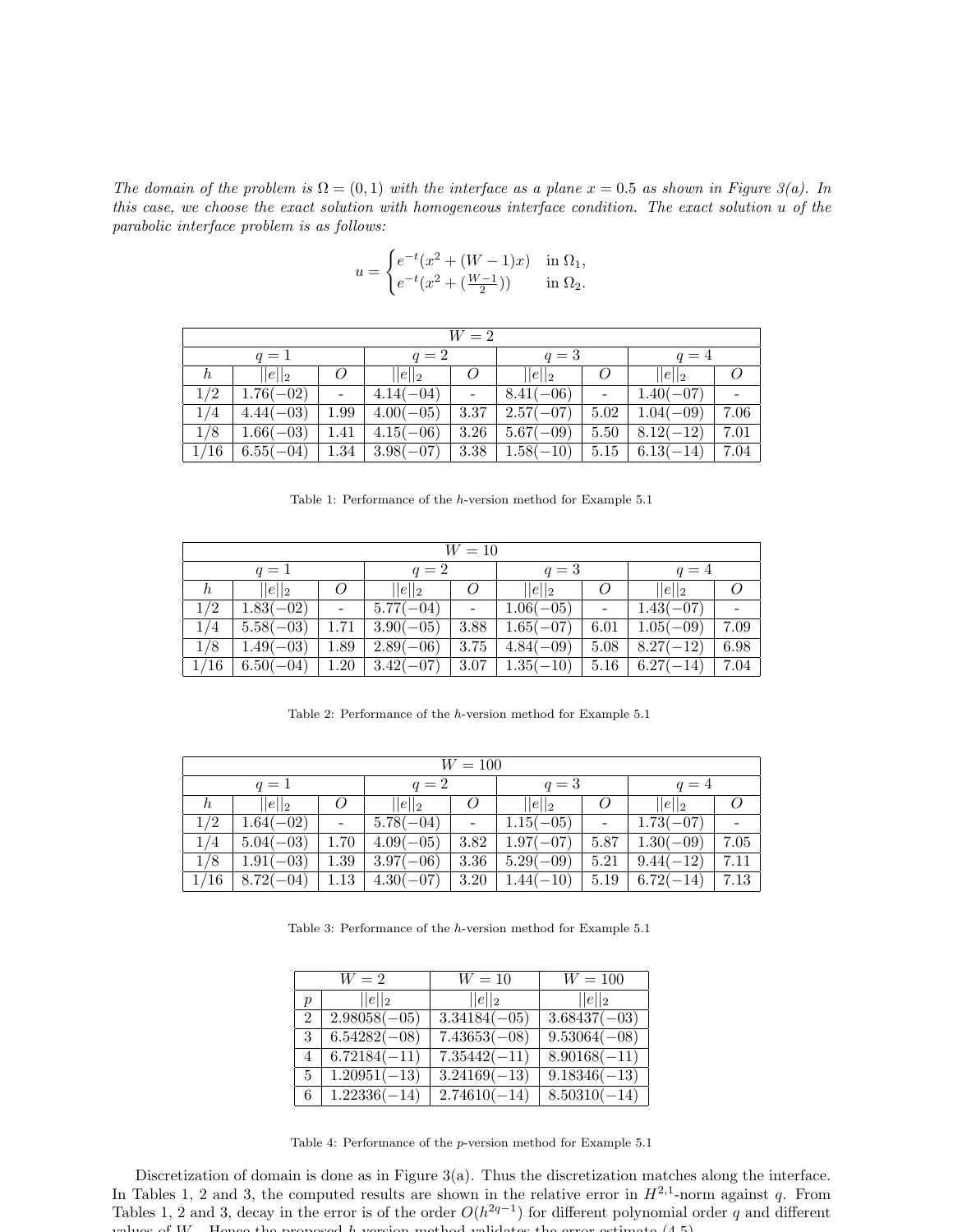

Figure 4:  $||e||_2$  vs. p for p-version method.

Computational results are presented for p-version method in Table 4 and Figure 4. The error is plotted against polynomial order p on a log −scale. The curve is almost a straight line and it confirms the theoretical estimates obtained. Hence the error decays exponentially for different polynomial order p and different values of W.

**Example 5.2** (2-D parabolic interface problem). Consider the following interface problem

$$
u_t - \nabla \cdot (\beta \nabla u) = F \text{ in } \Omega \times (0,1), u = f \text{ on } \Omega \times \{0\}, u = g \text{ on } \Gamma \times (0,1),
$$

and the following interface conditions:

$$
[u]=q_0 \text{ and } \begin{bmatrix} \beta \frac{\partial u}{\partial n} \end{bmatrix}=q_1 \text{ on } \Gamma_0 \times (0,1), \text{ where } \beta = \begin{cases} 1 & \text{in } \Omega_1, \\ W & \text{in } \Omega_2. \end{cases}
$$

The space domain of the problem is  $\Omega = (0,1)^2$  with the interface as a line  $y = 0.5$  as shown in Figure 3(b). In this case, we choose the exact solution with non-homogeneous interface condition. The exact solution u of the interface problem is as follows:

$$
u = \begin{cases} e^{t+x}(y^2 + 2(W-1)y + 0.5) & in \Omega_1, \\ e^{t+x}(y^2 + y + (W-1)) & in \Omega_2. \end{cases}
$$

The domain is divided as shown in Figure 3(b). The approximate solution is computed for different values of W. In Tables 5, 6 and 7, the computed results are shown in the relative error in  $H^2$ -norm against q. From Tables 5, 6 and 7, the order of error decays  $O(h^{2q-1})$  for all values of q. Hence the proposed h-version method validates the error estimate (4.5).

In Table 8 and Figure 5, computational results are provided for p-version method. In Figure 5, the curve is almost a straight line and it confirms the theoretical estimates obtained. Hence the error decays exponentially for all values of  $p$  and all different values of  $W$ .

|                                        | $W=2$       |  |                                                                      |                |                       |                |                       |      |  |  |  |  |  |
|----------------------------------------|-------------|--|----------------------------------------------------------------------|----------------|-----------------------|----------------|-----------------------|------|--|--|--|--|--|
|                                        | $q=1$       |  | $q=2$                                                                |                | $q=3$                 |                | $q=4$                 |      |  |  |  |  |  |
| $  e  _2$<br>$\overline{O}$<br>$\hbar$ |             |  | $  e  _2$                                                            | $\overline{O}$ | $  e  _2$             | $\overline{O}$ | $  e  _2$             |      |  |  |  |  |  |
| 1/2                                    | $2.15(-02)$ |  | $6.62(-04)$                                                          | $\frac{1}{2}$  | $1.32(-05)$           |                | $1.94(-07)$           |      |  |  |  |  |  |
| 1/4                                    | $5.70(-03)$ |  | $1.92 \mid 4.38(-05)$                                                |                | $3.91 \mid 2.18(-07)$ |                | $5.91 \mid 1.22(-09)$ | 7.30 |  |  |  |  |  |
| 1/8                                    | $2.32(-03)$ |  | $1.29 \mid 4.57(-06) \mid 3.26 \mid 5.74(-09)$                       |                |                       |                | $5.24 \mid 9.11(-12)$ | 7.07 |  |  |  |  |  |
| 1/16                                   |             |  | $9.86(-04)$   1.23   5.03(-07)   3.18   1.56(-10)   5.19   6.47(-14) |                |                       |                |                       | 7.13 |  |  |  |  |  |

Table 5: Performance of the h-version method for Example 5.2

Example 5.3 (2-D parabolic interface problem with lipschitz interface). Consider the same PDE as in Example 5.2 on a domain which is a square  $Q = (0, 1.5)^2$  with the lipschitz interface as shown in Figure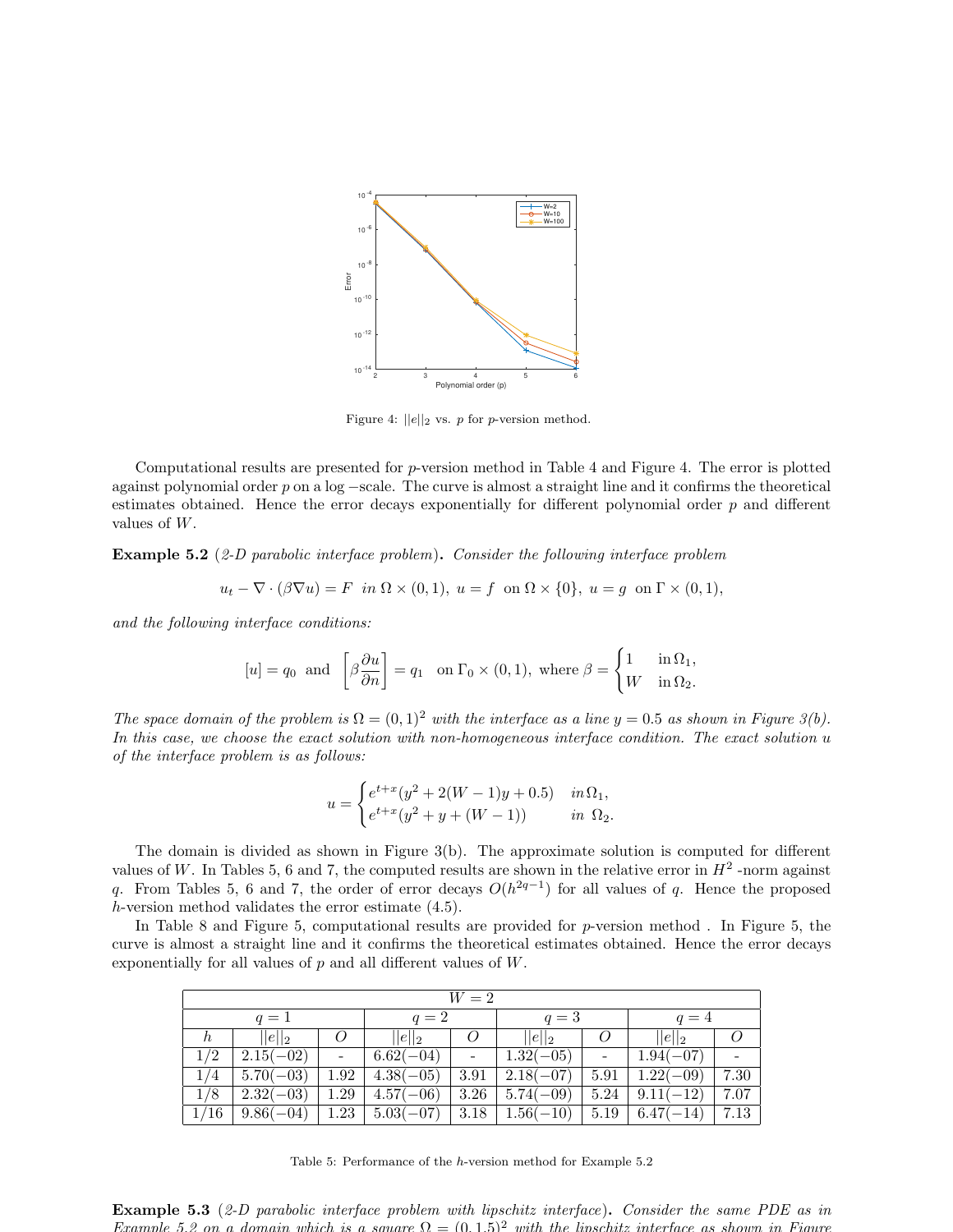|         | $W=10$      |      |             |      |             |      |             |      |  |  |  |  |  |
|---------|-------------|------|-------------|------|-------------|------|-------------|------|--|--|--|--|--|
|         | $q=1$       |      | $q=2$       |      | $q=3$       |      | $q=4$       |      |  |  |  |  |  |
| $\hbar$ | $  e  _2$   |      | $  e  _2$   |      | $ e  _2$    |      | $  e  _2$   |      |  |  |  |  |  |
| 1/2     | $1.52(-02)$ |      | $4.88(-04)$ |      | $1.04(-05)$ |      | $1.62(-07)$ |      |  |  |  |  |  |
| 1/4     | $4.52(-03)$ | 1.74 | $3.59(-05)$ | 3.76 | $1.90(-07)$ | 5.78 | $7.28(-10)$ | 7.80 |  |  |  |  |  |
| 1/8     | $1.87(-03)$ | 1.27 | $4.14(-06)$ | 3.11 | $5.38(-09)$ | 5.14 | $4.81(-12)$ | 7.23 |  |  |  |  |  |
| 1/16    | $8.46(-04)$ | 1.14 | $5.06(-07)$ | 3.03 | $1.55(-10)$ | 5.11 | $3.13(-14)$ | 7.26 |  |  |  |  |  |

Table 6: Performance of the h-version method for Example 5.2

|         | $W = 100$   |             |                |             |                |             |             |      |  |  |  |  |
|---------|-------------|-------------|----------------|-------------|----------------|-------------|-------------|------|--|--|--|--|
|         | $q=1$       |             | $q=2$          |             | $q=3$          |             | $q=4$       |      |  |  |  |  |
| $\hbar$ | $  e  _2$   | $\theta$    | $  e  _2$      | Ο           | $  e  _2$      | $\omega$    | $  e  _2$   |      |  |  |  |  |
| 1/2     | $1.96(-02)$ | $4.82(-04)$ | $\overline{a}$ | $1.02(-05)$ | $\overline{a}$ | $1.59(-07)$ |             |      |  |  |  |  |
| 1/4     | $5.56(-03)$ | $1.82\,$    | $3.52(-05)$    | 3.77        | $1.84(-07)$    | 5.79        | $9.00(-10)$ | 7.46 |  |  |  |  |
| 1/8     | $2.21(-03)$ | $1.32\,$    | $4.10(-06)$    | 3.09        | $4.96(-09)$    | 5.21        | $6.98(-12)$ | 7.01 |  |  |  |  |
| 1/16    | $9.84(-04)$ | $1.17\,$    | $5.01(-07)$    | 3.03        | $1.40(-10)$    | 5.13        | $5.44(-14)$ | 7.00 |  |  |  |  |

Table 7: Performance of the h-version method for Example 5.2

|                  | $W=2$                     | $W=10$                    | $W = 100$                 |
|------------------|---------------------------|---------------------------|---------------------------|
| $\boldsymbol{p}$ | $  e  _2$                 | $  e  _2$                 | $  e  _2$                 |
| $\overline{2}$   | $\overline{2.70796}(-02)$ | $\overline{7.98550(-02)}$ | $\overline{1.07851(-01)}$ |
| 3                | $1.34210(-03)$            | $4.69518(-03)$            | $1.04582(-02)$            |
| 4                | $7.92309(-05)$            | $\overline{2.61409}(-04)$ | $2.05084(-03)$            |
| 5.               | $3.16206(-06)$            | $7.04598(-06)$            | $6.68395(-05)$            |
| 6.               | $9.24865(-08)$            | $1.76085(-07)$            | $1.73570(-06)$            |
| 7                | $2.18785(-09)$            | $3.48131(-09)$            | $2.72895(-08)$            |
| 8                | $4.20310(-11)$            | $6.11652(-11)$            | $4.72828(-10)$            |
|                  |                           |                           |                           |

Table 8: Performance of the p-version method for Example 5.2



Figure 5:  $||e||_2$  vs. p for p-version method.

3(c). Here  $\Omega_1 = (0.5, 1)^2$  and  $\Omega_2 = \Omega \setminus \overline{\Omega}_1$ . The exact solution u of the interface problem is as follows:

$$
u = \begin{cases} e^{t+x} \sin y & \text{in } \Omega_1, \\ e^{t+x}y & \text{in } \Omega_2. \end{cases}
$$

Computational results for h-version are provided in Tables 9, 10 and 11, where the relative error in  $H^2$ -norm against q is given. It is immediate that the relative error decays  $O(h^{2q-1})$  for different values of q and  $\boldsymbol{W}$  .

Results of numerical simulations for p-version method are presented in Table 12 and Figure 6. The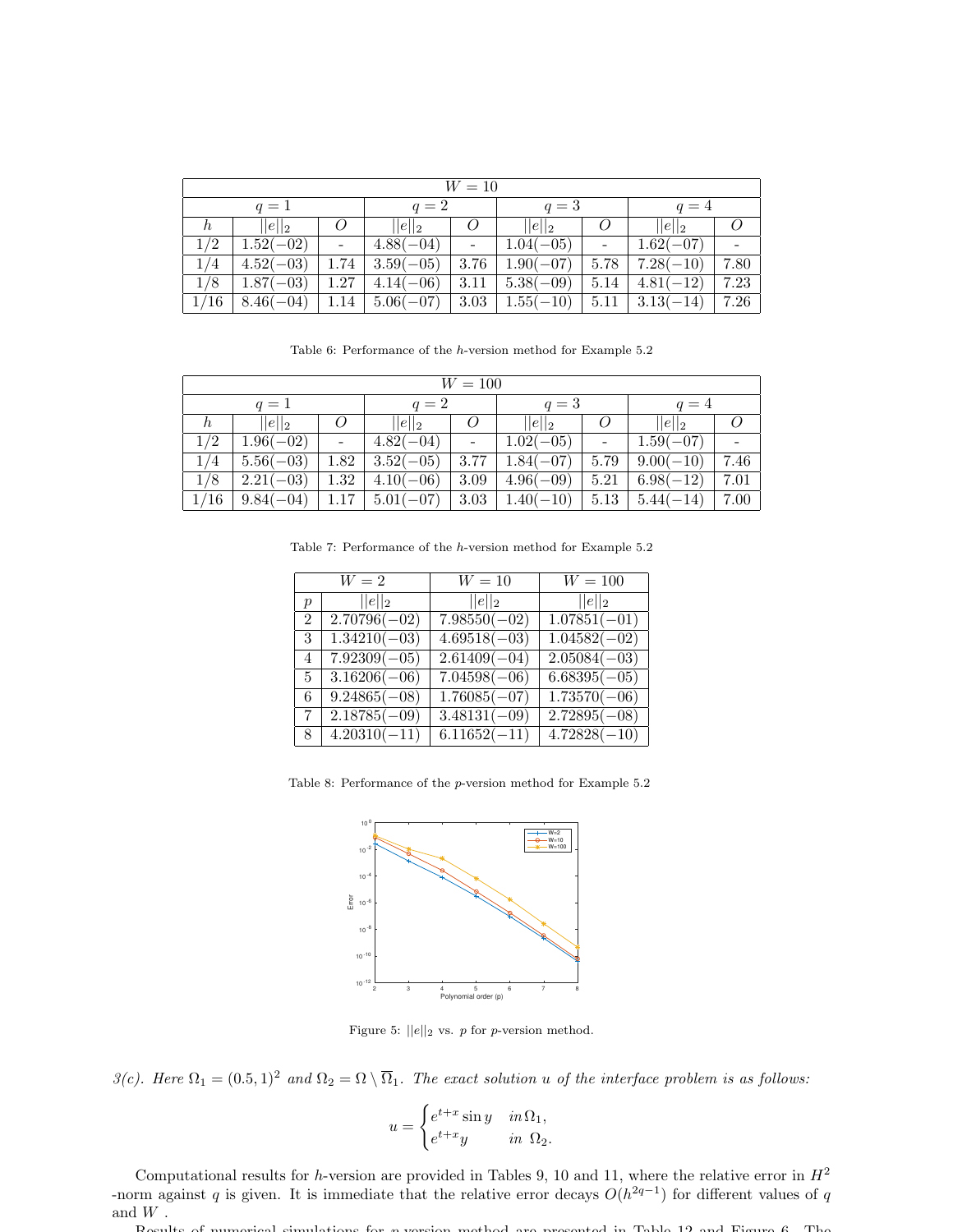|  |  |  |  |  |  |  |  |  |  |  |  | error profile in Figure 6 is nearly a straight line for $p = 2, 3, \dots, 8$ . This shows exponential convergence. |  |  |
|--|--|--|--|--|--|--|--|--|--|--|--|--------------------------------------------------------------------------------------------------------------------|--|--|
|--|--|--|--|--|--|--|--|--|--|--|--|--------------------------------------------------------------------------------------------------------------------|--|--|

| $W=2$   |             |      |             |      |             |      |               |      |  |  |  |
|---------|-------------|------|-------------|------|-------------|------|---------------|------|--|--|--|
|         | $q=1$       |      | $q=2$       |      | $q=3$       |      | $q=4$         |      |  |  |  |
| $\hbar$ | $  e  _2$   |      | $  e  _2$   |      | $  e  _2$   | O    | $  e  _2$     |      |  |  |  |
| 1/2     | $3.01(-02)$ |      | $7.42(-04)$ |      | $1.31(-05)$ |      | $1.15(-07)$   |      |  |  |  |
| 1/4     | $8.12(-03)$ | 1.89 | $5.10(-05)$ | 3.86 | $2.28(-07)$ | 5.84 | $  5.05(-10)$ | 7.83 |  |  |  |
| 1/8     | $3.29(-03)$ | 1.30 | $4.90(-06)$ | 3.38 | $6.18(-09)$ | 5.20 | $3.58(-12)$   | 7.14 |  |  |  |
| 1/16    | $1.43(-03)$ | 1.20 | $5.31(-07)$ | 3.20 | $1.75(-10)$ | 5.13 | $2.65(-14)$   | 7.07 |  |  |  |

Table 9: Performance of the h-version method for Example 5.3

|                      | $W=10$      |      |             |      |             |          |              |      |  |  |  |  |  |
|----------------------|-------------|------|-------------|------|-------------|----------|--------------|------|--|--|--|--|--|
|                      | $q=1$       |      | $q=2$       |      | $q=3$       |          | $q=4$        |      |  |  |  |  |  |
| $  e  _2$<br>$\hbar$ |             |      | $  e  _2$   |      | $  e  _2$   | $\omega$ | $  e  _2$    |      |  |  |  |  |  |
| 1/2                  | $3.08(-02)$ |      | $8.12(-04)$ |      | $1.44(-05)$ |          | $2.05(-07)$  |      |  |  |  |  |  |
| /4                   | $8.33(-03)$ | 1.88 | $6.20(-05)$ | 3.71 | $2.44(-07)$ | 5.88     | $8.90(-10)$  | 7.84 |  |  |  |  |  |
| 1/8                  | $3.31(-04)$ | 1.33 | $7.19(-06)$ | 3.10 | $6.28(-09)$ | 5.28     | $6.21(-12)$  | 7.16 |  |  |  |  |  |
| 1/16                 | $1.42(-04)$ | 1.21 | $8.26(-07)$ | 3.12 | $1.91(-10)$ | 5.03     | $ 4.52(-14)$ | 7.10 |  |  |  |  |  |

Table 10: Performance of the h-version method for Example 5.3

|                      | $W=100$     |      |             |      |             |      |             |      |  |  |  |  |  |
|----------------------|-------------|------|-------------|------|-------------|------|-------------|------|--|--|--|--|--|
|                      | $q=1$       |      | $q=2$       |      | $q=3$       |      | $q=4$       |      |  |  |  |  |  |
| $  e  _2$<br>$\hbar$ |             |      | $  e  _2$   |      | $  e  _2$   |      | $  e  _2$   |      |  |  |  |  |  |
| 1/2                  | $3.85(-02)$ |      | $2.42(-03)$ |      | $4.85(-05)$ |      | $1.19(-06)$ |      |  |  |  |  |  |
| 1/4                  | $6.22(-03)$ | 1.82 | $9.95(-05)$ | 3.77 | $5.01(-07)$ | 5.79 | $3.08(-09)$ | 7.46 |  |  |  |  |  |
| 1/8                  | $8.62(-04)$ | 1.32 | $3.44(-06)$ | 3.09 | $4.40(-09)$ | 5.21 | $2.04(-12)$ | 7.01 |  |  |  |  |  |
| 1/16                 | $1.12(-04)$ |      | $1.10(-07)$ | 3.03 | $4.30(-10)$ | 5.13 | $1.89(-14)$ | 7.00 |  |  |  |  |  |

Table 11: Performance of the  $h\hbox{-version}$  method for Example 5.3

|                  | $W=2$          | $W=10$                    | $W = 100$                 |
|------------------|----------------|---------------------------|---------------------------|
| $\boldsymbol{p}$ | $  e  _2$      | $  e  _2$                 | $  e  _2$                 |
| $\mathfrak{D}$   | $2.00663(-02)$ | $6.57936(-02)$            | $6.05050(-01)$            |
| 3                | $1.61447(-03)$ | $4.82205(-03)$            | $4.65751(-02)$            |
| 4                | $1.38776(-04)$ | $7.54586(-04)$            | $1.32663(-03)$            |
| 5                | $7.24588(-06)$ | $3.77340(-05)$            | $6.17291(-05)$            |
| 6                | $1.86029(-07)$ | $8.97469(-07)$            | $1.53728(-06)$            |
| 7                | $2.46535(-09)$ | $3.57993(-09)$            | $4.80914(-09)$            |
| 8                | $6.56092(-11)$ | $\overline{7.73195(-11)}$ | $\overline{1.90471(-10)}$ |

Table 12: Performance of the p-version method for Example 5.3

Example 5.4 (1-D parabolic interface problem with variable coefficients). Consider the following interface problem

$$
u_t - (\mathcal{K}(x)u_x)_x = F \text{ in } \Omega \times (0,1), u = f \text{ on } \Omega \times \{0\}, u = g \text{ on } \Gamma \times (0,1).
$$

The exact solution u and  $\mathcal{K}(x)$  of the parabolic interface problem are as follows: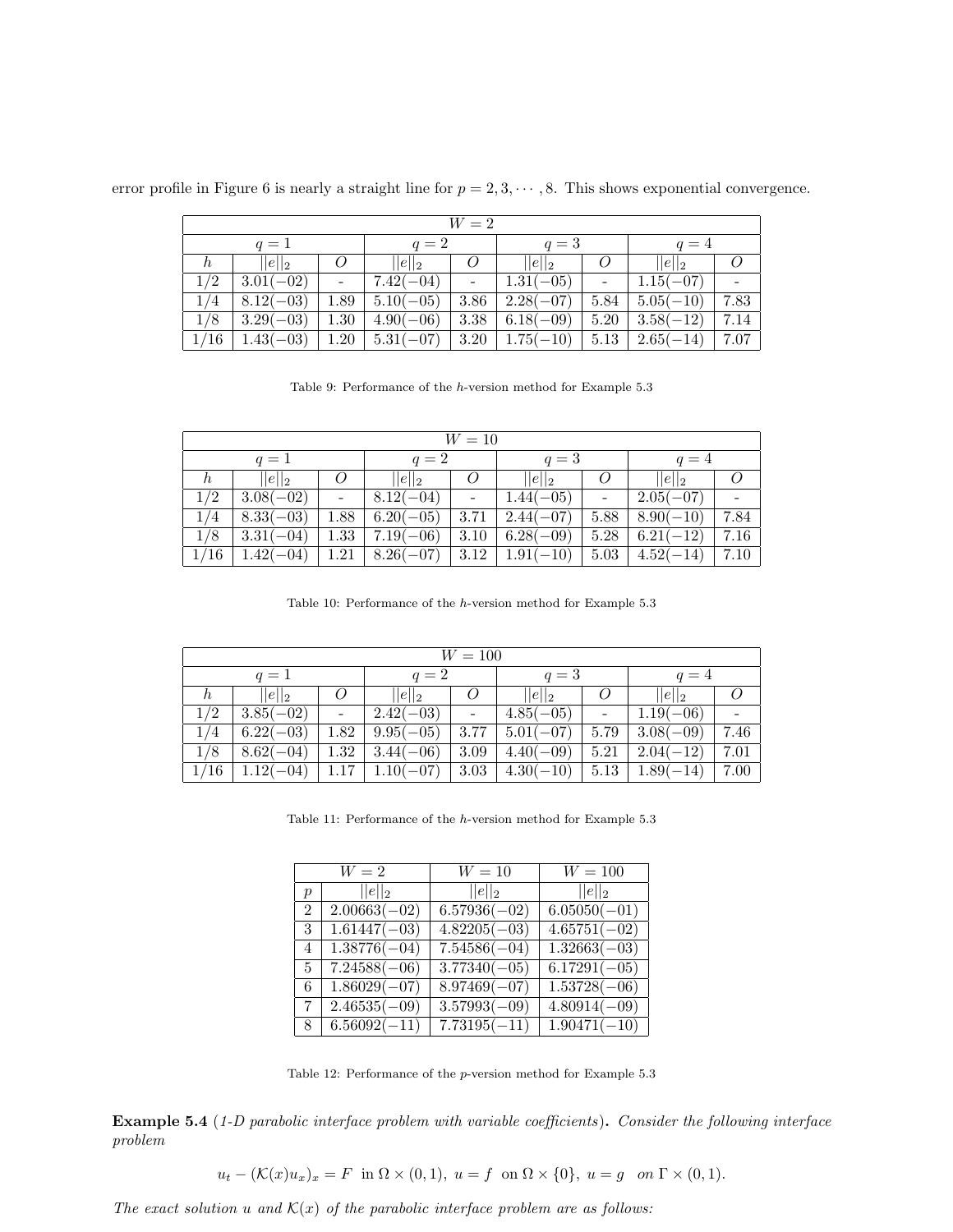

Figure 6:  $||e||_2$  vs. p for p-version method.

#### Case 1:

$$
u = \begin{cases} u_1(x,t) = \frac{1}{1+3t^2} \frac{5}{1+(x-\frac{1}{4})^2} & in \ \Omega_1, \\ u_1(x,t) = \frac{1}{1+3t^2} \frac{10}{1+(x-\frac{1}{4})^2} & in \ \Omega_2. \end{cases}, \quad \mathcal{K}(x) = \begin{cases} 1+x^2 & in \ \Omega_1, \\ 1+(x-\frac{1}{4})^2 & in \ \Omega_2. \end{cases}
$$

and the following interface conditions:

 $2u_1(0.5, t) = u_2(0.5, t)$  and  $2(u_1)_x(0.5, t) = (u_2)_x(0.5, t).$ 

Case 2:

$$
u = \begin{cases} u_1(x,t) = e^{-t} \sin(5\pi x) & \text{in } \Omega_1, \\ u_1(x,t) = e^{-t} (2(x-0.5)^7 + 1) & \text{in } \Omega_2. \end{cases}, \quad \mathcal{K}(x) = \begin{cases} 3e^{-10(x-0.5)^4 x^4} & \text{in } \Omega_1, \\ 3 & \text{in } \Omega_2. \end{cases}
$$

and the following interface conditions:

$$
u_1(0.5, t) = u_2(0.5, t)
$$
 and  $(u_1)_x(0.5, t) = (u_2)_x(0.5, t).$ 

The domain of the problem is  $\Omega = (0, 1)$  with the interface as a line  $x = 0.5$  as shown in Figure 3(a).

| Case 1  |             |       |             |                          |             |                 |             |                          |
|---------|-------------|-------|-------------|--------------------------|-------------|-----------------|-------------|--------------------------|
| $q=1$   |             | $q=2$ |             | $q=3$                    |             | $q=4$           |             |                          |
| $\hbar$ | $  e  _2$   | O     | $  e  _2$   |                          | $  e  _2$   | O               | $  e  _2$   |                          |
| 1/2     | $1.82(-01)$ |       | $5.16(-02)$ | $\overline{\phantom{a}}$ | $6.24(-03)$ | $\qquad \qquad$ | $4.96(-04)$ | $\overline{\phantom{0}}$ |
| 1/4     | $6.43(-02)$ | 1.50  | $6.55(-03)$ | 2.97                     | $1.52(-04)$ | 5.35            | $2.47(-06)$ | 7.64                     |
| 1/8     | $2.68(-02)$ | 1.25  | $7.37(-04)$ | 3.15                     | $4.15(-06)$ | 5.19            | $1.74(-08)$ | 7.15                     |
| 1/16    | $1.18(-02)$ | 1.18  | $8.18(-05)$ | 3.17                     | $1.20(-07)$ | 5.10            | $1.31(-10)$ | 7.04                     |

Table 13: Performance of the h-version method for Example 5.4.

This example is addressed in [29]. In Tables 13 and 15, computed results are shown in the relative error in  $H^2$  -norm with the number of iterations against q. In [29], they proposed second and fourth order methods. In from Tables 13 and 15, the order of error is  $O(h^{2q-1})$  for polynomial order q and all different values of W. Hence the proposed h-version method validates the error estimate  $(4.5)$  of Theorem 4.1.

Computational results are provided for p-version method in Tables 14 and 16. From Figures 7(a) and 7(b), error profiles are nearly a straight line for polynomial order p. This shows exponential convergence.

#### 6. Conclusion

In this paper, we presented a least-square spectral element method for parabolic interface problem. A regularity result for non-homogeneous interface is given. Stability estimates and error estimates are discussed rigorously. In examples 5.1 5.2 and 5.3, the proposed h-version method, where  $p$  is propositional to 2q + 1, demonstrates the efficiency to achieve the  $O(h^{2q-1})$  accuracy with all different possibilities of W. The *p*-version method, where q is propositional to  $p^2$ , also shows exponential accuracy with all different possibilities of W in examples 5.1 5.2 and 5.3. The proposed methods also show the efficiency to achieve the  $O(h^{2q-1})$  accuracy in heterogeneous media for h-version method and exponential accuracy for p-version method.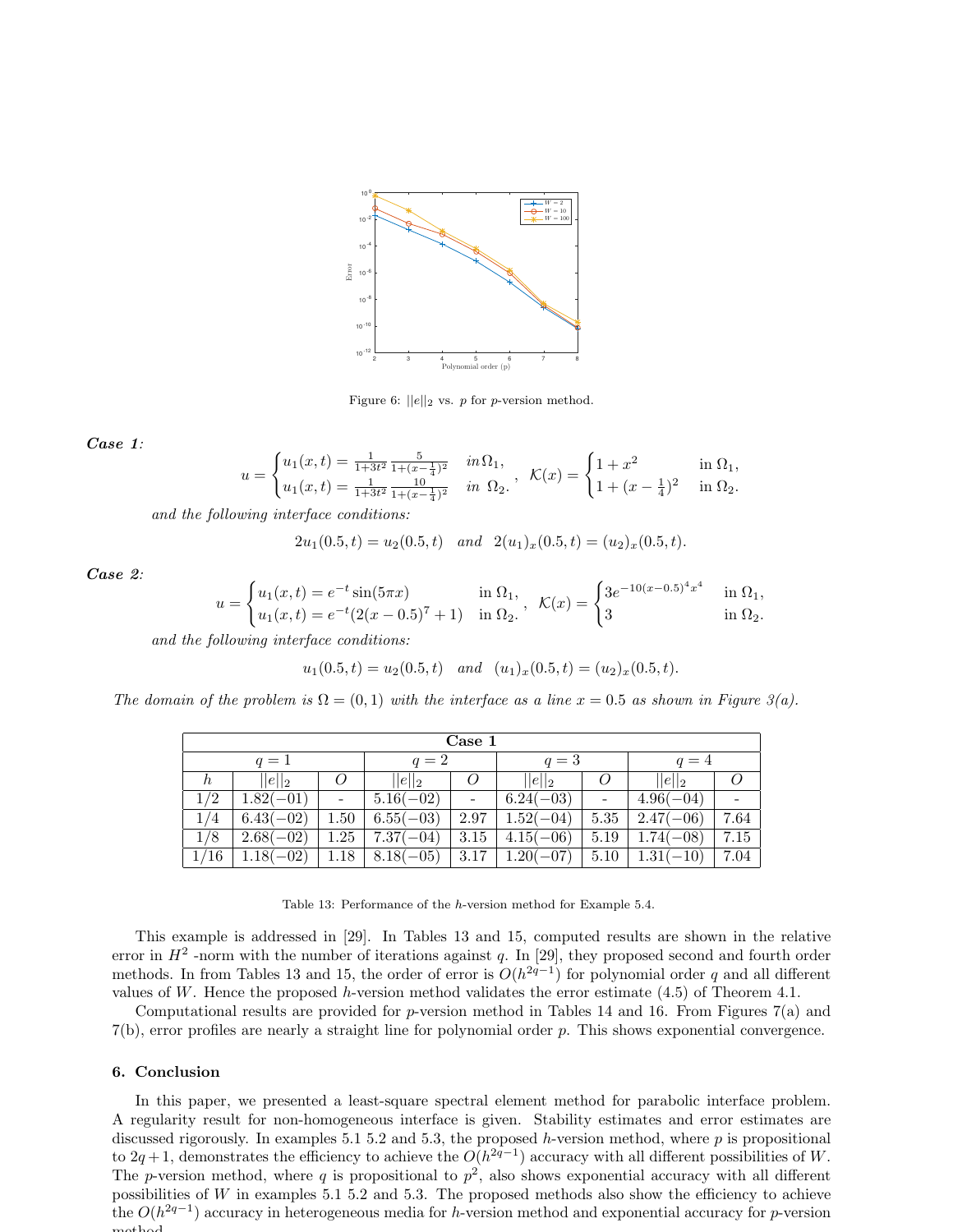| Case 1         |                           |                  |                           |  |  |  |
|----------------|---------------------------|------------------|---------------------------|--|--|--|
| $\mathcal{p}$  | $  e  _2$                 | $  e  _{\infty}$ | $ e _{1,\infty}$          |  |  |  |
| $\mathfrak{D}$ | $\overline{1.77623(-01)}$ | $8.85098(-02)$   | $3.11828(-01)$            |  |  |  |
| 3              | $3.44708(-02)$            | $2.93338(-03)$   | $\overline{2.93401(-02)}$ |  |  |  |
| $\overline{4}$ | $4.48005(-03)$            | $1.41836(-04)$   | $2.63731(-03)$            |  |  |  |
| 5              | $2.32242(-04)$            | $1.47777(-05)$   | $8.22163(-05)$            |  |  |  |
| 6              | $1.75278(-05)$            | $9.25665(-07)$   | $8.78009(-06)$            |  |  |  |
| 7              | $6.58670(-06)$            | $1.47145(-07)$   | $1.45143(-06)$            |  |  |  |
| 8              | $7.53524(-07)$            | $1.12611(-08)$   | $3.33826(-07)$            |  |  |  |
| 9              | $3.53628(-08)$            | $1.60152(-09)$   | $2.35901(-08)$            |  |  |  |
| 10             | $2.50891(-09)$            | $1.07116(-10)$   | $1.20554(-09)$            |  |  |  |

Table 14: Performance of the p-version method for Example 5.4.

| Case 2  |             |      |             |                 |             |                |             |                          |
|---------|-------------|------|-------------|-----------------|-------------|----------------|-------------|--------------------------|
| $q=1$   |             |      | $q=2$       |                 | $q=3$       |                | $q=4$       |                          |
| $\hbar$ | $  e  _2$   | O    | $  e  _2$   | $\theta$        | $  e  _2$   | O              | $  e  _2$   |                          |
| 1/2     | $6.90(-01)$ | -    | $2.94(-01)$ | $\qquad \qquad$ | $6.90(-02)$ | $\overline{a}$ | $6.04(-03)$ | $\overline{\phantom{0}}$ |
| 1/4     | $2.01(-01)$ | 1.77 | $2.17(-02)$ | 3.75            | $1.57(-04)$ | 5.45           | $3.71(-05)$ | 7.34                     |
| 1/8     | $8.27(-02)$ | 1.28 | $2.24(-03)$ | 3.27            | $4.16(-05)$ | 5.24           | $2.60(-07)$ | 7.15                     |
| 1/16    | $3.65(-02)$ | 1.17 | $2.53(-04)$ | 3.14            | $1.16(-06)$ | 5.15           | $1.96(-09)$ | 7.05                     |

Table 15: Performance of the  $h\text{-version}$  method for Example 5.4

| Case 2           |                           |                           |                  |  |  |  |  |
|------------------|---------------------------|---------------------------|------------------|--|--|--|--|
| $\boldsymbol{p}$ | $  e  _2$                 | $  e  _{\infty}$          | $ e _{1,\infty}$ |  |  |  |  |
| $\mathfrak{D}$   | 2.82873                   | $\overline{9.88182(-01)}$ | 5.80097          |  |  |  |  |
| 3                | $7.14666(-01)$            | $2.90238(-01)$            | $6.05743(-01)$   |  |  |  |  |
| 4                | $1.43963(-01)$            | $4.96748(-02)$            | $9.47035(-02)$   |  |  |  |  |
| $\overline{5}$   | $2.94926(-02)$            | $5.57105(-03)$            | $1.82059(-02)$   |  |  |  |  |
| 6                | $\overline{1.69955(-03)}$ | $\overline{3.78693(-04)}$ | $1.03667(-03)$   |  |  |  |  |
| $\overline{7}$   | $3.90637(-04)$            | $6.11339(-05)$            | $2.18598(-04)$   |  |  |  |  |
| 8                | $2.19920(-05)$            | $1.50945(-06)$            | $1.07759(-05)$   |  |  |  |  |
| 9                | $6.04102(-06)$            | $\overline{2.35132(-07)}$ | $2.01087(-06)$   |  |  |  |  |
| 10               | $1.45700(-07)$            | $\overline{4.28934(-08)}$ | $9.45694(-08)$   |  |  |  |  |

Table 16: Performance of the p-version method for Example 5.4.



Figure 7: Error vs.  $p$  for (a) Case 1 (b) Case 2.

## References

 $[1]$  I. Babuč $V_A$  and B. Guo, The h = p version of the finite element method on domains with curved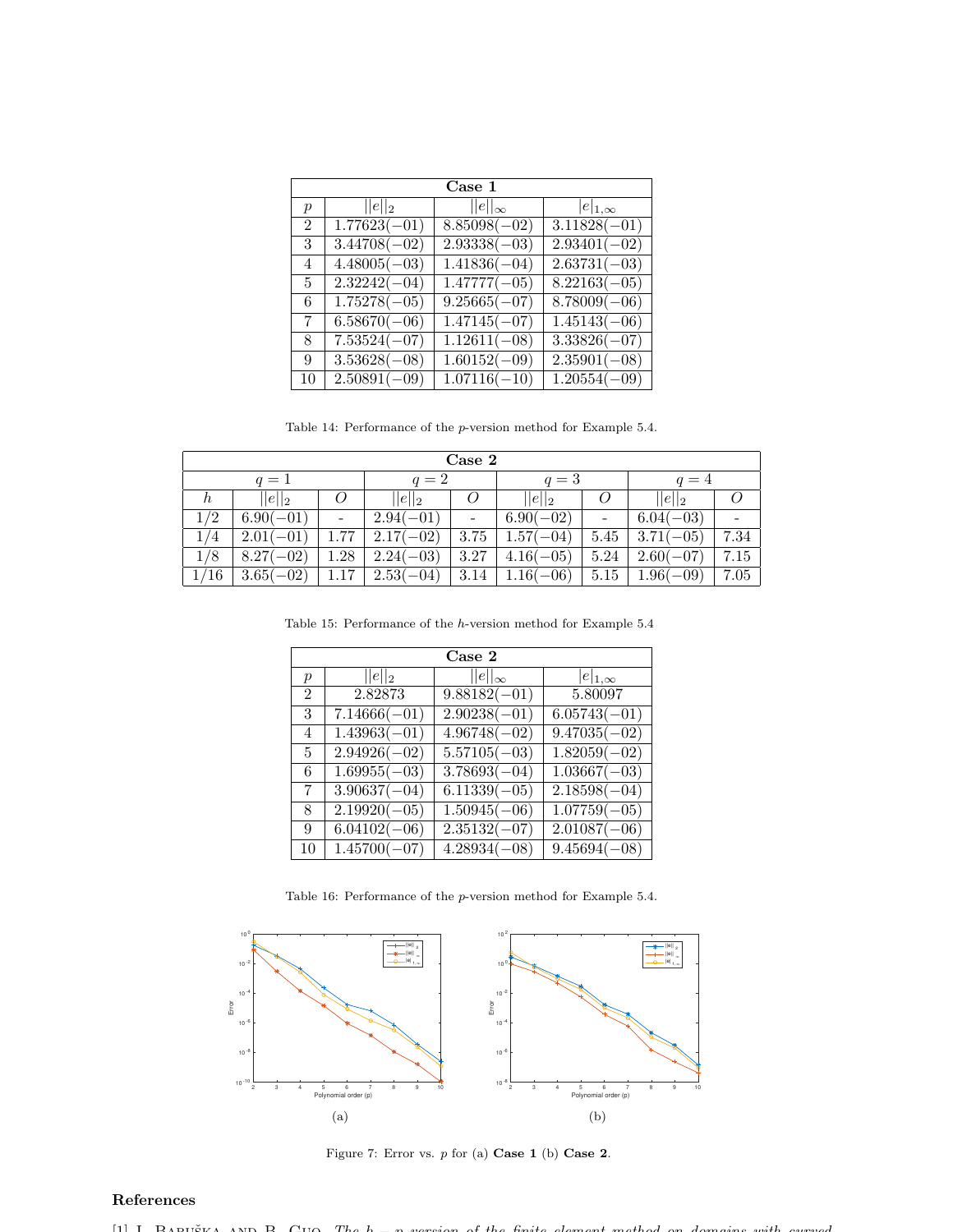boundaries, SIAM J. Numer. Anal., 25 (1988), pp. 837-861.

- [2] P. B. BOCHEV AND M. D. GUNZBURGER, Least-Squares Finite Element Methods, Appl. Math. Sci., Springer, 166 (2009).
- [3] C. Canuto, M.Y. Hussaini, A. Quarteroni and T.A. Zang, Spectral Methods in Fluid Dynamics, Springer, 1988.
- [4] D. Gottlieb and S. A. Orszag, Numerical Analysis of Spectral Methods: Theory and Application SIAM., (1977).
- [5] G. Karniadakis and J. Sherwin, Spectral/h p Element Methods for CFD, Oxford University Press, 1999.
- [6] J. Shen and T. Tang, Spectral and High-Order Methods with Applications, Science Press, 2006.
- [7] J. Shen, T. Tang, L.L. Wang Spectral Methods: Algorithms, Analysis and Applications. Springer, Berlin (2011).
- [8] P. DUTT, P. BISWAS AND S. GHORAI, Spectral element methods for parabolic problems, J. Comput. Appl. Math., 203 (2007), pp. 461-486.
- [9] P. DUTT, P. BISWAS AND G. N. RAJU, Preconditioners for Spectral element methods for elliptic and parabolic problems, J. Comput. Appl. Math., 215 (2008), pp. 152-166.
- [10] J. S. HESTHAVEN, S. GOTTLIEB AND D. GOTTLIEB, Spectral methods for time-dependent problems, Cambridge University Press, 21, 2007.
- [11] A. KHAN, P. DUTT AND C. S. UPADHYAY, Nonconforming Least-Squares Spectral Element Method for European options, Comput. Math. Appl., 70 (2015), pp. 47-65.
- [12] A. KHAN, P. DUTT AND C. S. UPADHYAY, Spectral element method for parabolic initial value problem with non-smooth data: analysis and application, J. Sci. Comput., 73 (2-3),(2017), pp. 876-905.
- [13] A. KHAN AND C. S. UPADHYAY, Exponentially accurate nonconforming least-squares spectral element method for elliptic problems on unbounded domain. Comput. Methods Appl. Mech. Engrg. 305 (2016), pp. 607-633.
- [14] A. KHAN AND A. HUSAIN, Exponentially Accurate Spectral Element Method for Fourth Order Elliptic Problems, J. Sci. Comput., 71 (2016), pp. 303-328.
- [15] A. KHAN, A. HUSAIN, S. MOHAPATRA AND C. S. UPADHYAY, Spectral element method for three dimensional elliptic problems with smooth interfaces, Comput. Methods Appl. Mech. Engrg. 315 (2017), pp. 522-549.
- [16] O. A. Ladyzhenskaya, V. Ya. Rivkind, and N. N. Uraltseva, The classical solvability of diffraction problems, Proc. Steklov Inst. Math., 92 (1966), pp. 63104.
- [17] J. L. Lions and E. Magenes, Non-Homogeneous Boundary Value Problems and Applications II, Springer, Berlin (1973).
- [18] J. L. Lions, E. Magenes, Non-Homogeneous Boundary Value Problems and Applications III, Springer, Berlin, (1973).
- [19] J. P. PONTAZA AND J. N. REDDY, Space-time coupled spectral/hp least-squares finite element formulation for the incompressible NavierStokes equations, J. Comput. Phys., 197 (2004), pp. 418-459.
- [20] M. M. J. PROOT AND M. I. GERRITSMA, Least-squares spectral elements applied to the Stokes problem, J. Comput. Phys., 181 (2002), pp. 454-477.
- $[21]$  D. SCHÖTZAU AND C. SCHWAB, *Time discretization of parabolic problems by the hp-version of the* discontinuous Galerkin finite element method, SIAM J. Numer. Anal., 38 (2000), pp. 837-875.
- [22] C. SCHWAB, p-and hp-finite element methods: Theory and applications in solid and fluid mechanics, Oxford University Press, (1998).